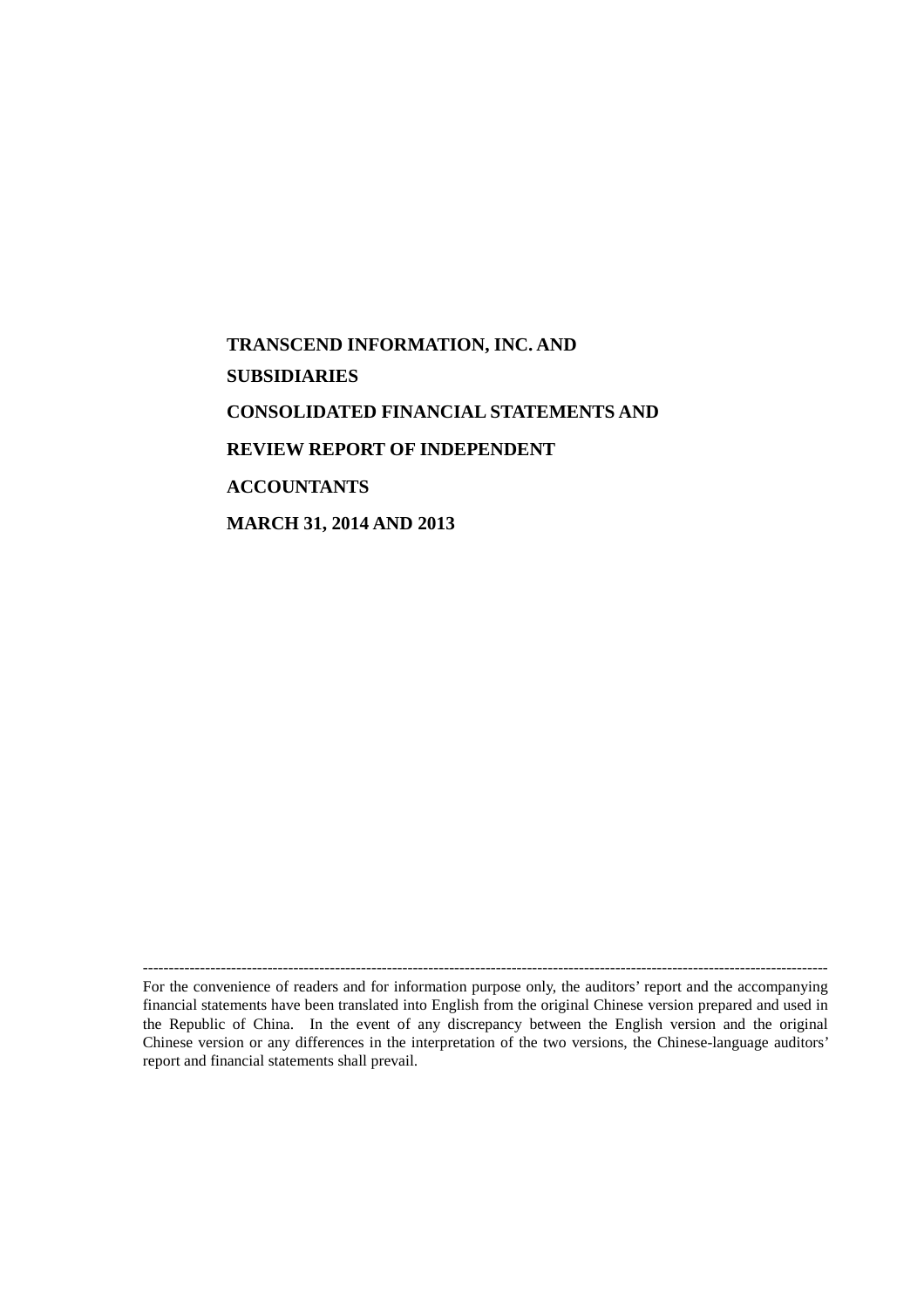### REVIEW REPORT OF INDEPENDENT ACCOUNTANTS TRANSLATED FROM CHINESE

#### PWCR14000011

To the Board of Directors and Stockholders of Transcend Information, Inc.

We have reviewed the accompanying consolidated balance sheets of Transcend Information, Inc. and its subsidiaries as of March 31, 2014 and 2013 and the related consolidated statements of comprehensive income, of changes in equity and of cash flows for the three-month periods then ended. These consolidated financial statements are the responsibility of the Company's management. Our responsibility is to issue a report on these consolidated financial statements based on our reviews.

We conducted our reviews in accordance with the Statement of Auditing Standards No. 36 "Engagements to Review Financial Statements" in the Republic of China. A review consists primarily of inquiries of company personnel and analytical procedures applied to financial data. It is substantially less in scope than an audit conducted in accordance with generally accepted auditing standards in the Republic of China, the objective of which is the expression of an opinion regarding the financial statements taken as a whole. Accordingly, we do not express such an opinion.

Based on our reviews, we are not aware of any material modifications that should be made to the consolidated financial statements referred to above for them to be in conformity with the "Rules Governing the Preparations of Financial Statements by Securities Issuers" and International Accounting Standard No. 34, "Interim Financial Reporting" as endorsed by the Financial Supervisory Commission.

May 7, 2014 Taipei, Taiwan Republic of China

<sup>-------------------------------------------------------------------------------------------------------------------------------------------------</sup> The accompanying consolidated financial statements are not intended to present the financial position and results of operations and cash flows in accordance with accounting principles generally accepted in countries and jurisdictions other than the Republic of China. The standards, procedures and practices in the Republic of China governing the audit of such financial statements may differ from those generally accepted in countries and jurisdictions other than the Republic of China. Accordingly, the accompanying consolidated financial statements and report of independent accountants are not intended for use by those who are not informed about the accounting principles or auditing standards generally accepted in the Republic of China, and their applications in practice.

As the financial statements are the responsibility of the management, PricewaterhouseCoopers cannot accept any liability for the use of, or reliance on, the English translation or for any errors or misunderstandings that may derive from the translation.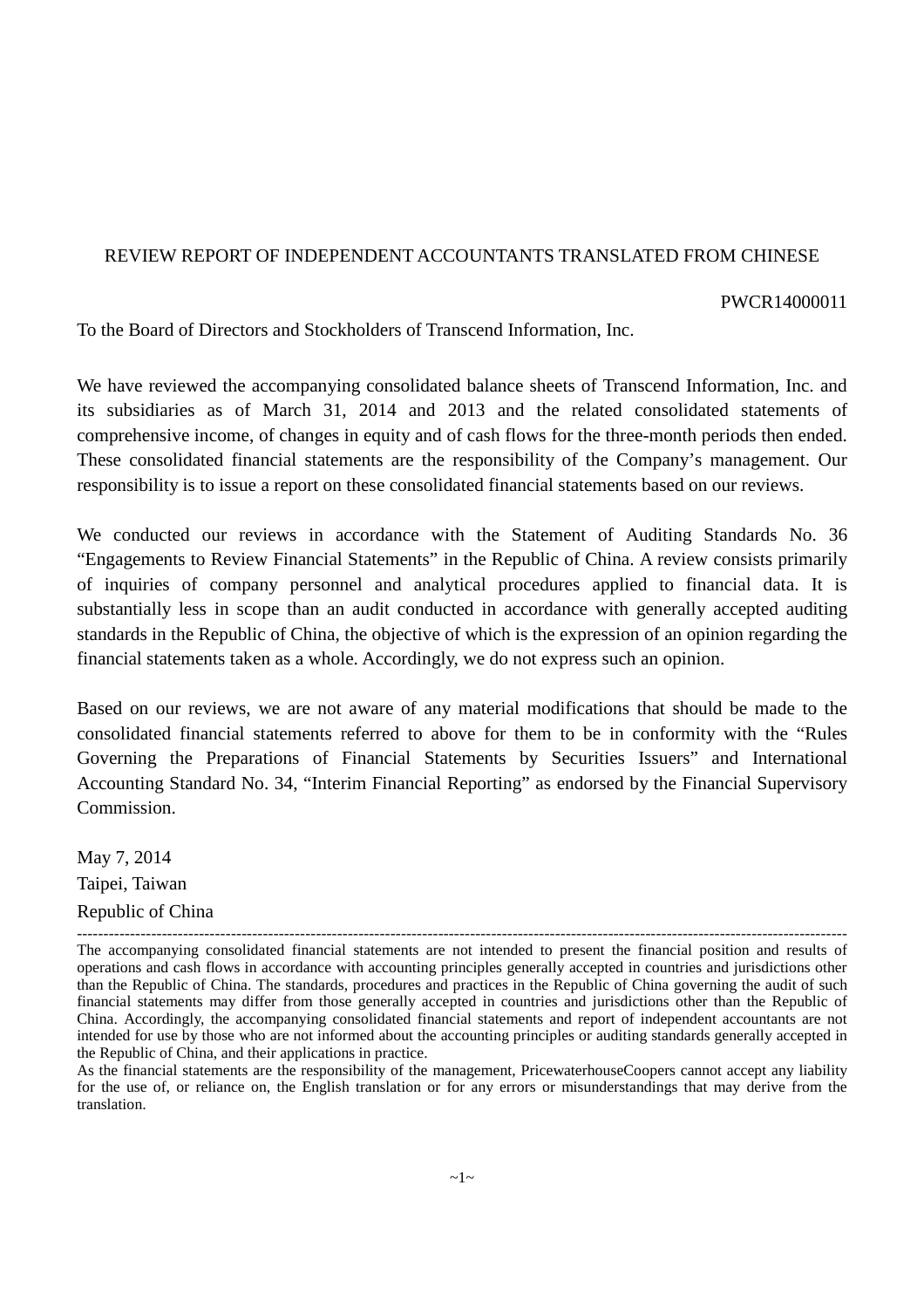|             | Assets                                             | <b>Notes</b> |    | March 31, 2014<br><b>AMOUNT</b><br>$\%$ |                          |    | December 31, 2013<br><b>AMOUNT</b> | $\%$         | March 31, 2013<br><b>AMOUNT</b> | $\%$         |
|-------------|----------------------------------------------------|--------------|----|-----------------------------------------|--------------------------|----|------------------------------------|--------------|---------------------------------|--------------|
|             |                                                    |              |    |                                         |                          |    |                                    |              |                                 |              |
| 1100        | <b>Current assets</b><br>Cash and cash equivalents | 6(1)         | \$ | 10,757,242                              | 44                       |    | 11,639,505                         | 48           | \$<br>10,248,560                | 42           |
|             | Current financial assets at fair                   |              |    |                                         |                          | \$ |                                    |              |                                 |              |
| 1110        |                                                    |              |    |                                         |                          |    |                                    |              |                                 |              |
|             | value through profit or loss                       |              |    |                                         |                          |    |                                    |              | 10,069                          |              |
| 1147        | Current bond investments                           | 6(2)         |    |                                         |                          |    |                                    |              |                                 |              |
|             | without active market                              |              |    | 564,158                                 | 2                        |    | 123,698                            | 1            | 485,211                         | $\mathbf{2}$ |
| 1150        | Notes receivable, net                              |              |    | 3,562                                   |                          |    | 4,158                              |              | 9,056                           |              |
| 1170        | Accounts receivable, net                           | 6(3)         |    | 2,750,479                               | 11                       |    | 2,732,001                          | 11           | 2,660,777                       | 11           |
| 1180        | Accounts receivable due from                       | 7            |    |                                         |                          |    |                                    |              |                                 |              |
|             | related parties, net                               |              |    |                                         |                          |    |                                    |              | 120, 127                        |              |
| 1200        | Other receivables                                  |              |    | 274,232                                 | 1                        |    | 254,528                            | 1            | 209,572                         | 1            |
| 1210        | Other receivables - related                        | 7            |    |                                         |                          |    |                                    |              |                                 |              |
|             | parties                                            |              |    | 10,457                                  |                          |    |                                    |              |                                 |              |
| 130X        | Inventories, net                                   | 6(4)         |    | 5,974,014                               | 24                       |    | 5,075,939                          | 21           | 6,280,958                       | 26           |
| 1470        | Other current assets                               |              |    | 18,183                                  | $\overline{\phantom{a}}$ |    | 36,311                             |              | 55,141                          |              |
| 11XX        | <b>Current Assets</b>                              |              |    | 20, 352, 327                            | 82                       |    | 19,866,140                         | 82           | 20,079,471                      | 82           |
|             | Non-current assets                                 |              |    |                                         |                          |    |                                    |              |                                 |              |
| 1523        | Available-for-sale financial                       | 6(5)         |    |                                         |                          |    |                                    |              |                                 |              |
|             | assets-non-current                                 |              |    | 299,624                                 | 1                        |    | 264,422                            | 1            | 546,279                         | 2            |
| 1550        | Investments accounted for                          | 6(6)         |    |                                         |                          |    |                                    |              |                                 |              |
|             | using equity method                                |              |    | 221,092                                 |                          |    | 221,255                            |              |                                 |              |
| 1600        | Property, plant and equipment                      | $6(7)$ and 8 |    | 3,279,621                               | 13                       |    | 3,330,875                          | 14           | 3,459,643                       | 14           |
| 1760        | Investment property, net                           | 6(8)         |    | 301,587                                 | 1                        |    | 303,232                            | $\mathbf{1}$ | 306,963                         | $\mathbf{1}$ |
| 1840        | Deferred tax assets                                |              |    | 96,262                                  | 1                        |    | 78,915                             |              | 77,296                          |              |
| 1900        | Other non-current assets                           | $6(9)$ and 8 |    | 218,853                                 |                          |    | 183,691                            | 1            | 158,286                         | $\mathbf{1}$ |
| 15XX        | <b>Non-current Assets</b>                          |              |    | 4,417,039                               | 18                       |    | 4,382,390                          | 18           | 4,548,467                       | 18           |
| $1\rm{XXX}$ | <b>Total Assets</b>                                |              |    | 24,769,366                              | 100                      |    | 24, 248, 530                       | 100          | \$<br>24,627,938                | 100          |
|             |                                                    |              |    |                                         |                          |    |                                    |              |                                 |              |

#### TRANSCEND INFORMATION, INC. AND SUBSIDIARIES CONSOLIDATED BALANCE SHEETS (Expressed in thousands of New Taiwan Dollars)

(The consolidated balance sheets as of March 31, 2014 and 2013 are reviewed, not audited)

(Continued)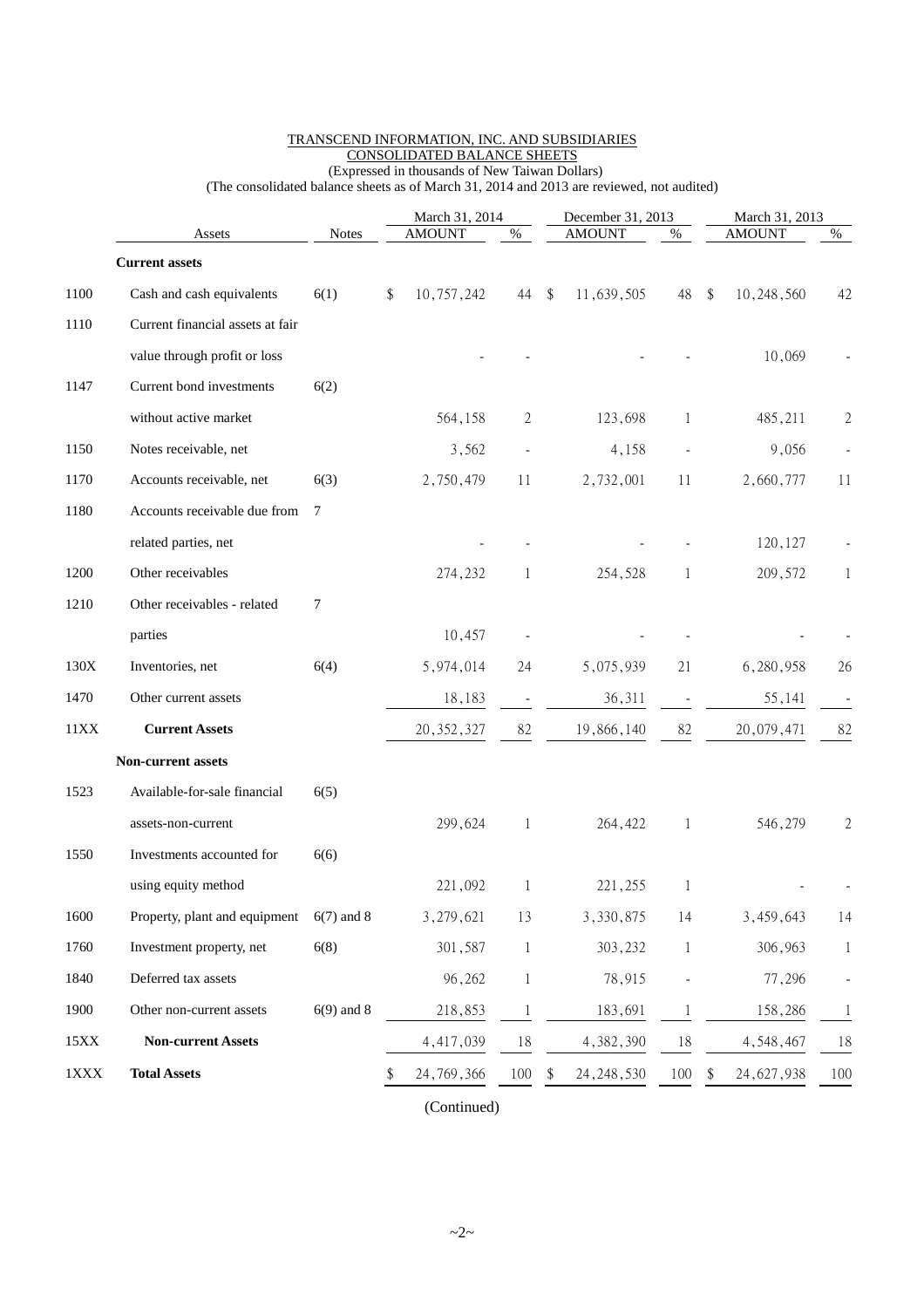|             |                                     |                  | March 31, 2014 |               |                          |                         | December 31, 2013 | March 31, 2013 |    |               |                |
|-------------|-------------------------------------|------------------|----------------|---------------|--------------------------|-------------------------|-------------------|----------------|----|---------------|----------------|
|             | Liabilities and Equity              | <b>Notes</b>     |                | <b>AMOUNT</b> | $\%$                     |                         | <b>AMOUNT</b>     | $\%$           |    | <b>AMOUNT</b> | $\%$           |
|             | <b>Current liabilities</b>          |                  |                |               |                          |                         |                   |                |    |               |                |
| 2100        | Short-term borrowings               | 6(10)            | \$             | 593,500       | $\mathbf{2}$             | $\sqrt[6]{\frac{1}{2}}$ | 579,040           | $\overline{2}$ | \$ | 158,600       | 1              |
| 2150        | Notes payable                       |                  |                | 11            |                          |                         | 1,215             |                |    | 3,737         |                |
| 2170        | Accounts payable                    |                  |                | 2, 141, 199   | 9                        |                         | 2,669,584         | 11             |    | 2,808,344     | 12             |
| 2180        | Accounts payable to related         | $\boldsymbol{7}$ |                |               |                          |                         |                   |                |    |               |                |
|             | parties                             |                  |                | 40,717        |                          |                         | 45,801            |                |    | 42,410        |                |
| 2200        | Other payables                      |                  |                | 384,602       | 2                        |                         | 393,810           | $\sqrt{2}$     |    | 496,354       | $\overline{c}$ |
| 2230        | Current tax liabilities             |                  |                | 348,144       | 1                        |                         | 239,967           | 1              |    | 318,956       | 1              |
| 2300        | Other current liabilities           |                  |                | 35,936        |                          |                         | 50,013            |                |    | 39,554        |                |
| <b>21XX</b> | <b>Current Liabilities</b>          |                  |                | 3,544,109     | 14                       |                         | 3,979,430         | 16             |    | 3,867,955     | 16             |
|             | <b>Non-current liabilities</b>      |                  |                |               |                          |                         |                   |                |    |               |                |
| 2570        | Deferred tax liabilities            |                  |                | 397,188       | $\mathbf{2}$             |                         | 395,542           | $\sqrt{2}$     |    | 344,600       | 1              |
| 2600        | Other non-current liabilities       |                  |                | 54,622        | $\overline{\phantom{m}}$ |                         | 49,349            |                |    | 58,215        |                |
| 25XX        | <b>Non-current Liabilities</b>      |                  |                | 451,810       | $\overline{c}$           |                         | 444,891           | $\mathbf{2}$   |    | 402,815       | 1              |
| 2XXX        | <b>Total Liabilities</b>            |                  |                | 3,995,919     | 16                       |                         | 4, 424, 321       | $18\,$         |    | 4,270,770     | 17             |
|             | Share capital                       | 6(12)            |                |               |                          |                         |                   |                |    |               |                |
| 3110        | Common stock                        |                  |                | 4,307,617     | 18                       |                         | 4,307,617         | 18             |    | 4,307,617     | 18             |
|             | <b>Capital surplus</b>              | 6(13)            |                |               |                          |                         |                   |                |    |               |                |
| 3200        | Capital surplus                     |                  |                | 4,799,075     | 19                       |                         | 4,799,075         | 20             |    | 5,014,456     | 20             |
|             | <b>Retained earnings</b>            | 6(14)            |                |               |                          |                         |                   |                |    |               |                |
| 3310        | Legal reserve                       |                  |                | 2,733,339     | 11                       |                         | 2,733,339         | 11             |    | 2,448,801     | 10             |
| 3350        | Unappropriated retained             |                  |                |               |                          |                         |                   |                |    |               |                |
|             | earnings                            |                  |                | 8,875,858     | 36                       |                         | 7,975,047         | 33             |    | 8,509,457     | 35             |
|             | Other equity interest               | 6(16)            |                |               |                          |                         |                   |                |    |               |                |
| 3400        | Other equity interest               |                  |                | 57,558        |                          |                         | 9,131             |                |    | 76,837        |                |
| $31XX$      | Total equity attributable to        |                  |                |               |                          |                         |                   |                |    |               |                |
|             | owners of parent                    |                  |                | 20,773,447    | 84                       |                         | 19,824,209        | 82             |    | 20, 357, 168  | 83             |
| 3XXX        | <b>Total Equity</b>                 |                  |                | 20, 773, 447  | 84                       |                         | 19,824,209        | 82             |    | 20, 357, 168  | 83             |
|             | <b>Commitments and contingent</b>   | 9                |                |               |                          |                         |                   |                |    |               |                |
|             | liabilities                         |                  |                |               |                          |                         |                   |                |    |               |                |
|             | <b>Total Liabilities and Equity</b> |                  | \$             | 24, 769, 366  | $100 - $$                |                         | 24, 248, 530      | 100            | \$ | 24, 627, 938  | 100            |

#### TRANSCEND INFORMATION, INC. AND SUBSIDIARIES CONSOLIDATED BALANCE SHEETS (Expressed in thousands of New Taiwan Dollars)

(The consolidated balance sheets as of March 31, 2014 and 2013 are reviewed, not audited)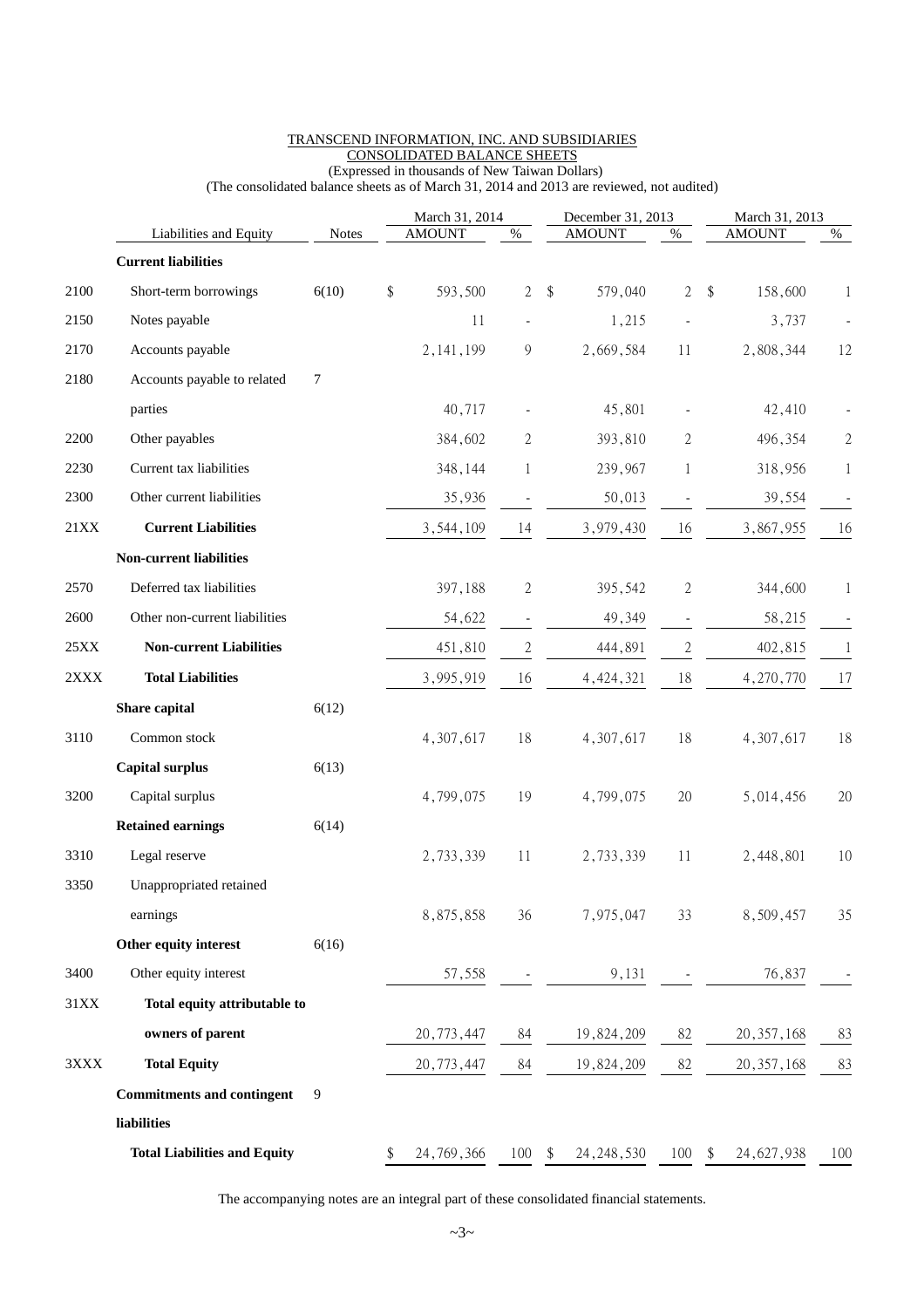#### TRANSCEND INFORMATION, INC. AND SUBSIDIARIES CONSOLIDATED STATEMENTS OF COMPREHENSIVE INCOME (Expressed in thousands of New Taiwan Dollars, except earnings per share amounts) (Unaudited)

|      |                                                             |               | Three months ended March 31 |                          |                        |                          |                  |  |  |  |  |  |
|------|-------------------------------------------------------------|---------------|-----------------------------|--------------------------|------------------------|--------------------------|------------------|--|--|--|--|--|
|      |                                                             |               |                             | 2014                     |                        | 2013                     |                  |  |  |  |  |  |
|      | Items                                                       | <b>Notes</b>  |                             | <b>AMOUNT</b>            | $\%$                   | <b>AMOUNT</b>            | $\%$             |  |  |  |  |  |
| 4000 | <b>Operating Revenue</b>                                    | $6(17)$ and 7 | \$                          | 6,794,611                | $\overline{\$}$<br>100 | 7,051,129                | 100              |  |  |  |  |  |
| 5000 | <b>Operating Costs</b>                                      | $6(4)$ and 7  |                             | $5,467,852$ )            | 81)                    | $5,747,113$ ) (          | 82)              |  |  |  |  |  |
| 5900 | <b>Gross Profit</b>                                         |               |                             | $\overline{1,}$ 326, 759 | 19                     | ,304,016                 | 18               |  |  |  |  |  |
|      | <b>Operating Expenses</b>                                   | 6(20)         |                             |                          |                        |                          |                  |  |  |  |  |  |
| 6100 | Sales and marketing                                         |               |                             |                          |                        |                          |                  |  |  |  |  |  |
| 6200 | expenses<br>General and administrative                      |               |                             | $281,855$ ) (            | $4)$ (                 | $245,003$ ) (            | 3)               |  |  |  |  |  |
|      | expenses                                                    |               |                             | $91,112$ ) (             | $1)$ (                 | $94,523$ ) (             | 1)               |  |  |  |  |  |
| 6300 | Research and development                                    |               |                             |                          |                        |                          |                  |  |  |  |  |  |
|      | expenses                                                    |               |                             | $45,938$ ) (             | $1)$ (                 | $42,818$ ) (             | 1)               |  |  |  |  |  |
| 6000 | <b>Total operating expenses</b>                             |               |                             | $418,905$ )              | 6)                     | $\overline{382,344}$ ) ( | $\overline{5})$  |  |  |  |  |  |
| 6900 | <b>Operating Profit</b>                                     |               |                             | 907,854                  | $\overline{13}$        | 921,672                  | 13               |  |  |  |  |  |
|      | <b>Non-operating Income and</b>                             |               |                             |                          |                        |                          |                  |  |  |  |  |  |
|      | <b>Expenses</b>                                             |               |                             |                          |                        |                          |                  |  |  |  |  |  |
| 7010 | Other income                                                | 6(18)         |                             | 42,665                   |                        | 25,967                   |                  |  |  |  |  |  |
| 7020 | Other gains and losses                                      | 6(19)         |                             | 74,539                   | $\mathbf 1$            | 54,338                   | $\mathbf{1}$     |  |  |  |  |  |
| 7050 | Finance costs                                               |               |                             | 2,666)                   | $\left($               | 5)                       |                  |  |  |  |  |  |
| 7060 | Share of profit/(loss) of                                   | 6(6)          |                             |                          |                        |                          |                  |  |  |  |  |  |
|      | associates and joint ventures<br>accounted for under equity |               |                             |                          |                        |                          |                  |  |  |  |  |  |
|      | method                                                      |               |                             | 163)                     |                        |                          |                  |  |  |  |  |  |
| 7000 | <b>Total non-operating</b>                                  |               |                             |                          |                        |                          |                  |  |  |  |  |  |
|      | income and expenses                                         |               |                             | 114,375                  | $\overline{c}$         | 80,300                   |                  |  |  |  |  |  |
| 7900 | <b>Profit before Income Tax</b>                             |               |                             | 1,022,229                | $\overline{15}$        | 1,001,972                | 14               |  |  |  |  |  |
| 7950 | Income tax expense                                          | 6(21)         |                             | 121,418                  | $\overline{2}$ )       | 132,327                  | $\left(2\right)$ |  |  |  |  |  |
| 8200 | Profit for the period                                       |               |                             | 900,811                  | \$<br>13               | 869,645                  | $\overline{12}$  |  |  |  |  |  |
|      | <b>Other Comprehensive</b>                                  |               |                             |                          |                        |                          |                  |  |  |  |  |  |
|      | <b>Income</b>                                               |               |                             |                          |                        |                          |                  |  |  |  |  |  |
| 8310 | Foreign exchange translation                                |               |                             |                          |                        |                          |                  |  |  |  |  |  |
|      | differences for foreign                                     |               |                             |                          |                        |                          |                  |  |  |  |  |  |
| 8325 | operations<br>Unrealized gain on                            |               | \$                          | 15,934                   | \$                     | 77,280                   | 1                |  |  |  |  |  |
|      | available-for-sale financial                                | 6(5)          |                             |                          |                        |                          |                  |  |  |  |  |  |
|      | assets                                                      |               |                             | 35,202                   | 1                      | 128,962                  | $\overline{2}$   |  |  |  |  |  |
| 8399 | Income tax on other                                         | 6(21)         |                             |                          |                        |                          |                  |  |  |  |  |  |
|      | comprehensive income                                        |               |                             | 2,709)                   |                        | 13,138)                  |                  |  |  |  |  |  |
| 8300 | Other comprehensive income                                  |               |                             |                          |                        |                          |                  |  |  |  |  |  |
|      | for period                                                  |               | $rac{1}{2}$                 | 48,427                   |                        | 193,104                  | $\frac{3}{5}$    |  |  |  |  |  |
| 8500 | <b>Total comprehensive income</b>                           |               |                             | 949,238                  | \$<br>\$<br>14         | ,062,749                 | $\overline{15}$  |  |  |  |  |  |
|      | Net Profit attributable to:                                 |               |                             |                          |                        |                          |                  |  |  |  |  |  |
| 8610 | Owners of parent                                            |               |                             | 900,811                  | 13<br>\$               | 869,645                  | 12               |  |  |  |  |  |
|      | <b>Comprehensive Income</b>                                 |               |                             |                          |                        |                          |                  |  |  |  |  |  |
|      | attributable to:                                            |               |                             |                          |                        |                          |                  |  |  |  |  |  |
| 8710 | Owners of parent                                            |               | \$                          | 949,238                  | $\frac{1}{2}$<br>14    | 1,062,749                | 15               |  |  |  |  |  |
|      | <b>Earnings Per Share</b>                                   | 6(22)         |                             |                          |                        |                          |                  |  |  |  |  |  |
| 9750 | Basic earnings per share                                    |               | <u>\$</u>                   |                          | 2.09                   |                          | 2.02             |  |  |  |  |  |
| 9850 | Diluted earnings per share                                  |               | \$                          |                          | \$<br>2.09             |                          | 2.01             |  |  |  |  |  |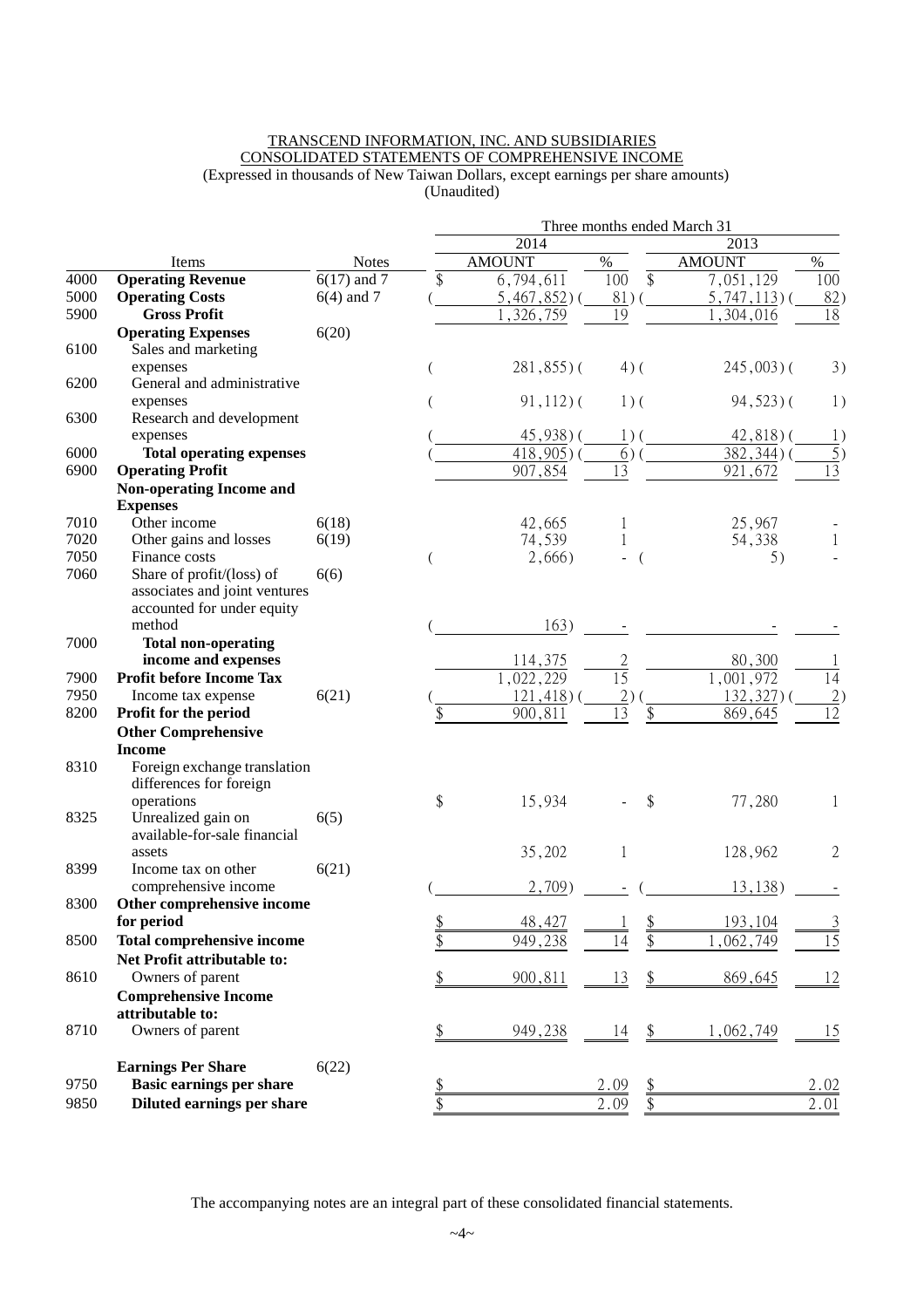#### TRANSCEND INFORMATION, INC. AND SUBSIDIARIES CONSOLIDATED STATEMENTS OF CHANGES IN EQUITY FOR THE THREE-MONTH PERIODS ENDED MARCH 31, 2014 AND 2013 (Expressed in thousands of New Taiwan dollars, except as otherwise indicated) (Unaudited)

|                                                 |              |                          | Equity attributable to owners of the parent |                            |                        |                          |                                     |                                                                                |                                                                         |              |
|-------------------------------------------------|--------------|--------------------------|---------------------------------------------|----------------------------|------------------------|--------------------------|-------------------------------------|--------------------------------------------------------------------------------|-------------------------------------------------------------------------|--------------|
|                                                 |              |                          |                                             | Capital Surplus            |                        |                          | <b>Retained Earnings</b>            |                                                                                | Other equity interest                                                   |              |
|                                                 | <b>Notes</b> | Common stock             | Additional<br>paid-in capital               | Donated assets<br>received | Premium from<br>merger | Legal reserve            | Unappropriated<br>retained earnings | Foreign<br>exchange<br>translation<br>differences for<br>foreign<br>operations | Unrealized gain or<br>loss on<br>available-for-sale<br>financial assets | Total equity |
| For the three-month period ended March 31, 2013 |              |                          |                                             |                            |                        |                          |                                     |                                                                                |                                                                         |              |
| Balance at January 1, 2013                      |              | \$4,307,617              | \$4,975,222                                 | 4,106<br>-S                | 35,128<br>-S           | \$2,448,801              | 7,639,812<br>-\$                    | $95,549$ ) (\$<br>6                                                            | 20,718)                                                                 | \$19,294,419 |
| Net income for the period                       |              | $\sim$                   | $\overline{\phantom{a}}$                    | $\overline{\phantom{a}}$   |                        | $\overline{\phantom{a}}$ | 869,645                             | $\overline{\phantom{a}}$                                                       |                                                                         | 869,645      |
| Other comprehensive income for the period       | 6(16)        |                          |                                             |                            |                        |                          |                                     | 64,142                                                                         | 128,962                                                                 | 193,104      |
| Balance at March 31, 2013                       |              | \$4,307,617              | \$4,975,222                                 | 4,106                      | 35,128                 | \$2,448,801              | 8,509,457                           | $31,407$ )<br>(\$                                                              | 108,244                                                                 | \$20,357,168 |
| For the three-month period ended March 31, 2014 |              |                          |                                             |                            |                        |                          |                                     |                                                                                |                                                                         |              |
| Balance at January 1, 2014                      |              | \$4,307,617              | \$4,759,841                                 | 4,106<br>-S                | 35,128<br>\$           | \$2,733,339              | 7,975,047<br>-\$                    | 27,764                                                                         | 18,633)<br>(\$                                                          | \$19,824,209 |
| Net income for the period                       |              | $\overline{\phantom{a}}$ |                                             |                            |                        | ٠                        | 900,811                             |                                                                                |                                                                         | 900,811      |
| Other comprehensive income for the period       | 6(16)        |                          |                                             |                            |                        |                          |                                     | 13,225                                                                         | 35,202                                                                  | 48,427       |
| Balance at March 31, 2014                       |              | \$4,307,617              | \$4,759,841                                 | 4,106                      | 35,128                 | \$2,733,339              | 8,875,858                           | 40,989                                                                         | 16,569                                                                  | \$20,773,447 |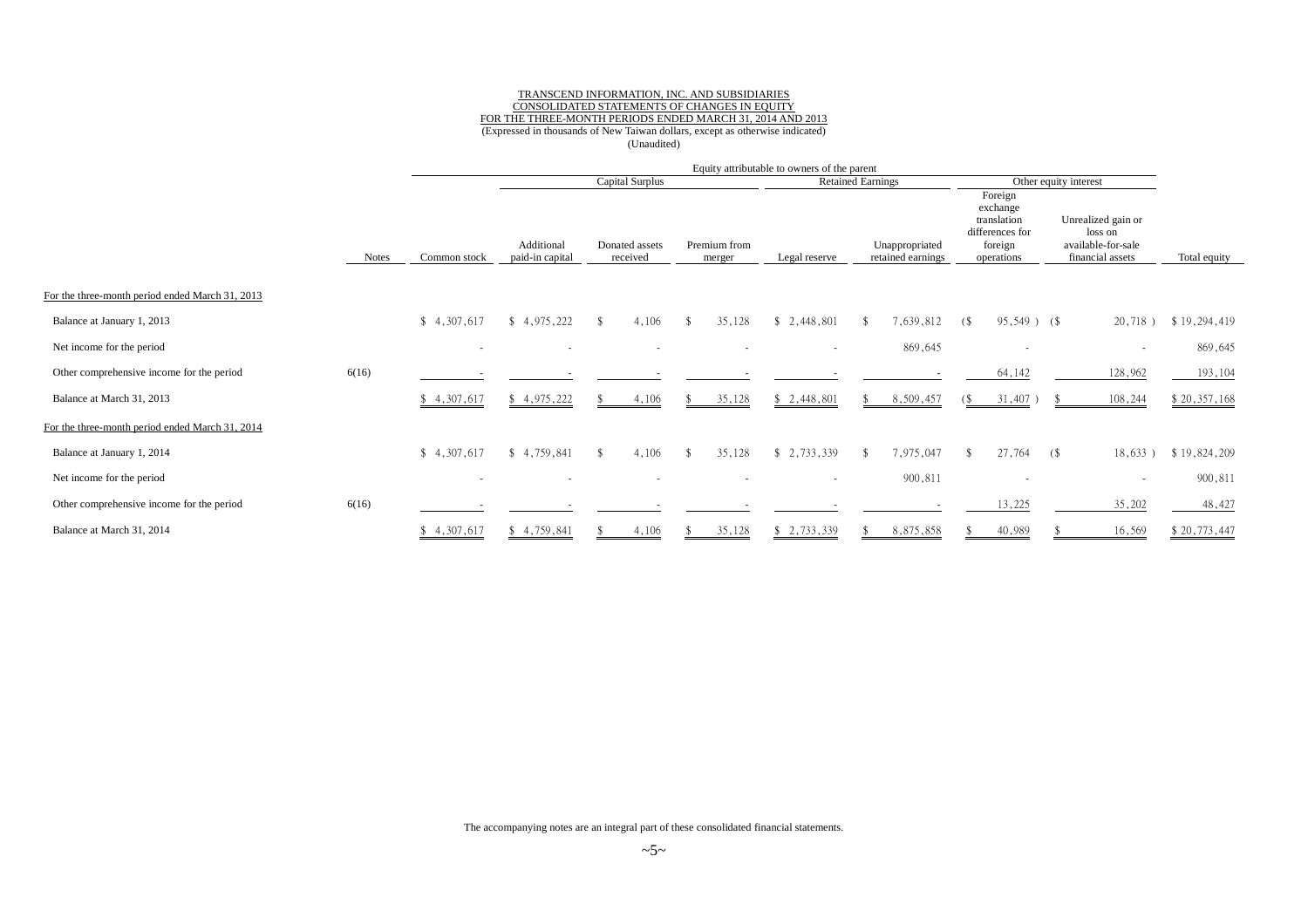#### TRANSCEND INFORMATION, INC. AND SUBSIDIARIES CONSOLIDATED STATEMENTS OF CASH FLOWS FOR THE THREE-MONTH PERIODS ENDED MARCH 31 (Expressed in thousands of New Taiwan Dollars) (Unaudited)

| 2014<br>2013<br><b>Notes</b><br><b>CASH FLOWS FROM OPERATING ACTIVITIES</b><br>\$<br>Consolidated profit before tax for the period<br>1,022,229<br>\$<br>1,001,972<br>Adjustments to reconcile income before tax to net cash provided by<br>operating activities:<br>Income and expenses having no effect on cash flows<br>Gain on disposal of financial assets<br>6(2)<br>4,936)<br>$2,432$ ) (<br>$\overline{(}$<br>6(6)<br>Share of loss of associates and joint ventures accounted for<br>using equity method<br>163<br>Provision for bad debt expense<br>6(3)<br>314<br>Loss (gain) on market price decline (recovery) of inventory<br>6(4)<br>19,852<br>(<br>Depreciation expense<br>6(20)<br>59,742<br>58,993<br>Interest income<br>6(18)<br>38,584)<br>(<br>Gains on disposal of property, plant and equipment<br>855)<br>$\overline{(}$<br>$\left($<br>Changes in assets/liabilities relating to operating activities<br>Net changes in assets relating to operating activities<br>Net gain on financial assets at fair value through profit or loss<br>(<br>Notes and accounts receivable<br>$19.925$ )<br>$\overline{ }$<br>Other receivables<br>11,538)<br>58,633<br>Other receivables - related parties<br>10,457)<br>Inventories<br>917,927) (<br>Other current assets<br>18,128<br>3,757<br>Net changes in liabilities relating to operating activities<br>Notes and accounts payable<br>534,673) (<br>(<br>Other payables<br>6,845)<br>28,152<br>$\overline{(\ }$<br>Other current liabilities<br>$14,077$ )<br>$\overline{ }$<br>Other non-current liabilities<br>5,273<br>431,926)<br>Cash (used in) provided by generated from operations<br>380, 335<br>Interest received<br>30,418<br>32,396<br>Interest paid<br>2,363)<br>Income tax paid<br>31,651)<br>435,522)<br>362,634<br>Net cash (used in) provided by operating activities<br>CASH FLOWS FROM INVESTING ACTIVITIES<br>Increase in bond investments without active markets<br>436,329) (<br>Acquisition of property, plant and equipment<br>6(7)<br>36,854)<br>$\overline{ }$<br>Proceeds from disposal of property, plant and equipment<br>6(7)<br>42,298<br>4,024<br>Increase in other non-current assets<br>35,162)<br>Net cash used in investing activities<br>466,047)<br>Effect of foreign exchange rate changes<br>19,306<br>38,602<br>376,317<br>(Decrease) increase in cash and cash equivalents<br>882,263)<br>Cash and cash equivalents at beginning of period<br>11,639,505<br>9,872,243 |                                            |    | For the three-month<br>periods ended March 31. |                            |            |  |  |  |
|-----------------------------------------------------------------------------------------------------------------------------------------------------------------------------------------------------------------------------------------------------------------------------------------------------------------------------------------------------------------------------------------------------------------------------------------------------------------------------------------------------------------------------------------------------------------------------------------------------------------------------------------------------------------------------------------------------------------------------------------------------------------------------------------------------------------------------------------------------------------------------------------------------------------------------------------------------------------------------------------------------------------------------------------------------------------------------------------------------------------------------------------------------------------------------------------------------------------------------------------------------------------------------------------------------------------------------------------------------------------------------------------------------------------------------------------------------------------------------------------------------------------------------------------------------------------------------------------------------------------------------------------------------------------------------------------------------------------------------------------------------------------------------------------------------------------------------------------------------------------------------------------------------------------------------------------------------------------------------------------------------------------------------------------------------------------------------------------------------------------------------------------------------------------------------------------------------------------------------------------------------------------------------------------------------------------------------------------------------------------------------------------------------------------------------------------------------------------------------------|--------------------------------------------|----|------------------------------------------------|----------------------------|------------|--|--|--|
|                                                                                                                                                                                                                                                                                                                                                                                                                                                                                                                                                                                                                                                                                                                                                                                                                                                                                                                                                                                                                                                                                                                                                                                                                                                                                                                                                                                                                                                                                                                                                                                                                                                                                                                                                                                                                                                                                                                                                                                                                                                                                                                                                                                                                                                                                                                                                                                                                                                                                   |                                            |    |                                                |                            |            |  |  |  |
|                                                                                                                                                                                                                                                                                                                                                                                                                                                                                                                                                                                                                                                                                                                                                                                                                                                                                                                                                                                                                                                                                                                                                                                                                                                                                                                                                                                                                                                                                                                                                                                                                                                                                                                                                                                                                                                                                                                                                                                                                                                                                                                                                                                                                                                                                                                                                                                                                                                                                   |                                            |    |                                                |                            |            |  |  |  |
|                                                                                                                                                                                                                                                                                                                                                                                                                                                                                                                                                                                                                                                                                                                                                                                                                                                                                                                                                                                                                                                                                                                                                                                                                                                                                                                                                                                                                                                                                                                                                                                                                                                                                                                                                                                                                                                                                                                                                                                                                                                                                                                                                                                                                                                                                                                                                                                                                                                                                   |                                            |    |                                                |                            |            |  |  |  |
|                                                                                                                                                                                                                                                                                                                                                                                                                                                                                                                                                                                                                                                                                                                                                                                                                                                                                                                                                                                                                                                                                                                                                                                                                                                                                                                                                                                                                                                                                                                                                                                                                                                                                                                                                                                                                                                                                                                                                                                                                                                                                                                                                                                                                                                                                                                                                                                                                                                                                   |                                            |    |                                                |                            |            |  |  |  |
|                                                                                                                                                                                                                                                                                                                                                                                                                                                                                                                                                                                                                                                                                                                                                                                                                                                                                                                                                                                                                                                                                                                                                                                                                                                                                                                                                                                                                                                                                                                                                                                                                                                                                                                                                                                                                                                                                                                                                                                                                                                                                                                                                                                                                                                                                                                                                                                                                                                                                   |                                            |    |                                                |                            |            |  |  |  |
|                                                                                                                                                                                                                                                                                                                                                                                                                                                                                                                                                                                                                                                                                                                                                                                                                                                                                                                                                                                                                                                                                                                                                                                                                                                                                                                                                                                                                                                                                                                                                                                                                                                                                                                                                                                                                                                                                                                                                                                                                                                                                                                                                                                                                                                                                                                                                                                                                                                                                   |                                            |    |                                                |                            |            |  |  |  |
|                                                                                                                                                                                                                                                                                                                                                                                                                                                                                                                                                                                                                                                                                                                                                                                                                                                                                                                                                                                                                                                                                                                                                                                                                                                                                                                                                                                                                                                                                                                                                                                                                                                                                                                                                                                                                                                                                                                                                                                                                                                                                                                                                                                                                                                                                                                                                                                                                                                                                   |                                            |    |                                                |                            |            |  |  |  |
|                                                                                                                                                                                                                                                                                                                                                                                                                                                                                                                                                                                                                                                                                                                                                                                                                                                                                                                                                                                                                                                                                                                                                                                                                                                                                                                                                                                                                                                                                                                                                                                                                                                                                                                                                                                                                                                                                                                                                                                                                                                                                                                                                                                                                                                                                                                                                                                                                                                                                   |                                            |    |                                                |                            |            |  |  |  |
|                                                                                                                                                                                                                                                                                                                                                                                                                                                                                                                                                                                                                                                                                                                                                                                                                                                                                                                                                                                                                                                                                                                                                                                                                                                                                                                                                                                                                                                                                                                                                                                                                                                                                                                                                                                                                                                                                                                                                                                                                                                                                                                                                                                                                                                                                                                                                                                                                                                                                   |                                            |    |                                                |                            |            |  |  |  |
|                                                                                                                                                                                                                                                                                                                                                                                                                                                                                                                                                                                                                                                                                                                                                                                                                                                                                                                                                                                                                                                                                                                                                                                                                                                                                                                                                                                                                                                                                                                                                                                                                                                                                                                                                                                                                                                                                                                                                                                                                                                                                                                                                                                                                                                                                                                                                                                                                                                                                   |                                            |    |                                                |                            |            |  |  |  |
|                                                                                                                                                                                                                                                                                                                                                                                                                                                                                                                                                                                                                                                                                                                                                                                                                                                                                                                                                                                                                                                                                                                                                                                                                                                                                                                                                                                                                                                                                                                                                                                                                                                                                                                                                                                                                                                                                                                                                                                                                                                                                                                                                                                                                                                                                                                                                                                                                                                                                   |                                            |    |                                                |                            | 29,789)    |  |  |  |
|                                                                                                                                                                                                                                                                                                                                                                                                                                                                                                                                                                                                                                                                                                                                                                                                                                                                                                                                                                                                                                                                                                                                                                                                                                                                                                                                                                                                                                                                                                                                                                                                                                                                                                                                                                                                                                                                                                                                                                                                                                                                                                                                                                                                                                                                                                                                                                                                                                                                                   |                                            |    |                                                |                            |            |  |  |  |
|                                                                                                                                                                                                                                                                                                                                                                                                                                                                                                                                                                                                                                                                                                                                                                                                                                                                                                                                                                                                                                                                                                                                                                                                                                                                                                                                                                                                                                                                                                                                                                                                                                                                                                                                                                                                                                                                                                                                                                                                                                                                                                                                                                                                                                                                                                                                                                                                                                                                                   |                                            |    |                                                |                            | 22,320)    |  |  |  |
|                                                                                                                                                                                                                                                                                                                                                                                                                                                                                                                                                                                                                                                                                                                                                                                                                                                                                                                                                                                                                                                                                                                                                                                                                                                                                                                                                                                                                                                                                                                                                                                                                                                                                                                                                                                                                                                                                                                                                                                                                                                                                                                                                                                                                                                                                                                                                                                                                                                                                   |                                            |    |                                                |                            | 1,970)     |  |  |  |
|                                                                                                                                                                                                                                                                                                                                                                                                                                                                                                                                                                                                                                                                                                                                                                                                                                                                                                                                                                                                                                                                                                                                                                                                                                                                                                                                                                                                                                                                                                                                                                                                                                                                                                                                                                                                                                                                                                                                                                                                                                                                                                                                                                                                                                                                                                                                                                                                                                                                                   |                                            |    |                                                |                            |            |  |  |  |
|                                                                                                                                                                                                                                                                                                                                                                                                                                                                                                                                                                                                                                                                                                                                                                                                                                                                                                                                                                                                                                                                                                                                                                                                                                                                                                                                                                                                                                                                                                                                                                                                                                                                                                                                                                                                                                                                                                                                                                                                                                                                                                                                                                                                                                                                                                                                                                                                                                                                                   |                                            |    |                                                |                            |            |  |  |  |
|                                                                                                                                                                                                                                                                                                                                                                                                                                                                                                                                                                                                                                                                                                                                                                                                                                                                                                                                                                                                                                                                                                                                                                                                                                                                                                                                                                                                                                                                                                                                                                                                                                                                                                                                                                                                                                                                                                                                                                                                                                                                                                                                                                                                                                                                                                                                                                                                                                                                                   |                                            |    |                                                |                            | $10,069$ ) |  |  |  |
|                                                                                                                                                                                                                                                                                                                                                                                                                                                                                                                                                                                                                                                                                                                                                                                                                                                                                                                                                                                                                                                                                                                                                                                                                                                                                                                                                                                                                                                                                                                                                                                                                                                                                                                                                                                                                                                                                                                                                                                                                                                                                                                                                                                                                                                                                                                                                                                                                                                                                   |                                            |    |                                                |                            | 199,440)   |  |  |  |
|                                                                                                                                                                                                                                                                                                                                                                                                                                                                                                                                                                                                                                                                                                                                                                                                                                                                                                                                                                                                                                                                                                                                                                                                                                                                                                                                                                                                                                                                                                                                                                                                                                                                                                                                                                                                                                                                                                                                                                                                                                                                                                                                                                                                                                                                                                                                                                                                                                                                                   |                                            |    |                                                |                            |            |  |  |  |
|                                                                                                                                                                                                                                                                                                                                                                                                                                                                                                                                                                                                                                                                                                                                                                                                                                                                                                                                                                                                                                                                                                                                                                                                                                                                                                                                                                                                                                                                                                                                                                                                                                                                                                                                                                                                                                                                                                                                                                                                                                                                                                                                                                                                                                                                                                                                                                                                                                                                                   |                                            |    |                                                |                            |            |  |  |  |
|                                                                                                                                                                                                                                                                                                                                                                                                                                                                                                                                                                                                                                                                                                                                                                                                                                                                                                                                                                                                                                                                                                                                                                                                                                                                                                                                                                                                                                                                                                                                                                                                                                                                                                                                                                                                                                                                                                                                                                                                                                                                                                                                                                                                                                                                                                                                                                                                                                                                                   |                                            |    |                                                |                            | 28,839)    |  |  |  |
|                                                                                                                                                                                                                                                                                                                                                                                                                                                                                                                                                                                                                                                                                                                                                                                                                                                                                                                                                                                                                                                                                                                                                                                                                                                                                                                                                                                                                                                                                                                                                                                                                                                                                                                                                                                                                                                                                                                                                                                                                                                                                                                                                                                                                                                                                                                                                                                                                                                                                   |                                            |    |                                                |                            |            |  |  |  |
|                                                                                                                                                                                                                                                                                                                                                                                                                                                                                                                                                                                                                                                                                                                                                                                                                                                                                                                                                                                                                                                                                                                                                                                                                                                                                                                                                                                                                                                                                                                                                                                                                                                                                                                                                                                                                                                                                                                                                                                                                                                                                                                                                                                                                                                                                                                                                                                                                                                                                   |                                            |    |                                                |                            |            |  |  |  |
|                                                                                                                                                                                                                                                                                                                                                                                                                                                                                                                                                                                                                                                                                                                                                                                                                                                                                                                                                                                                                                                                                                                                                                                                                                                                                                                                                                                                                                                                                                                                                                                                                                                                                                                                                                                                                                                                                                                                                                                                                                                                                                                                                                                                                                                                                                                                                                                                                                                                                   |                                            |    |                                                |                            | 472,448)   |  |  |  |
|                                                                                                                                                                                                                                                                                                                                                                                                                                                                                                                                                                                                                                                                                                                                                                                                                                                                                                                                                                                                                                                                                                                                                                                                                                                                                                                                                                                                                                                                                                                                                                                                                                                                                                                                                                                                                                                                                                                                                                                                                                                                                                                                                                                                                                                                                                                                                                                                                                                                                   |                                            |    |                                                |                            |            |  |  |  |
|                                                                                                                                                                                                                                                                                                                                                                                                                                                                                                                                                                                                                                                                                                                                                                                                                                                                                                                                                                                                                                                                                                                                                                                                                                                                                                                                                                                                                                                                                                                                                                                                                                                                                                                                                                                                                                                                                                                                                                                                                                                                                                                                                                                                                                                                                                                                                                                                                                                                                   |                                            |    |                                                |                            | 23)        |  |  |  |
|                                                                                                                                                                                                                                                                                                                                                                                                                                                                                                                                                                                                                                                                                                                                                                                                                                                                                                                                                                                                                                                                                                                                                                                                                                                                                                                                                                                                                                                                                                                                                                                                                                                                                                                                                                                                                                                                                                                                                                                                                                                                                                                                                                                                                                                                                                                                                                                                                                                                                   |                                            |    |                                                |                            | $1,652$ )  |  |  |  |
|                                                                                                                                                                                                                                                                                                                                                                                                                                                                                                                                                                                                                                                                                                                                                                                                                                                                                                                                                                                                                                                                                                                                                                                                                                                                                                                                                                                                                                                                                                                                                                                                                                                                                                                                                                                                                                                                                                                                                                                                                                                                                                                                                                                                                                                                                                                                                                                                                                                                                   |                                            |    |                                                |                            |            |  |  |  |
|                                                                                                                                                                                                                                                                                                                                                                                                                                                                                                                                                                                                                                                                                                                                                                                                                                                                                                                                                                                                                                                                                                                                                                                                                                                                                                                                                                                                                                                                                                                                                                                                                                                                                                                                                                                                                                                                                                                                                                                                                                                                                                                                                                                                                                                                                                                                                                                                                                                                                   |                                            |    |                                                |                            |            |  |  |  |
|                                                                                                                                                                                                                                                                                                                                                                                                                                                                                                                                                                                                                                                                                                                                                                                                                                                                                                                                                                                                                                                                                                                                                                                                                                                                                                                                                                                                                                                                                                                                                                                                                                                                                                                                                                                                                                                                                                                                                                                                                                                                                                                                                                                                                                                                                                                                                                                                                                                                                   |                                            |    |                                                |                            |            |  |  |  |
|                                                                                                                                                                                                                                                                                                                                                                                                                                                                                                                                                                                                                                                                                                                                                                                                                                                                                                                                                                                                                                                                                                                                                                                                                                                                                                                                                                                                                                                                                                                                                                                                                                                                                                                                                                                                                                                                                                                                                                                                                                                                                                                                                                                                                                                                                                                                                                                                                                                                                   |                                            |    |                                                |                            | 50,097)    |  |  |  |
|                                                                                                                                                                                                                                                                                                                                                                                                                                                                                                                                                                                                                                                                                                                                                                                                                                                                                                                                                                                                                                                                                                                                                                                                                                                                                                                                                                                                                                                                                                                                                                                                                                                                                                                                                                                                                                                                                                                                                                                                                                                                                                                                                                                                                                                                                                                                                                                                                                                                                   |                                            |    |                                                |                            |            |  |  |  |
|                                                                                                                                                                                                                                                                                                                                                                                                                                                                                                                                                                                                                                                                                                                                                                                                                                                                                                                                                                                                                                                                                                                                                                                                                                                                                                                                                                                                                                                                                                                                                                                                                                                                                                                                                                                                                                                                                                                                                                                                                                                                                                                                                                                                                                                                                                                                                                                                                                                                                   |                                            |    |                                                |                            |            |  |  |  |
|                                                                                                                                                                                                                                                                                                                                                                                                                                                                                                                                                                                                                                                                                                                                                                                                                                                                                                                                                                                                                                                                                                                                                                                                                                                                                                                                                                                                                                                                                                                                                                                                                                                                                                                                                                                                                                                                                                                                                                                                                                                                                                                                                                                                                                                                                                                                                                                                                                                                                   |                                            |    |                                                |                            | 10,211)    |  |  |  |
|                                                                                                                                                                                                                                                                                                                                                                                                                                                                                                                                                                                                                                                                                                                                                                                                                                                                                                                                                                                                                                                                                                                                                                                                                                                                                                                                                                                                                                                                                                                                                                                                                                                                                                                                                                                                                                                                                                                                                                                                                                                                                                                                                                                                                                                                                                                                                                                                                                                                                   |                                            |    |                                                |                            | 18,412)    |  |  |  |
|                                                                                                                                                                                                                                                                                                                                                                                                                                                                                                                                                                                                                                                                                                                                                                                                                                                                                                                                                                                                                                                                                                                                                                                                                                                                                                                                                                                                                                                                                                                                                                                                                                                                                                                                                                                                                                                                                                                                                                                                                                                                                                                                                                                                                                                                                                                                                                                                                                                                                   |                                            |    |                                                |                            |            |  |  |  |
|                                                                                                                                                                                                                                                                                                                                                                                                                                                                                                                                                                                                                                                                                                                                                                                                                                                                                                                                                                                                                                                                                                                                                                                                                                                                                                                                                                                                                                                                                                                                                                                                                                                                                                                                                                                                                                                                                                                                                                                                                                                                                                                                                                                                                                                                                                                                                                                                                                                                                   |                                            |    |                                                |                            | 320)       |  |  |  |
|                                                                                                                                                                                                                                                                                                                                                                                                                                                                                                                                                                                                                                                                                                                                                                                                                                                                                                                                                                                                                                                                                                                                                                                                                                                                                                                                                                                                                                                                                                                                                                                                                                                                                                                                                                                                                                                                                                                                                                                                                                                                                                                                                                                                                                                                                                                                                                                                                                                                                   |                                            |    |                                                |                            | 24,919)    |  |  |  |
|                                                                                                                                                                                                                                                                                                                                                                                                                                                                                                                                                                                                                                                                                                                                                                                                                                                                                                                                                                                                                                                                                                                                                                                                                                                                                                                                                                                                                                                                                                                                                                                                                                                                                                                                                                                                                                                                                                                                                                                                                                                                                                                                                                                                                                                                                                                                                                                                                                                                                   |                                            |    |                                                |                            |            |  |  |  |
|                                                                                                                                                                                                                                                                                                                                                                                                                                                                                                                                                                                                                                                                                                                                                                                                                                                                                                                                                                                                                                                                                                                                                                                                                                                                                                                                                                                                                                                                                                                                                                                                                                                                                                                                                                                                                                                                                                                                                                                                                                                                                                                                                                                                                                                                                                                                                                                                                                                                                   |                                            |    |                                                |                            |            |  |  |  |
|                                                                                                                                                                                                                                                                                                                                                                                                                                                                                                                                                                                                                                                                                                                                                                                                                                                                                                                                                                                                                                                                                                                                                                                                                                                                                                                                                                                                                                                                                                                                                                                                                                                                                                                                                                                                                                                                                                                                                                                                                                                                                                                                                                                                                                                                                                                                                                                                                                                                                   |                                            |    |                                                |                            |            |  |  |  |
|                                                                                                                                                                                                                                                                                                                                                                                                                                                                                                                                                                                                                                                                                                                                                                                                                                                                                                                                                                                                                                                                                                                                                                                                                                                                                                                                                                                                                                                                                                                                                                                                                                                                                                                                                                                                                                                                                                                                                                                                                                                                                                                                                                                                                                                                                                                                                                                                                                                                                   | Cash and cash equivalents at end of period | \$ | 10,757,242                                     | $\boldsymbol{\mathsf{\$}}$ | 10,248,560 |  |  |  |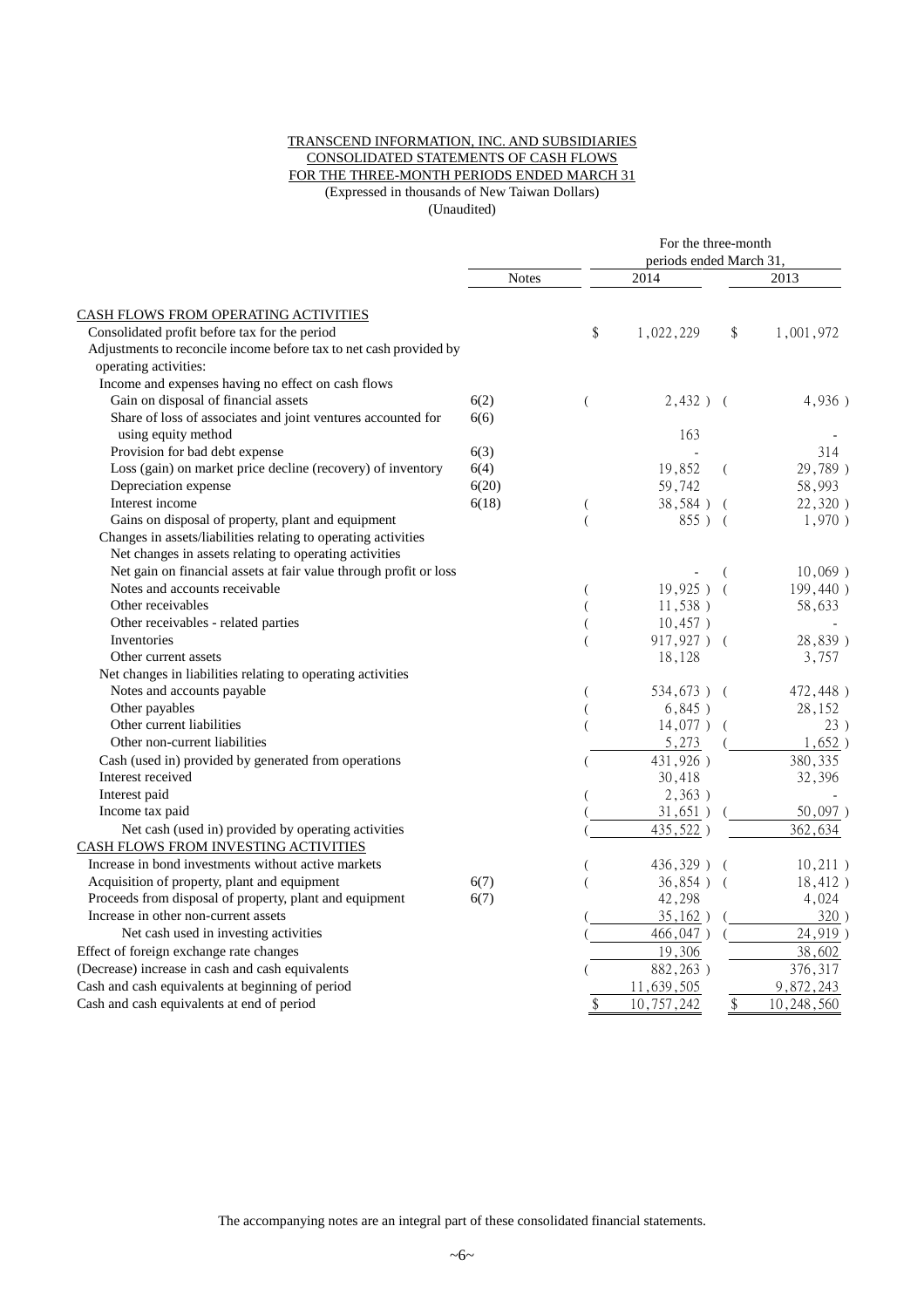# TRANSCEND INFORMATION, INC. AND SUBSIDIARIES NOTES TO THE CONSOLIDATED FINANCIAL STATEMENTS MARCH 31, 2014 AND 2013 (EXPRESSED IN THOUSANDS OF NEW TAIWAN DOLLARS, EXCEPT AS OTHERWISE INDICATED)

(Unaudited)

## 1. HISTORY AND ORGANIZATION

Transcend Information, Inc. (the "Company") was incorporated under the provisions of the Company Law of the Republic of China (R.O.C.) in August 1989. The main activities of the Company and its subsidiaries (collectively referred herein as the "Group") are manufacturing, processing and the sale of computer software and hardware, peripheral equipment and other computer components. The Securities and Futures Commission of the Republic of China had approved the Company's shares to be listed on the Taiwan Stock Exchange and the shares started trading on May 3, 2001.

### 2. THE DATE OF AUTHORIZATION FOR ISSUANCE OF THE CONSOLIDATED FINANCIAL STATEMENTS AND PROCEDURES FOR AUTHORIZATION

These consolidated financial statements were authorized for issuance by the Board of Directors on May 7, 2014.

### 3. APPLICATION OF NEW STANDARDS, AMENDMENTS AND INTERPRETATIONS

- (1) Effect of the adoption of new issuances of or amendments to International Financial Reporting Standards ("IFRS") as endorsed by the Financial Supervisory Commission ("FSC") None.
- (2) Effect of new issuances of or amendments to IFRSs as endorsed by the FSC but not yet adopted by the Group

According to Financial-Supervisory-Securities-Auditing No. 1030010325 issued on April 3, 2014, commencing 2015, companies with shares listed on the TWSE or traded on the Taiwan GreTai Securities Market or Emerging Stock Market shall adopt the 2013 version of IFRS (not including IFRS 9, 'Financial instruments') as endorsed by the FSC in preparing the consolidated financial statements. The related new standards, interpretations and amendments are listed below:

| New Standards, Interpretations and Amendments                                                          | <b>IASB</b> Effective Date |
|--------------------------------------------------------------------------------------------------------|----------------------------|
| Limited exemption from comparative IFRS 7 disclosures for<br>first-time adopters (amendment to IFRS 1) | July 1, 2010               |
| Severe hyperinflation and removal of fixed dates for first-time<br>adopters (amendment to IFRS 1)      | July 1, 2011               |
| Government loans (amendment to IFRS 1)                                                                 | January 1, 2013            |
| $Disclosures - Transfers of financial assets (amendment to IFRS 7)$                                    | July 1, 2011               |
| $Disclosures - Offsetting financial assets and financial liabilities$<br>(amendment to IFRS 7)         | January 1, 2013            |
| IFRS 10, 'Consolidated financial statements'                                                           | <b>January 1, 2013</b>     |
|                                                                                                        | (Investment entities:      |
|                                                                                                        | January 1, 2014)           |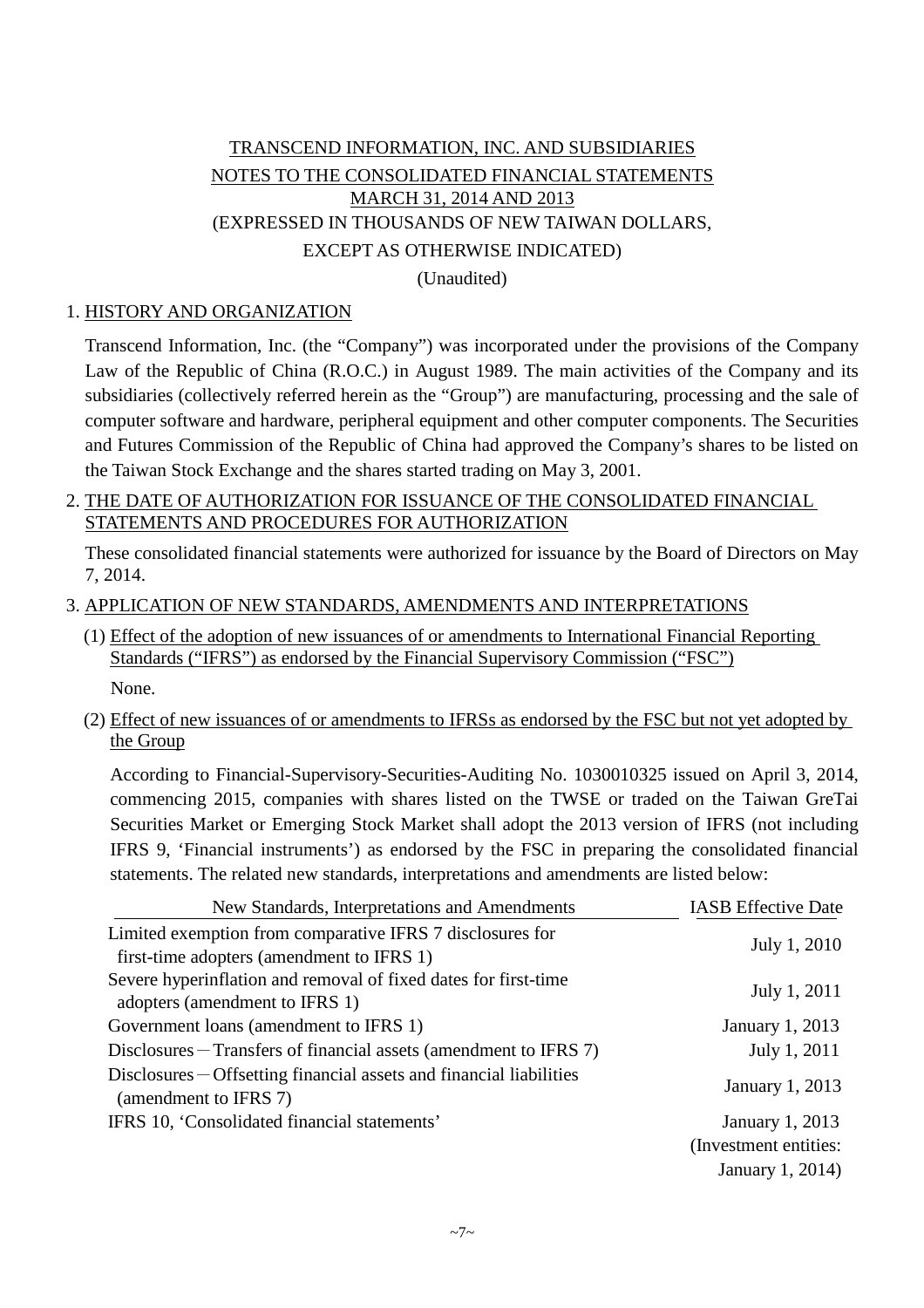| New Standards, Interpretations and Amendments                               | <b>IASB</b> Effective Date |
|-----------------------------------------------------------------------------|----------------------------|
| IFRS 11, Joint arrangements'                                                | <b>January 1, 2013</b>     |
| IFRS 12, Disclosure of interests in other entities'                         | <b>January 1, 2013</b>     |
| IFRS 13, 'Fair value measurement'                                           | January 1, 2013            |
| Presentation of items of other comprehensive income (amendment to IAS 1)    | July 1, 2012               |
| Deferred tax: recovery of underlying assets (amendment to IAS 12)           | January 1, 2012            |
| IAS 19 (revised), 'Employee benefits'                                       | January 1, 2013            |
| IAS 27, 'Separate financial statements' (as amended in 2011)                | January 1, 2013            |
| IAS 28, Investments in associates and joint ventures' (as amended in 2011)  | <b>January 1, 2013</b>     |
| Offsetting financial assets and financial liabilities (amendment to IAS 32) | January 1, 2014            |
| IFRIC 20, 'Stripping costs in the production phase of a surface mine'       | January 1, 2013            |
| Improvements to IFRSs 2010                                                  | January 1, 2011            |
| Improvements to IFRSs $2009 - 2011$                                         | January 1, 2013            |

Based on the Group's assessment, the adoption of the 2013 version of IFRS has no significant impact on the consolidated financial statements of the Group, except for the following:

A. IAS 1, 'Presentation of financial statements'

The amendment requires entities to separate items presented in OCI classified by nature into two groups on the basis of whether they are potentially reclassifiable to profit or loss subsequently when specific conditions are met. If the items are presented before tax then the tax related to each of the two groups of OCI items (those that might be reclassified and those that will not be reclassified) must be shown separately. Accordingly, the Group will adjust its presentation of the statement of comprehensive income.

B. IFRS 12, 'Disclosure of interests in other entitles'

The standard integrates the disclosure requirements for subsidiaries, joint arrangements, associates and unconsolidated structured entities. And, the Group will disclose additional information about its interests in consolidated entities and unconsolidated entities accordingly.

For the above items, the Group is assessing their impact on the consolidated financial statements and will disclose the affected amounts accordingly.

### (3) IFRSs issued by IASB but not yet endorsed by the FSC

New standards, interpretations and amendments issued by IASB but not yet included in the 2013 version of IFRS as endorsed by the FSC: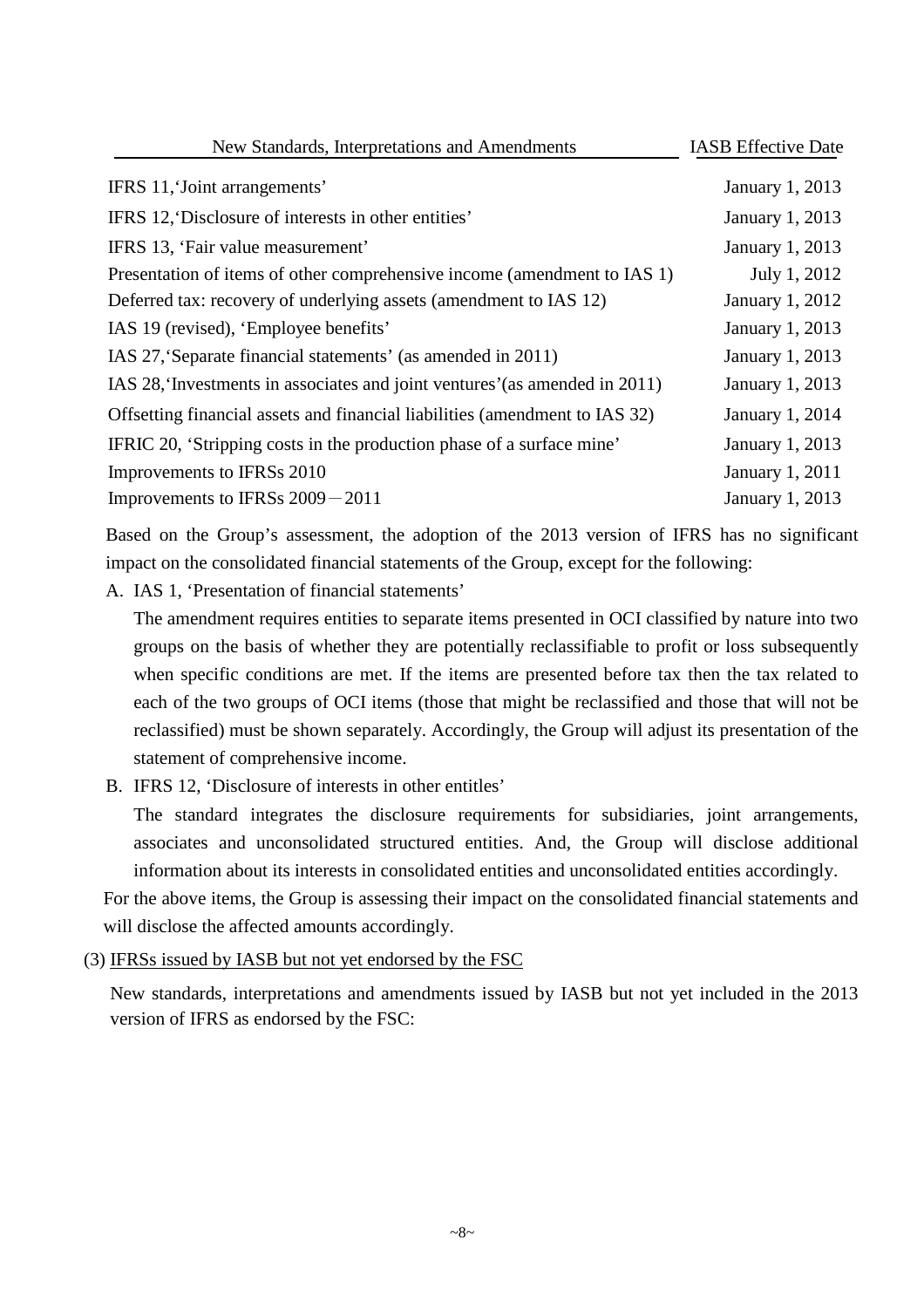| New Standards, Interpretations and Amendments                                              | <b>IASB</b> Effective Date |
|--------------------------------------------------------------------------------------------|----------------------------|
| IFRS 9, 'Financial instruments'                                                            | Not yet been decided       |
| IFRIC 14, 'Regulatory deferral accounts'                                                   | <b>January 1, 2014</b>     |
| Services related contributions from employees or third parties<br>(admendments to IAS 19R) | July 1, 2014               |
| Recoverable amount disclosures for non-financial assets<br>(amendments to IAS 36)          | January 1, 2014            |
| Novation of derivatives and continuation of hedge accounting<br>(amendments to IAS 39)     | January 1, 2014            |
| IFRIC 21, 'Levies'                                                                         | January 1, 2014            |
| Improvements to IFRSs 2010-2012                                                            | July 1, 2014               |
| Improvements to IFRSs 2011-2013                                                            | July 1, 2014               |

The Group is assessing the potential impact of the new standards, interpretations and amendments above and has not yet been able to reliably estimate their impact on the consolidated financial statements.

### 4. SUMMARY OF SIGNIFICANT ACCOUNTING POLICIES

Except for the compliance statement, basis of preparation and basis of consolidation that are set out below, the rest of the principal accounting policies applied in the preparation of these consolidated financial statements are the same as those disclosed in Note 4 to the consolidated financial statements as of and for the year ended December 31, 2013. These policies have been consistently applied to all the periods presented, unless otherwise stated.

### (1) Compliance statement

- A. The consolidated financial statements of the Group have been prepared in accordance with the "Rules Governing the Preparation of Financial Statements by Securities Issuers" and IAS 34, 'Interim Financial Reporting' as endorsed by the FSC.
- B. The consolidated financial statements as of and for the three-month period ended March 31, 2014 should be read together with those as of and for the year ended December 31, 2013.

### (2) Basis of preparation

- A. Except for the following items, the consolidated financial statements have been prepared under the historical cost convention:
	- (a) Available-for-sale financial assets measured at fair value.
	- (b) Defined benefit liabilities recognized based on the net amount of pension fund assets less present value of defined benefit obligations.
- B. The preparation of financial statements in conformity with International Financial Reporting Standards, International Accounting Standards, IFRIC Interpretations, and SIC Interpretations as endorsed by the FSC (collectively referred herein as the "IFRSs") requires the use of certain critical accounting estimates. It also requires management to exercise its judgment in the process of applying the Group's accounting policies. The areas involving a higher degree of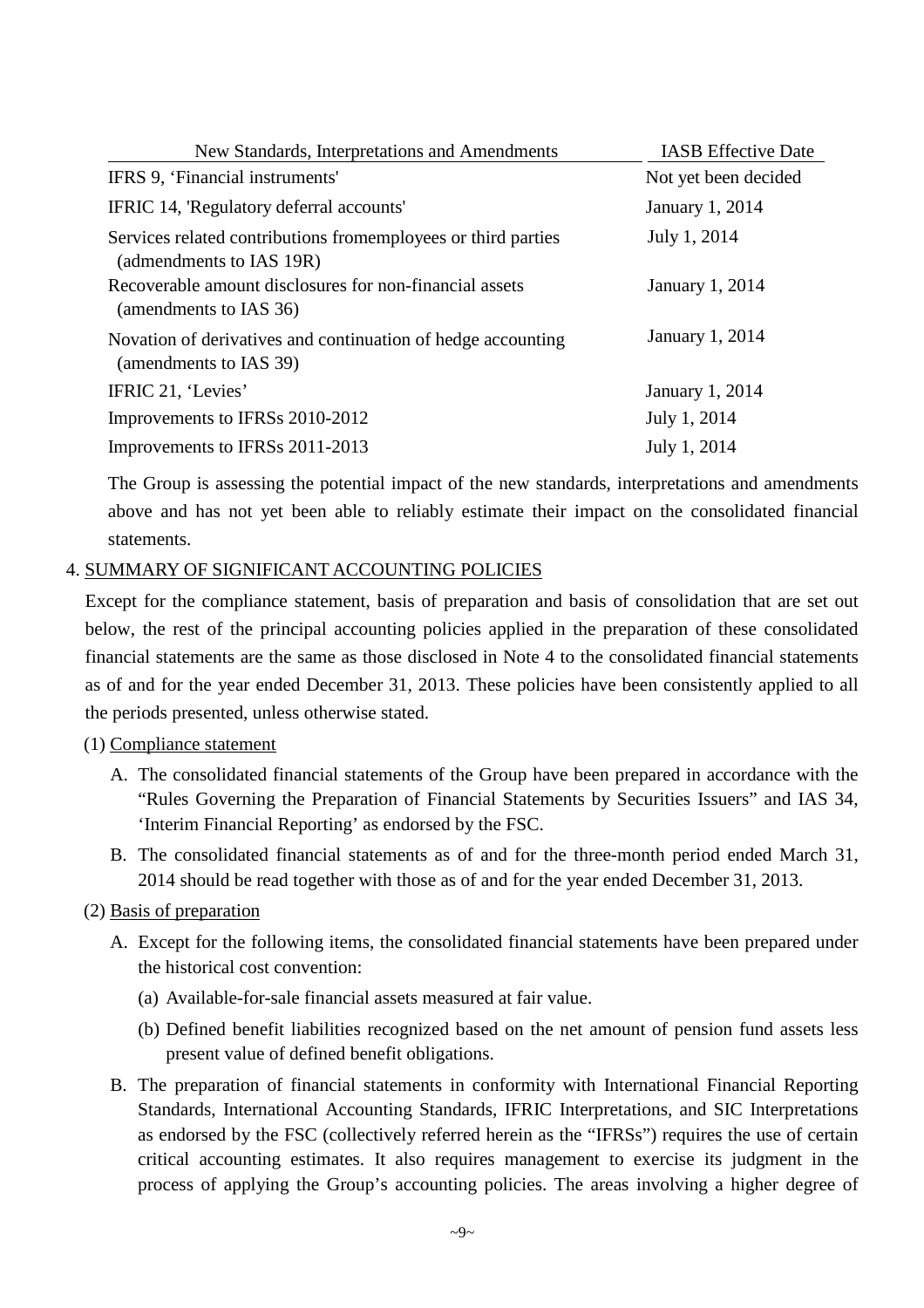judgment or complexity, or areas where assumptions and estimates are significant to the consolidated financial statements are disclosed in Note 5.

- (3) Basis of consolidation
	- A. Basis for preparation of consolidated financial statements:

Basis for preparation of these consolidated financial statements is the same as that for preparation of the consolidated financial statements as of and for the year ended December 31, 2013.

B. Subsidiaries included in the consolidated financial statements:

|                            |                                                                              |                                                                                                                                   |          | Ownership (%) |          |             |
|----------------------------|------------------------------------------------------------------------------|-----------------------------------------------------------------------------------------------------------------------------------|----------|---------------|----------|-------------|
| Name of                    | Name of                                                                      | <b>Main Business</b>                                                                                                              | March    | December      | March    |             |
| Investor                   | Subsidiary                                                                   | Activities                                                                                                                        | 31, 2014 | 31, 2013      | 31, 2013 | Description |
| Transcend<br>Taiwan        | Saffire Investment Ltd.<br>(Saffire)                                         | Investment holding company                                                                                                        | 100      | 100           | 100      |             |
| $\theta$                   | Transcend Japan Inc.<br>(Transcend Japan)                                    | Wholesaler of computer memory<br>modules and peripheral products                                                                  | 100      | 100           | 100      |             |
| $\theta$                   | <b>Transcend Information UK</b><br>Limited (Transcend UK)                    | Wholesaler of computer memory<br>modules and peripheral products                                                                  |          |               | 100      | Note 2      |
| $\theta$                   | Transcend Information Inc.<br>(Transcend USA)                                | Wholesaler of computer memory<br>modules and peripheral products                                                                  | 100      | 100           | 100      | Note 1      |
| $\theta$                   | Transcend Korea Inc.<br>(Transcend Korea)                                    | Wholesaler of computer memory<br>modules and peripheral products                                                                  | 100      | 100           | 100      |             |
| Saffire<br>Investment Ltd. | Memhiro Pte. Ltd.<br>(Memhiro)                                               | Investment holding company                                                                                                        | 100      | 100           | 100      |             |
| Memhiro Pte.<br>Ltd.       | <b>Transcend Information</b><br>Europe B.V. (Transcend<br>Europe)            | Wholesaler of computer memory<br>modules and peripheral products                                                                  | 100      | 100           | 100      |             |
| $\prime$                   | <b>Transcend Information</b><br>Trading GmbH, Hamburg<br>(Transcend Germany) | Wholesaler of computer memory<br>modules and peripheral products                                                                  | 100      | 100           | 100      | Note 1      |
| $\theta$                   | <b>Transcend Information</b><br>(Shanghai), Ltd. (Transcend<br>Shanghai)     | Manufacturing, processing and<br>sale of computer software and<br>hardware, peripheral equipment<br>and other computer components | 100      | 100           | 100      |             |
| n                          | <b>Transtech Trading</b><br>(Shanghai) Co., Ltd.<br>(Transtech Shanghai)     | Wholesaler of computer memory<br>modules, peripheral equipment<br>and other computer components                                   | 100      | 100           | 100      |             |
| $\theta$                   | <b>Transcend Information</b><br>(Hong Kong), Ltd.<br>(Transcend Hong Kong)   | Wholesaler of computer memory<br>modules and peripheral products                                                                  | 100      | 100           | 100      |             |

Note 1:The financial statements of Transcend USA and Transcend Germany as of and for the year ended December 31, 2013 was audited by other independent accountants.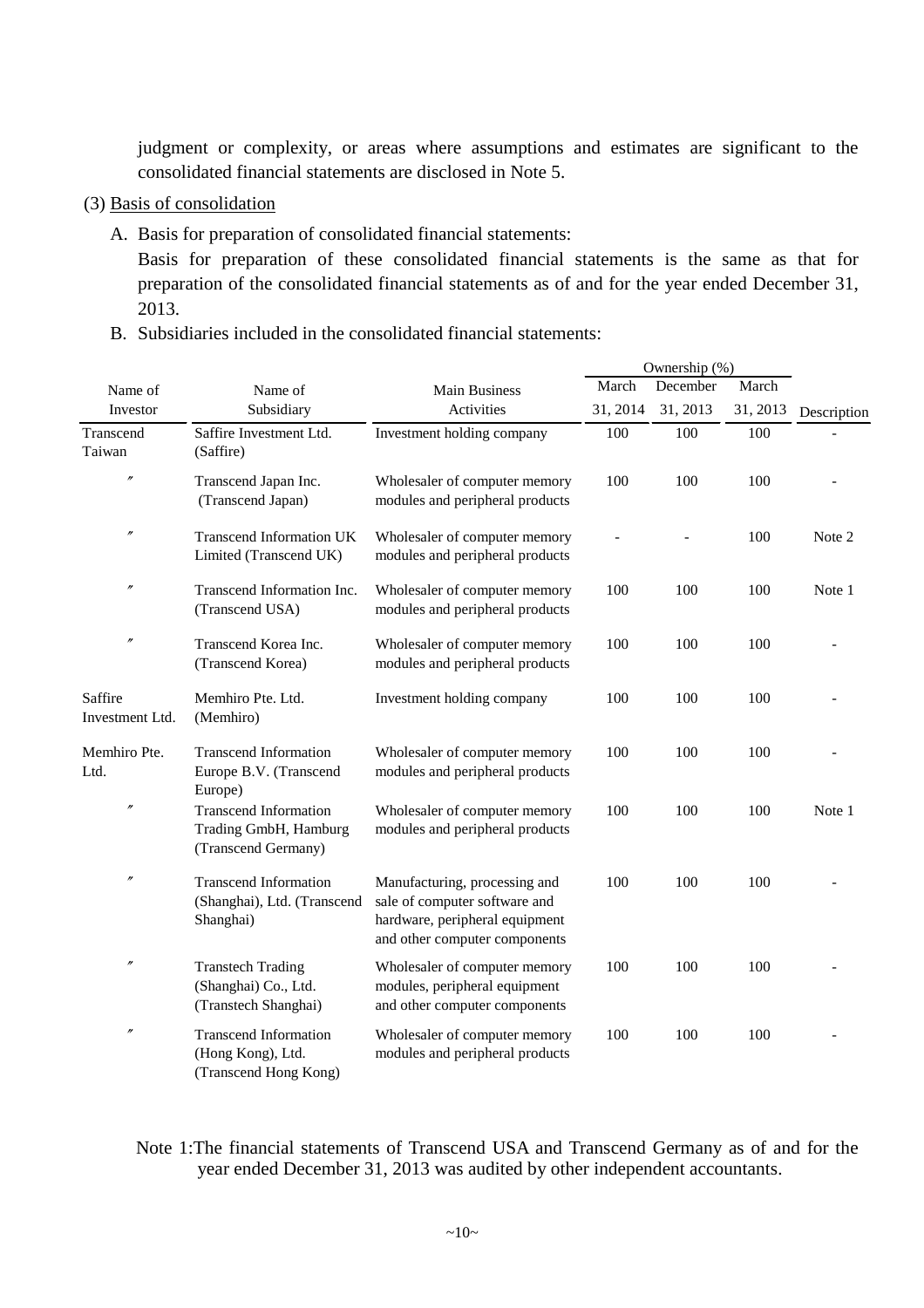- Note 2:Transcend UK is in the process of liquidation for the purpose of reorganization for the Group's operational requirments. The investment funds were repatriated in September, 2013.
- C. Subsidiaries not included in the consolidated financial statements: None.
- D. Adjustment for subsidiaries with difference balance sheet dates: None.
- E. Nature and extent of the restrictions on fund remittance from subsidiaries to the parent company: None.

### 5. CRITICAL ACCOUNTING JUDGEMENTS, ESTIMATES AND KEY SOURCES OF ASSUMPTION UNCERTAINTY

The preparation of these consolidated financial statements requires management to make critical judgements in applying the Group's accounting policies and make critical assumptions and estimates concerning future events. Assumptions and estimates may differ from the actual results and are continually evaluated and adjusted based on historical experience and other factors. Such assumptions and estimates have a significant risk of causing a material adjustment to the carrying amounts of assets and liabilities within the next financial year. The related information is addressed below:

### (1) Critical judgements in applying the Group's accounting policies

### Investment property

The Group uses part of the property for its own use and part to earn rentals or for capital appreciation. When the portions cannot be sold separately and cannot be leased separately under finance lease, the property is classified as investment property only if the own-use portion accounts of the property is not material.

- (2) Critical accounting estimates and assumptions
	- A. Impairment assessment of investments accounted for using equity method

The Group assesses the impairment of an investment accounted for using equity method as soon as there is any indication that it might have been impaired and its carrying amount cannot be recoverable. The Group assesses the recoverable amounts of an investment accounted for using equity method based on the present value of expected future cash flows from the investee, and analyzes the reasonableness of related assumptions.

B. Realisability of deferred tax assets

Deferred tax assets are recognised only to the extent that it is probable that future taxable profit will be available against which the deductible temporary differences can be utilised. Assessment of the realisability of deferred tax assets involves critical accounting judgements and estimates of the management, including the assumptions of expected future sales revenue growth rate and profit rate, tax exempt duration, available tax credits, tax planning, etc. Any variations in global economic environment, industrial environment, and laws and regulations might cause material adjustments to deferred tax assets.

As of March 31, 2014, the Group recognised deferred tax assets amounting to \$96,262.

C. Evaluation of inventories

As inventories are stated at the lower of cost and net realisable value, the Group must determine the net realisable value of inventories on balance sheet date using judgements and estimates. Due to the rapid technology innovation, the Group evaluates the amounts of normal inventory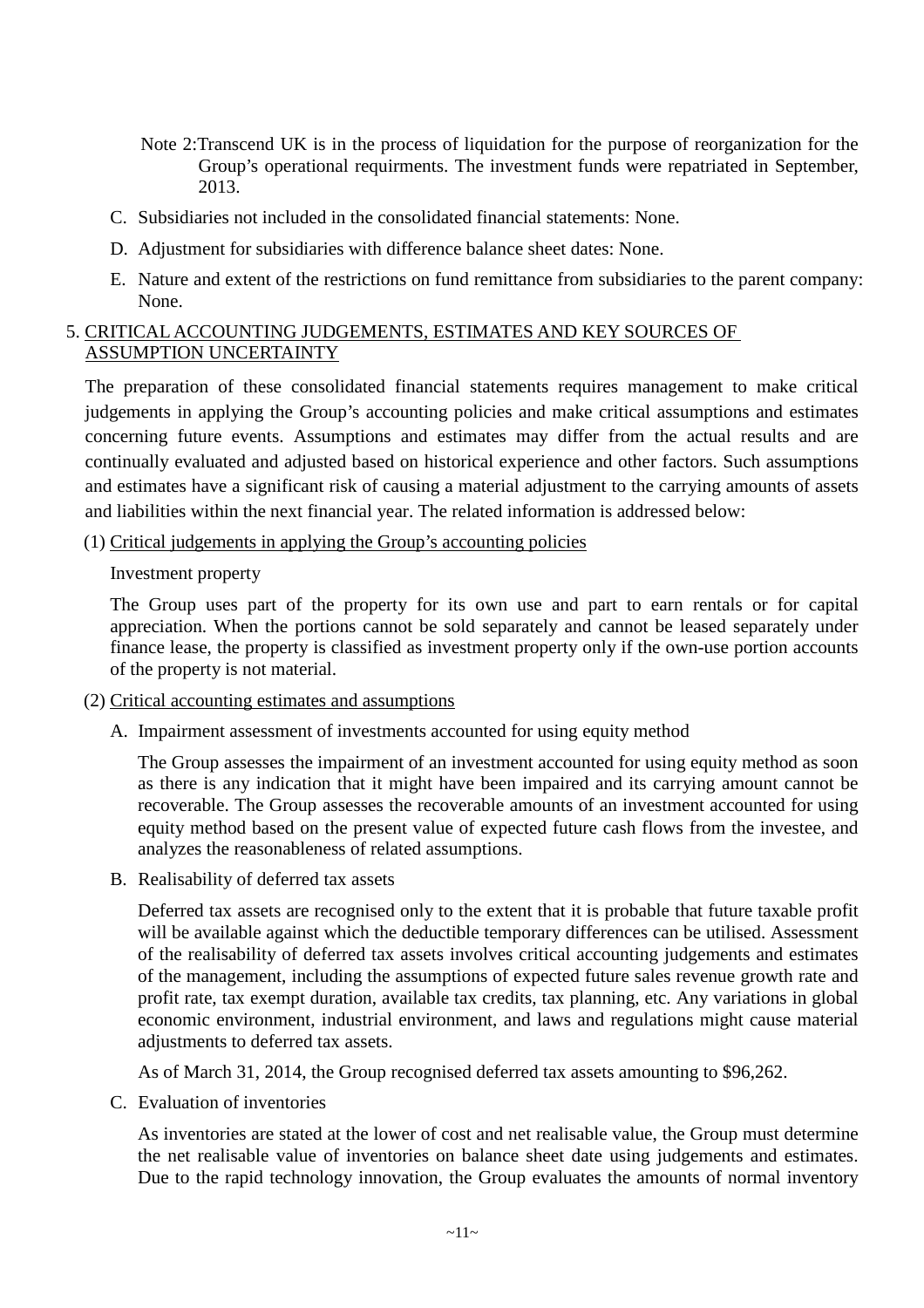comsumption, obsolete inventories or inventories without market selling value on balance sheet date, and writes down the cost of inventories to the net realisable value. Such an evaluation of inventories is principally based on the demand for the products within the specified period in the future. Therefore, there might be material changes to the evaluation.

As of March 31, 2014, the carrying amount of inventories was \$5,974,014.

### 6. DETAILS OF SIGNIFICANT ACCOUNTS

### (1) Cash and cash equivalents

|                              | March 31, 2014 |            | December 31, 2013 |            | March 31, 2013 |            |
|------------------------------|----------------|------------|-------------------|------------|----------------|------------|
| Cash on hand and petty cash  | \$             | 852        | <sup>S</sup>      | 736        | - \$           | 891        |
| Checking accounts and demand |                |            |                   |            |                |            |
| deposits                     |                | 4,447,962  |                   | 5,608,593  |                | 3,845,261  |
| Time deposits                |                | 6,308,428  |                   | 5,985,468  |                | 6,402,408  |
| Cash equivalents -           |                |            |                   |            |                |            |
| Bond with repurchase         |                |            |                   |            |                |            |
| agreement                    |                |            |                   | 44,708     |                |            |
| Total                        |                | 10,757,242 | S                 | 11,639,505 |                | 10,248,560 |

- A. The Group associates with a variety of financial institutions all with high credit quality to disperse credit risk, so it expects that the probability of counterparty default is remote. The Group's maximum exposure to credit risk at balance sheet date is the carrying amount of all cash and cash equivalents.
- B. Cash and cash equivalents pledged as collateral had been reclassified as 'other non-current assets' in the amounts of \$3,050, \$2,981 and \$2,983, as of March 31, 2014, December 31, 2013 and March 31, 2013, respectively. Please refer to Note 8.
- C. As of December 31, 2013, the bond with repurchase agreement recognized as cash equivalents is a 30-day highly-liquid investment with annual interest rate of 1.50%.
- (2) Current bond investments without active markets

| Items                  | March 31, 2014 |         | December 31, 2013 | March 31, 2013 |         |  |
|------------------------|----------------|---------|-------------------|----------------|---------|--|
| Current items $\colon$ |                |         |                   |                |         |  |
| Funds-bonds            | \$             | $- S$   | 49,185 \$         |                | 485,211 |  |
| Bond with repurchase   |                |         |                   |                |         |  |
| agreement              |                | 564,158 | 74,513            |                |         |  |
|                        |                | 564,158 | 123,698           |                |         |  |

- A. The counterparties of the Group's funds investments, namely Industrial and Commercial Bank of China, Bank of China, China Construction Bank and Shanghai Pudong Development Bank, are well-known banks in the People's Republic of China. The bond with repurchase agreements is sold by Yuanta Asset Management Limited. The maximum exposure to credit risk at balance sheet date is the carrying amount of bond investments without active markets.
- B. The Group recognised gain on disposal of financial assets of \$2,432 and \$4,936 in profit or loss for the three-month periods ended March 31, 2014 and 2013, respectively.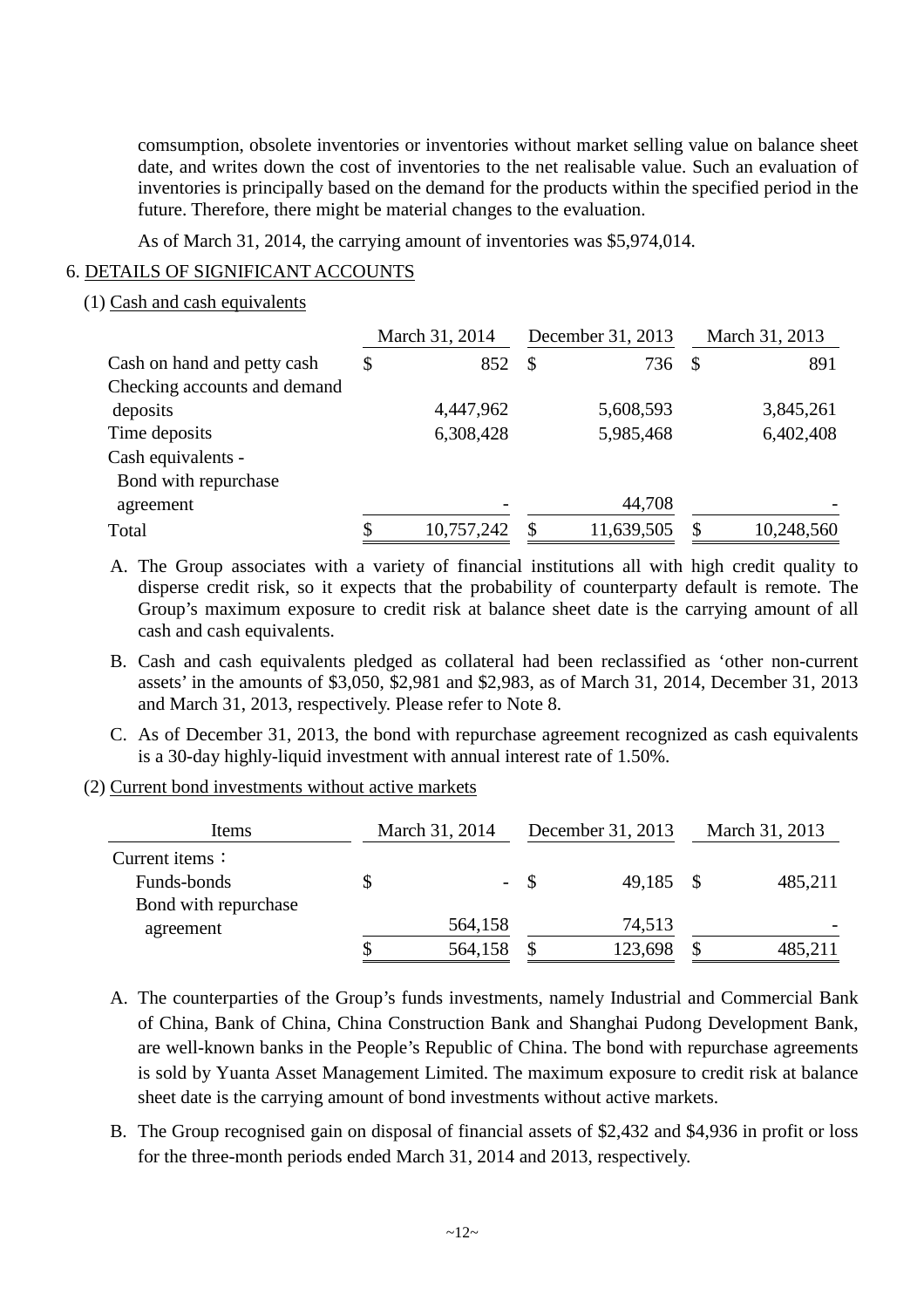C. No bond investments without active market were pledged to others.

#### (3) Accounts receivable

|                               | March 31, 2014 | December 31, 2013 | March 31, 2013 |
|-------------------------------|----------------|-------------------|----------------|
| Accounts receivable           | 2,799,844 \$   | 2,779,323 \$      | 2,693,513      |
| Less: Allowance for bad debts | 49,365)        | 47,322)           | 32,736)        |
|                               | 2,750,479      | 2,732,001         | 2,660,777      |

A.The Group has insured credit insurance that covers accounts receivable of its major customers. Should bad debt occur, the Group will receive 90% of the losses resulting from non-payment.

B. The ageing analysis of accounts receivable that were past due but not impaired is as follows:

|                |   | March 31, 2014 | December 31, 2013 | March 31, 2013 |
|----------------|---|----------------|-------------------|----------------|
| Up to 30 days  |   | 508,116 \$     | 656,958           | 176,278        |
| 31 to 90 days  |   | 38,820         | 20,339            | 20,177         |
| 91 to 180 days |   | 4,596          | 1,775             | 16,707         |
|                | S | 551,532        | 679,072           | 213,162        |

The above ageing analysis was based on past due date.

C.Movement analysis of financial assets that were impaired is as follows:

(a)As of March 31, 2014, December 31, 2013, and March 31, 2013, the Group's accounts receivable that were impaired amounted to \$49,365, \$47,322 and \$32,736, respectively.

(b)Movements on the Group provision for impairment of accounts receivable are as follows:

|                              | 2014   | 2013<br>Individual provision Individual provision |         |  |
|------------------------------|--------|---------------------------------------------------|---------|--|
|                              |        |                                                   |         |  |
| At January 1                 | 47,322 | -S                                                | 57,267  |  |
| Provision for impairment     |        |                                                   | 314     |  |
| Write-offs during the period | $\sim$ |                                                   | 24,845) |  |
| Net exchange differences     | 2,043  |                                                   |         |  |
| At March 31                  | 49,365 |                                                   | 32,736  |  |

D.The credit quality of accounts receivable that were neither past due nor impaired was in the following categories based on the Group's Credit Quality Control Policy:

|         | March 31, 2014 | December 31, 2013 | March 31, 2013 |
|---------|----------------|-------------------|----------------|
| Group 1 | 649,371        | 682,540           | 941,370        |
| Group 2 | 1,549,576      | 1,370,389         | 1,506,245      |
|         | 2,198,947      | 2,052,929         | 2,447,615      |

Group 1:Customers with credit line under \$20,000, including a comprehensive consideration of revenues, capital, and operational performance.

Group 2:Customers with credit line over \$20,000, including a comprehensive consideration of revenues, capital, and operational performance.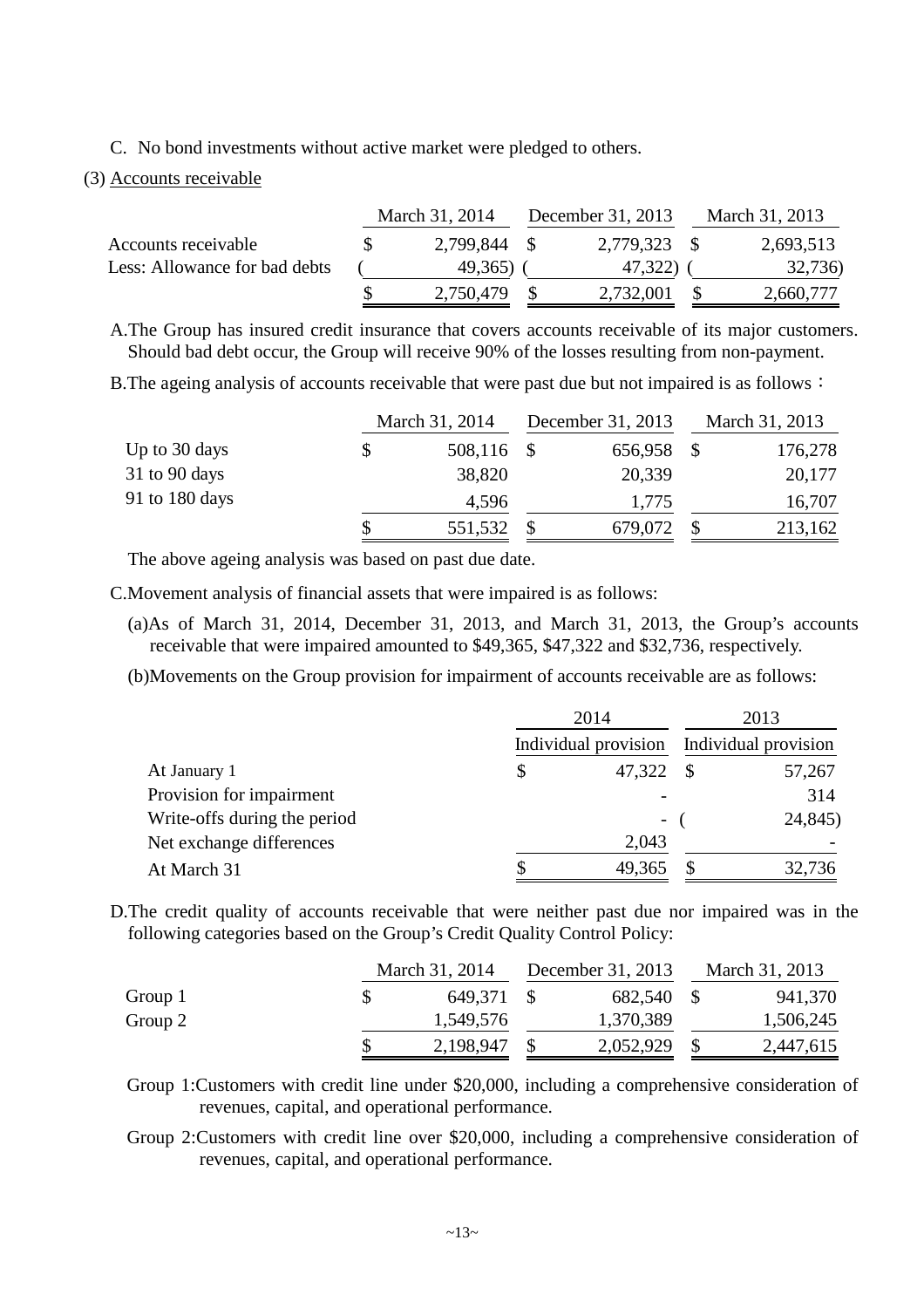E.The Group's maximum exposure to credit risk as of March 31, 2014, December 31, 2013 and March 31, 2013 was the carrying amount of every class of receivables less 90% of insurance claims.

F.The Group does not hold any collateral as security.

#### (4) Inventories

|                  |               |               |   | March 31, 2014               |               |            |
|------------------|---------------|---------------|---|------------------------------|---------------|------------|
|                  |               | Cost          |   | Allowance for valuation loss |               | Book value |
| Raw materials    | \$            | 3,832,992     | ( | 48,166) \$                   |               | 3,784,826  |
| Work in progress |               | 796,362       |   | 9,663)                       |               | 786,699    |
| Finished goods   |               | 1,441,486     |   | 38,997)                      |               | 1,402,489  |
| Total            | \$            | 6,070,840     | ( | 96,826)                      | \$            | 5,974,014  |
|                  |               |               |   | December 31, 2013            |               |            |
|                  |               | Cost          |   | Allowance for valuation loss |               | Book value |
| Raw materials    | \$            | 2,581,990     | ( | $24,610$ \$                  |               | 2,557,380  |
| Work in progress |               | 1,057,654     |   | 7,210)                       |               | 1,050,444  |
| Finished goods   |               | 1,513,269     |   | 45,154)                      |               | 1,468,115  |
| Total            | \$            | 5,152,913     | ( | 76,974)                      | \$            | 5,075,939  |
|                  |               |               |   | March 31, 2013               |               |            |
|                  |               | Cost          |   | Allowance for valuation loss |               | Book value |
| Raw materials    | $\mathcal{S}$ | 2,946,613 (\$ |   | 34,532)                      | $\mathcal{S}$ | 2,912,081  |
| Work in progress |               | 1,329,996     |   | 9,332)                       |               | 1,320,664  |
| Finished goods   |               | 2,061,202     |   | 12,989)                      |               | 2,048,213  |
| Total            | \$            | 6,337,811     | ( | 56,853)                      | $\mathcal{S}$ | 6,280,958  |

A.Expense and loss incurred on inventories for the three-month periods ended March 31, 2014 and 2013 were as follows:

|                                    |    | For the three-month periods March 31 |           |
|------------------------------------|----|--------------------------------------|-----------|
|                                    |    | 2014                                 | 2013      |
| Cost of inventories sold           | S. | 5,448,000 \$                         | 5,776,902 |
| (Reversal of) inventory write-down |    | 19,852                               | 29,789)   |
|                                    |    | 5,467,852 \$                         | 5,747,113 |

The reversal of inventory write-down for the three-month period ended March 31, 2013 was caused by the price recovery of certain finished goods affecting the allowance of valuation loss on certain raw materials and work-in-process goods.

B.No inventories were pledged to others.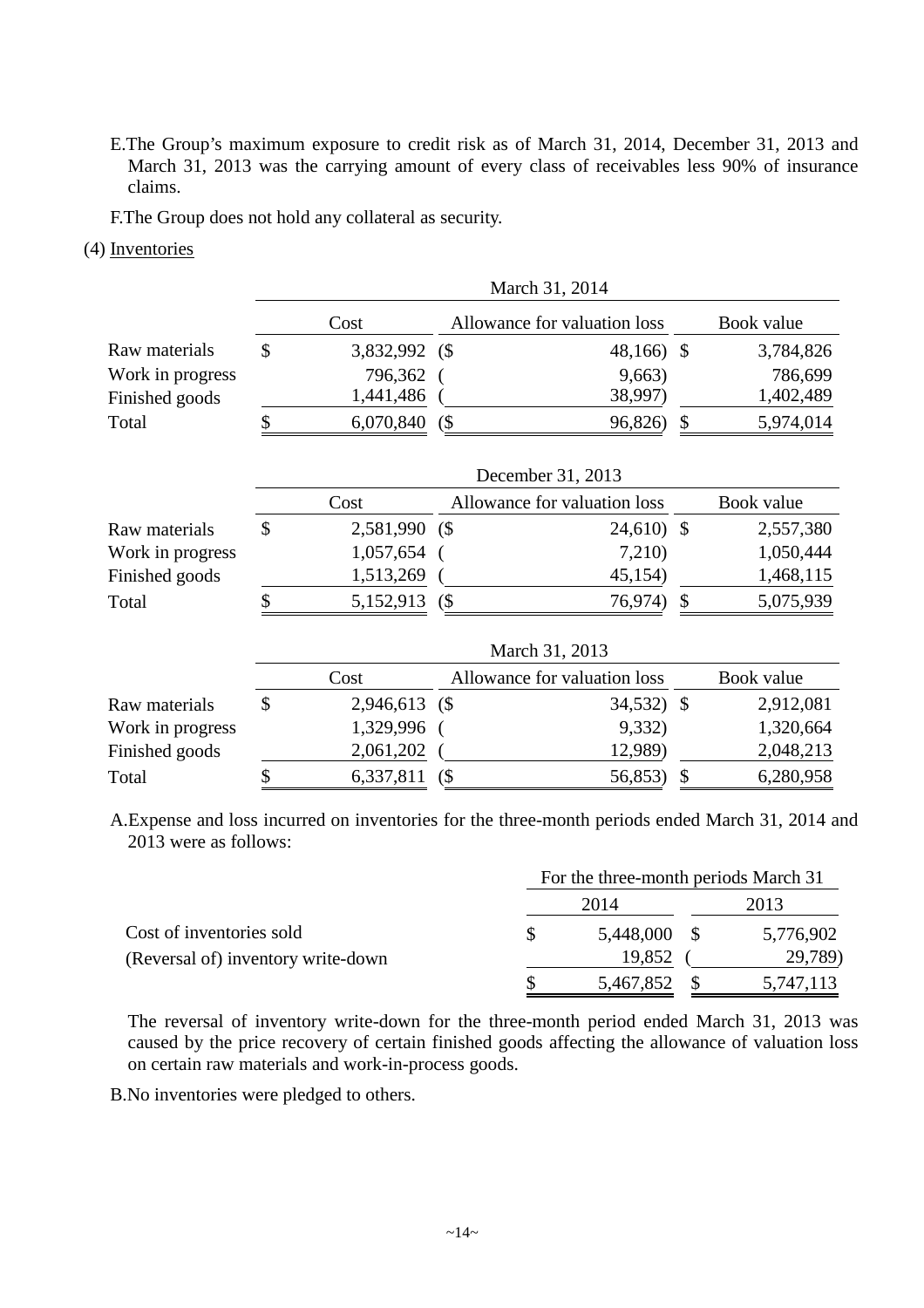| Items                                          | March 31, 2014 | December 31, 2013 | March 31, 2013 |
|------------------------------------------------|----------------|-------------------|----------------|
| Non-current items $\colon$                     |                |                   |                |
| Listed stocks                                  | \$<br>281,930  | \$<br>281,930     | \$<br>436,910  |
| Others                                         | 31,125         | 31,125            | 31,125         |
| Subtotal                                       | 313,055        | 313,055           | 468,035        |
| Valuation adjustments of<br>available-for-sale |                |                   |                |
| financial assets                               | 16,569         | 18,633)           | 108,244        |
| Accumulated impairment                         | 30,000)        | 30,000            | 30,000)        |
| Total                                          | 299,624        | 264,422           | \$<br>546,279  |

(5) Non-current available-for-sale financial assets

A. The Group recognised \$35,202 and \$128,962 in other comprehensive income for fair value change for the three-month periods ended March 31, 2014 and 2013, respectively.

B. Skyviia Corp., one of the Group's equity investments, experienced an unexpected poor business performance in 2012. On November 29, 2012, the stockholders at the extraordinary stockholders' meeting adopted a resolution to dissolve and liquidate Skyviia Corp. The Group assessed full impairment on the investment and recognized impairment loss of \$30,000 for the year ended December 31, 2012.

C. Equity investment in Taiwan IC Packaging Corporation was initially recognized as available-for-sale financial assets. On June 17, 2013, as resolved by the Board of Directors and the shareholders' meeting, the Group and Group's Chairman of the Board were elected as a director and the Chairman of the Board of Taiwan IC Packaging Corporation, respectively. Pursuant to the above, the Group gained significance influence on Taiwan IC Packaging Corporation. The Group, in accordance with IAS and IFRS, reclassified the investment to investment accounted for using equity method for the amount of \$251,658. Please refer to Note 6(6).

- D. No available-for-sale financial assets were pledged to others.
- (6) Investments accounted for using equity method

A.Details are as follows:

|                           | March 31, 2014 |            | December 31, 2013 |  |            |  |
|---------------------------|----------------|------------|-------------------|--|------------|--|
|                           | Percentage of  |            | Percentage of     |  |            |  |
| <b>Investee Company</b>   | ownership      | Book value | ownership         |  | Book value |  |
| Taiwan IC Packaging Corp. | 13.55          | 221,092    | 13.55             |  | 221,255    |  |

B.Associates – Entity controlled by the Group's key management

The financial information of the Company's principal associates is summarized below: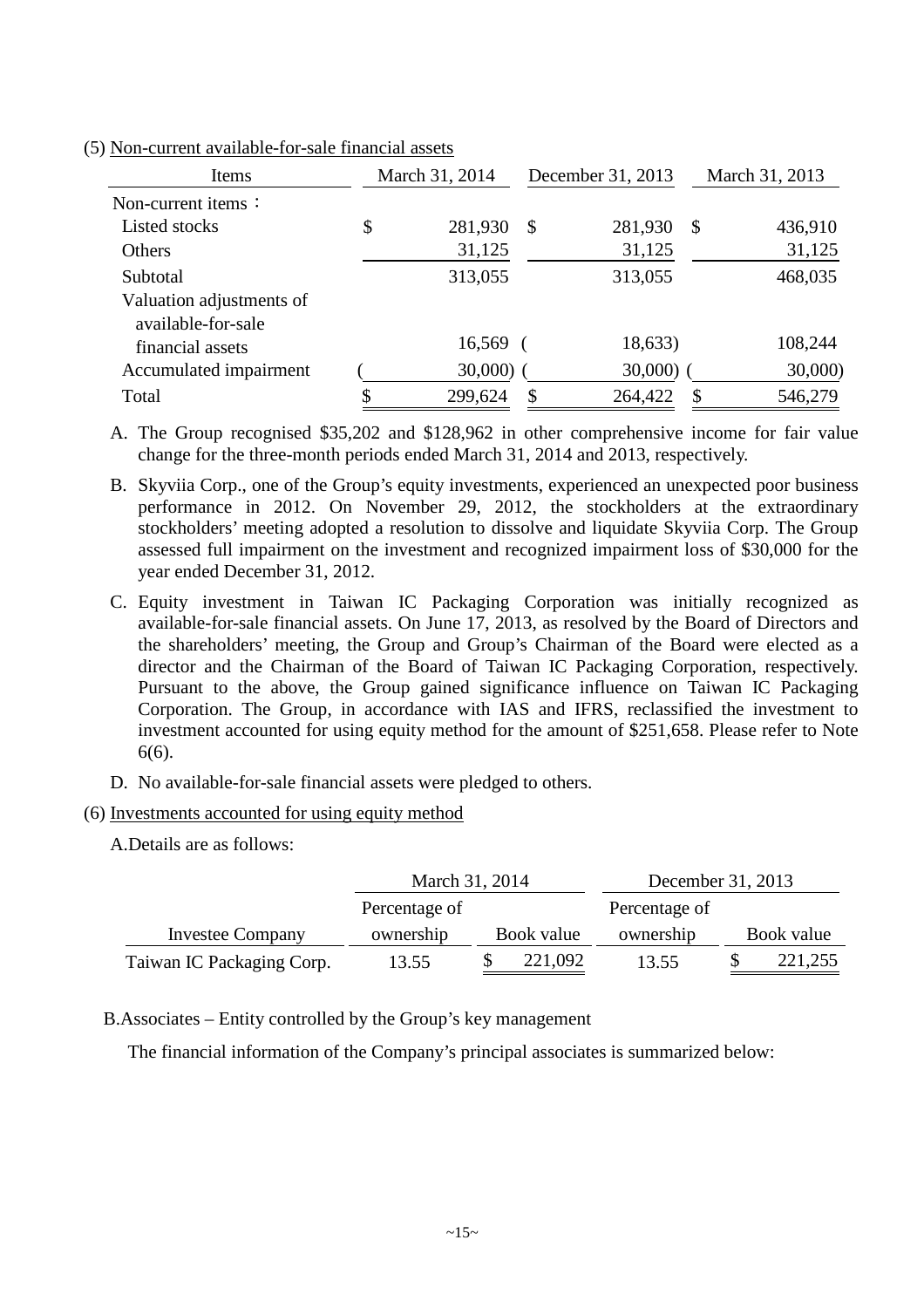|                              | Assets      | Liabilities   | Revenue       | Profit / (Loss) | % interest held |
|------------------------------|-------------|---------------|---------------|-----------------|-----------------|
| March 31, 2014               |             |               |               |                 |                 |
| Taiwan IC<br>Packaging Corp. | \$2,966,278 | 428,223<br>\$ | \$<br>497,409 | (\$<br>9,155)   | 13.55%          |
| December 31, 2013            |             |               |               |                 |                 |
| Taiwan IC<br>Packaging Corp. | \$3,051,768 | 504,558<br>\$ | \$2,249,714   | (S<br>405,554)  | 13.55%          |

C.Share of loss of investments accounted for using the equity method are as follows:

|                           | For the three-month periods ended March 31 |                                  |  |  |  |  |  |
|---------------------------|--------------------------------------------|----------------------------------|--|--|--|--|--|
| <b>Investee Company</b>   | 2014                                       | 2013                             |  |  |  |  |  |
| Taiwan IC Packaging Corp. |                                            | 163)<br>$\overline{\phantom{0}}$ |  |  |  |  |  |

D.The Group's investment in Taiwan IC Packaging Corporation has quoted market price. The fair value of Taiwan IC Packaging Corporation was \$467,400 and \$291,100 as of March 31, 2014 and December 31, 2013, respectively.

E.The investment loss for the year ended December 31, 2013 was recognised based on the financial statements of the investee company which was audited by other independent accountants.

F.The investment in Taiwan IC Packaging Corporation was reclassified from the non-current available-for-sale financial assets. Please refer to Note 6(5)C.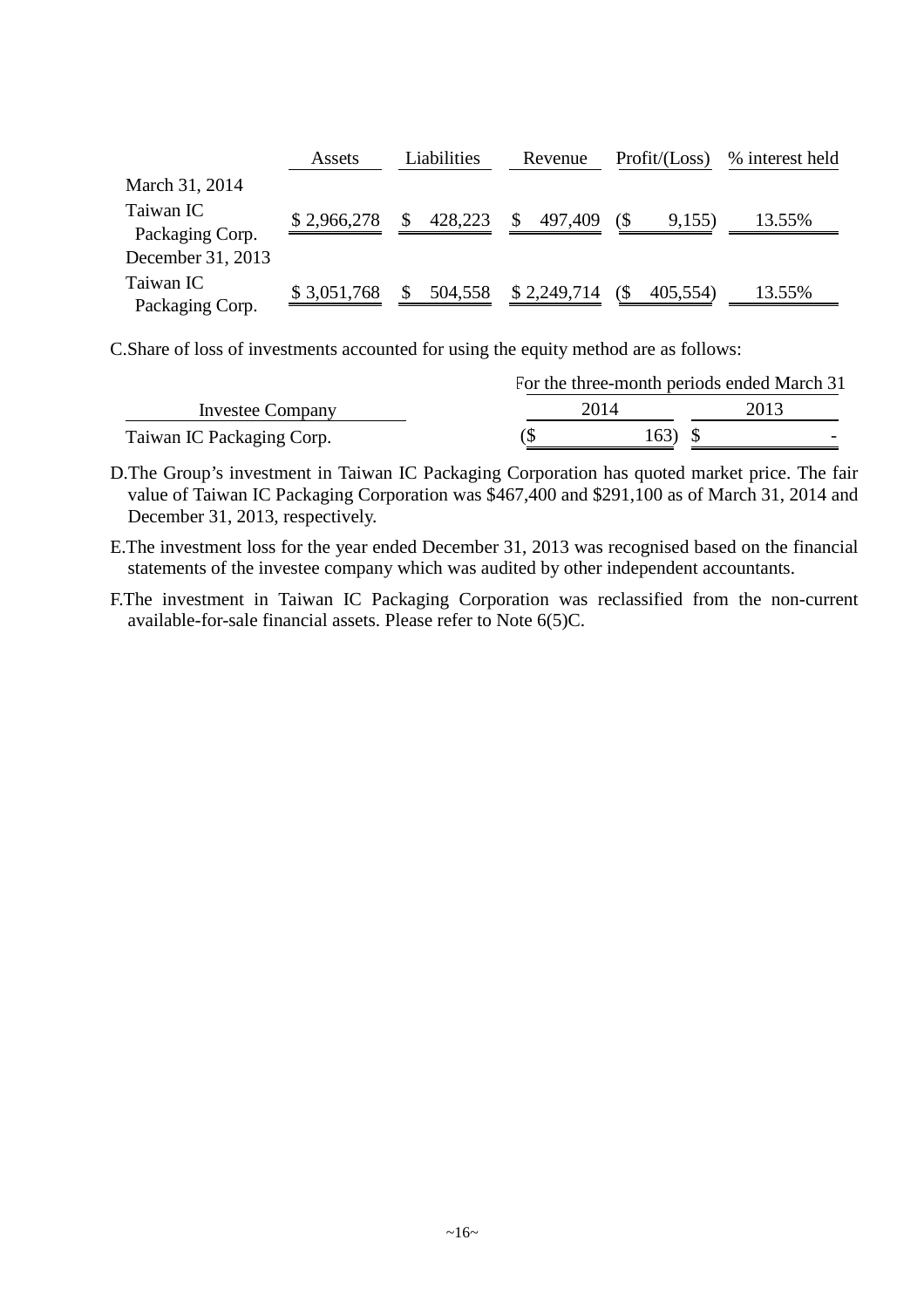## (7) Property, plant and equipment

|                            |                  |               |                  |               |              |               |             | Office       |              |                         |            |
|----------------------------|------------------|---------------|------------------|---------------|--------------|---------------|-------------|--------------|--------------|-------------------------|------------|
|                            | Land             |               | <b>Buildings</b> |               | Machinery    |               | Vehicles    | Equipment    |              | Others                  | Total      |
| At January 1, 2014         |                  |               |                  |               |              |               |             |              |              |                         |            |
| Cost                       | \$<br>729,847    | <sup>\$</sup> | 2,780,284        | <sup>\$</sup> | 863,765 \$   |               | $12,411$ \$ | 53,981       | - \$         | 71,969<br>- \$          | 4,512,257  |
| Accumulated depreciation   |                  |               | 648,599) (       |               | 431,096)     |               | $9,238$ )   | $39,088$ ) ( |              | $53,361$ (              | 1,181,382) |
|                            | \$<br>729,847    | \$            | 2,131,685        | <sup>\$</sup> | 432,669      | \$            | 3,173       | \$<br>14,893 | -S           | 18,608<br><sup>S</sup>  | 3,330,875  |
| 2014                       |                  |               |                  |               |              |               |             |              |              |                         |            |
| Opening net book amount \$ | 729,847          | - \$          | 2,131,685        | - \$          | 432,669 \$   |               | 3,173 \$    | 14,893 \$    |              | 18,608<br><sup>\$</sup> | 3,330,875  |
| <b>Additions</b>           |                  |               | 424              |               | 33,558       |               | 691         | -            |              | 1,836                   | 36,509     |
| Disposals                  |                  |               | $-$ (            |               | $41,366$ ) ( |               | $52)$ (     | $2)$ (       |              | $(23)$ (                | 41,443)    |
| Depreciation charge        | $-$ (            |               | $29,973$ (       |               | $25,093$ (   |               | $346)$ (    | $961)$ (     |              | $1,403$ ) (             | 57,776)    |
| Net exchange differences   | 5,975            |               | 5,019            |               | 409          |               | 10          | 42           |              |                         | 11,456     |
| Closing net book amount    | \$<br>735,822    | \$            | 2,107,155        | \$.           | 400,177      | $\mathcal{S}$ | 3,476       | \$<br>13,972 | <sup>S</sup> | 19,019<br>$\mathbb{S}$  | 3,279,621  |
| At March 31, 2014          |                  |               |                  |               |              |               |             |              |              |                         |            |
| Cost                       | \$<br>735,822 \$ |               | 2,788,026        | -S            | 814,837 \$   |               | $10,137$ \$ | 54,442 \$    |              | 73,343<br><sup>S</sup>  | 4,476,607  |
| Accumulated depreciation   |                  |               | $680,871$ ) (    |               | $414,660$ )  |               | 6,661)      | $40,470$ )   |              | $54,324$ )              | 1,196,986) |
|                            | 735,822          |               | 2,107,155        |               | 400,177      |               | 3,476       | 13,972       |              | 19,019                  | 3,279,621  |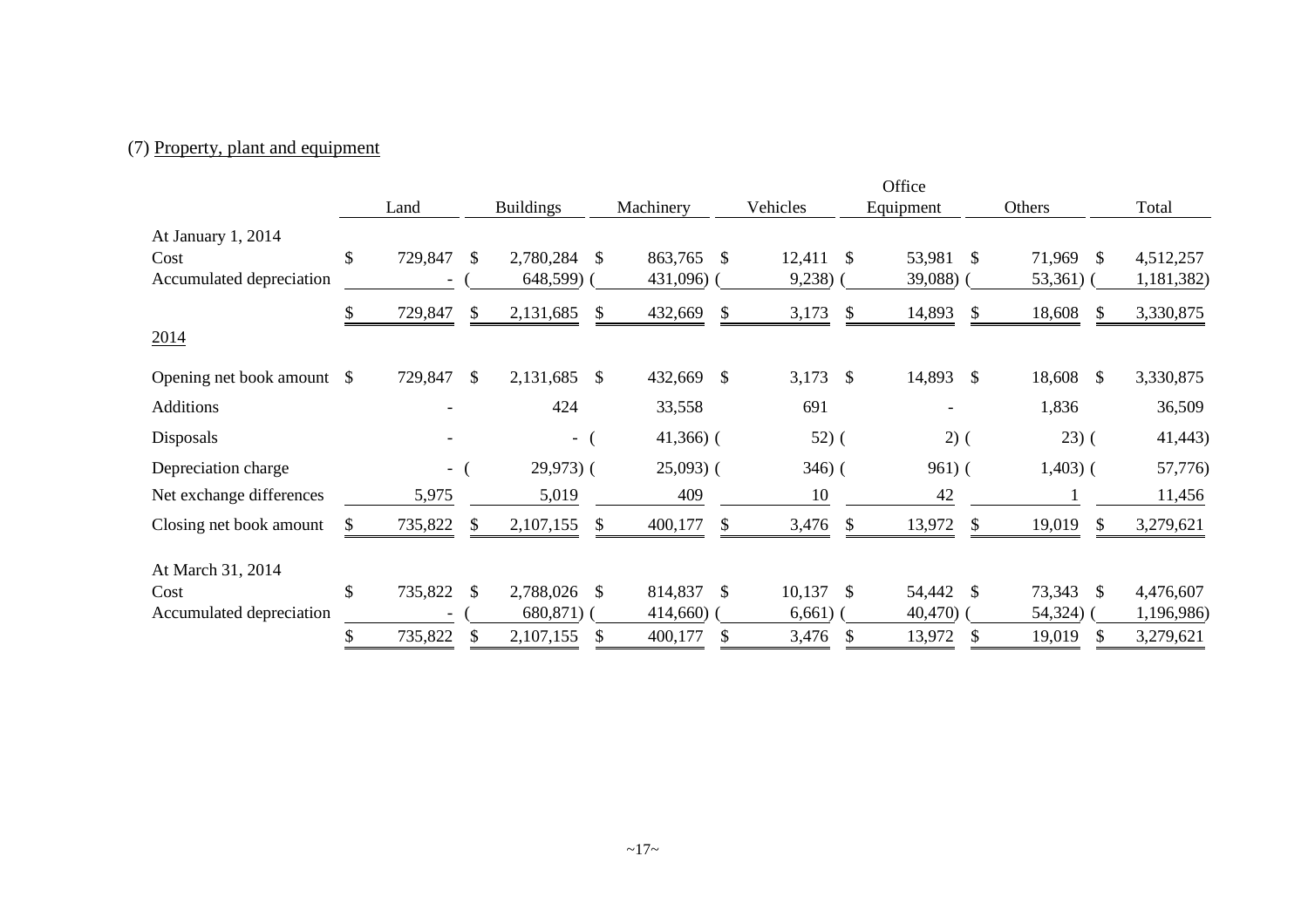|                          |              |            |                            |                  |      |                     |              |    | Office     |              |              |            |
|--------------------------|--------------|------------|----------------------------|------------------|------|---------------------|--------------|----|------------|--------------|--------------|------------|
|                          |              | Land       |                            | <b>Buildings</b> |      | Machinery           | Vehicles     |    | Equipment  |              | Others       | Total      |
| At January 1, 2013       |              |            |                            |                  |      |                     |              |    |            |              |              |            |
| Cost                     | \$           | 748,603    | <sup>\$</sup>              | 2,722,444        | - \$ | 814,401<br>-S       | 17,820       | -S | 52,365 \$  |              | 66,298 \$    | 4,421,931  |
| Accumulated depreciation |              |            |                            | 517,899) (       |      | $330,516$ (         | $12,575$ ) ( |    | $35,873$ ( |              | $51,177$ ) ( | 948,040)   |
|                          | \$           | 748,603    | \$                         | 2,204,545        |      | 483,885<br>\$       | 5,245        | -S | 16,492     | \$           | 15,121<br>\$ | 3,473,891  |
| 2013                     |              |            |                            |                  |      |                     |              |    |            |              |              |            |
| Opening net book amount  | <sup>S</sup> | 748,603    | $\boldsymbol{\mathcal{S}}$ | 2,204,545        | - \$ | 483,885 \$          | 5,245        | \$ | 16,492 \$  |              | $15,122$ \$  | 3,473,892  |
| <b>Additions</b>         |              |            |                            | 1,307            |      | 16,895              |              |    | 53         |              | 157          | 18,412     |
| Disposals                |              |            |                            | $-$              |      | 1,689)              |              |    | - (        |              | $365)$ (     | 2,054)     |
| Depreciation charge      |              | $-$ (      |                            | $29,335$ (       |      | $24,116$ ) (        | 594) (       |    | $1,429$ (  |              | $1,142)$ (   | 56,616)    |
| Net exchange differences |              | 6,455)     |                            | 24,582           |      | 7,430               | 89           |    | 32         |              | 331          | 26,009     |
| Closing net book amount  | \$           | 742,148    | \$                         | 2,201,099        |      | 482,405<br><b>S</b> | 4,740        |    | 15,148     | <sup>S</sup> | 14,103<br>S. | 3,459,643  |
| At March 31, 2013        |              |            |                            |                  |      |                     |              |    |            |              |              |            |
| Cost                     | \$           | 742,148 \$ |                            | 2,755,151        | - \$ | 840,795<br>-S       | 18,057       | \$ | 52,047 \$  |              | 65,488 \$    | 4,473,686  |
| Accumulated depreciation |              |            |                            | 554,052)         |      | 358,390) (          | $13,317)$ (  |    | 36,899)    |              | $51,385$ ) ( | 1,014,043) |
|                          | \$           | 742,148    | S                          | 2,201,099        | \$   | 482,405<br>\$       | 4,740        | \$ | 15,148     | \$           | 14,103<br>\$ | 3,459,643  |

Information about the property, plant and equipment that were pledged to others as collaterals is provided in Note 8.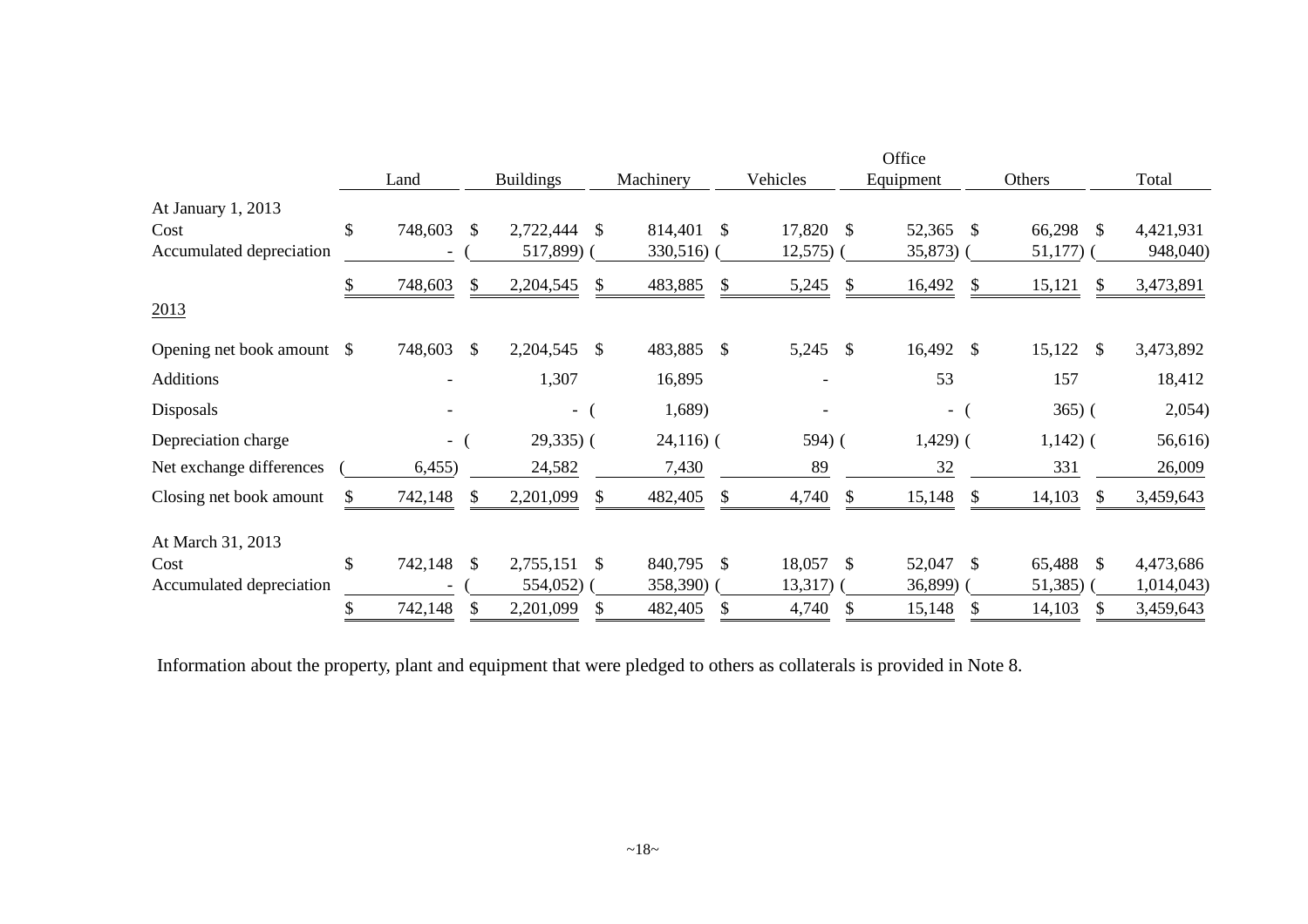## (8) Investment property

|                                         | Land          | <b>Buildings</b> |               | Total   |
|-----------------------------------------|---------------|------------------|---------------|---------|
| At January 1, 2014                      |               |                  |               |         |
| Cost                                    | \$<br>137,037 | \$<br>232,509    | \$            | 369,546 |
| Accumulated depreciation and impairment |               | 66,314)          |               | 66,314) |
|                                         | \$<br>137,037 | \$<br>166,195    | \$            | 303,232 |
| 2014                                    |               |                  |               |         |
| Opening net book amount                 | \$<br>137,037 | \$<br>166,195    | $\mathcal{S}$ | 303,232 |
| <b>Additions</b>                        |               | 345              |               | 345     |
| Depreciation charge                     |               | $1,966$ ) (      |               | 1,966)  |
| Net exchange differences                |               | 24)              |               | 24)     |
| Closing net book amount                 | \$<br>137,037 | \$<br>164,550    | \$            | 301,587 |
|                                         |               |                  |               |         |
| At March 31, 2014                       |               |                  |               |         |
| Cost                                    | \$<br>137,037 | \$<br>232,810    | \$            | 369,847 |
| Accumulated depreciation and impairment |               | 68,260)          |               | 68,260) |
|                                         | \$<br>137,037 | \$<br>164,550    | \$            | 301,587 |
|                                         |               |                  |               |         |
|                                         |               |                  |               |         |
|                                         | Land          | <b>Buildings</b> |               | Total   |
| At January 1, 2013                      |               |                  |               |         |
| Cost                                    | \$<br>137,037 | \$<br>226,931    | \$            | 363,968 |
| Accumulated depreciation and impairment |               | 57,696)          |               | 57,696) |
|                                         | \$<br>137,037 | \$<br>169,235    | \$            | 306,272 |
| 2013                                    |               |                  |               |         |
| Opening net book amount                 | \$<br>137,037 | \$<br>169,235    | $\mathcal{S}$ | 306,272 |
| Depreciation charge                     |               | $2,377$ ) (      |               | 2,377)  |
| Net exchange differences                |               | 3,068            |               | 3,068   |
| Closing net book amount                 | \$<br>137,037 | \$<br>169,926    | \$            | 306,963 |
|                                         |               |                  |               |         |
| At March 31, 2013                       |               |                  |               |         |
| Cost                                    | \$<br>137,037 | \$<br>229,999    | \$            | 367,036 |
| Accumulated depreciation and impairment | \$<br>137,037 | 60,073           |               | 60,073  |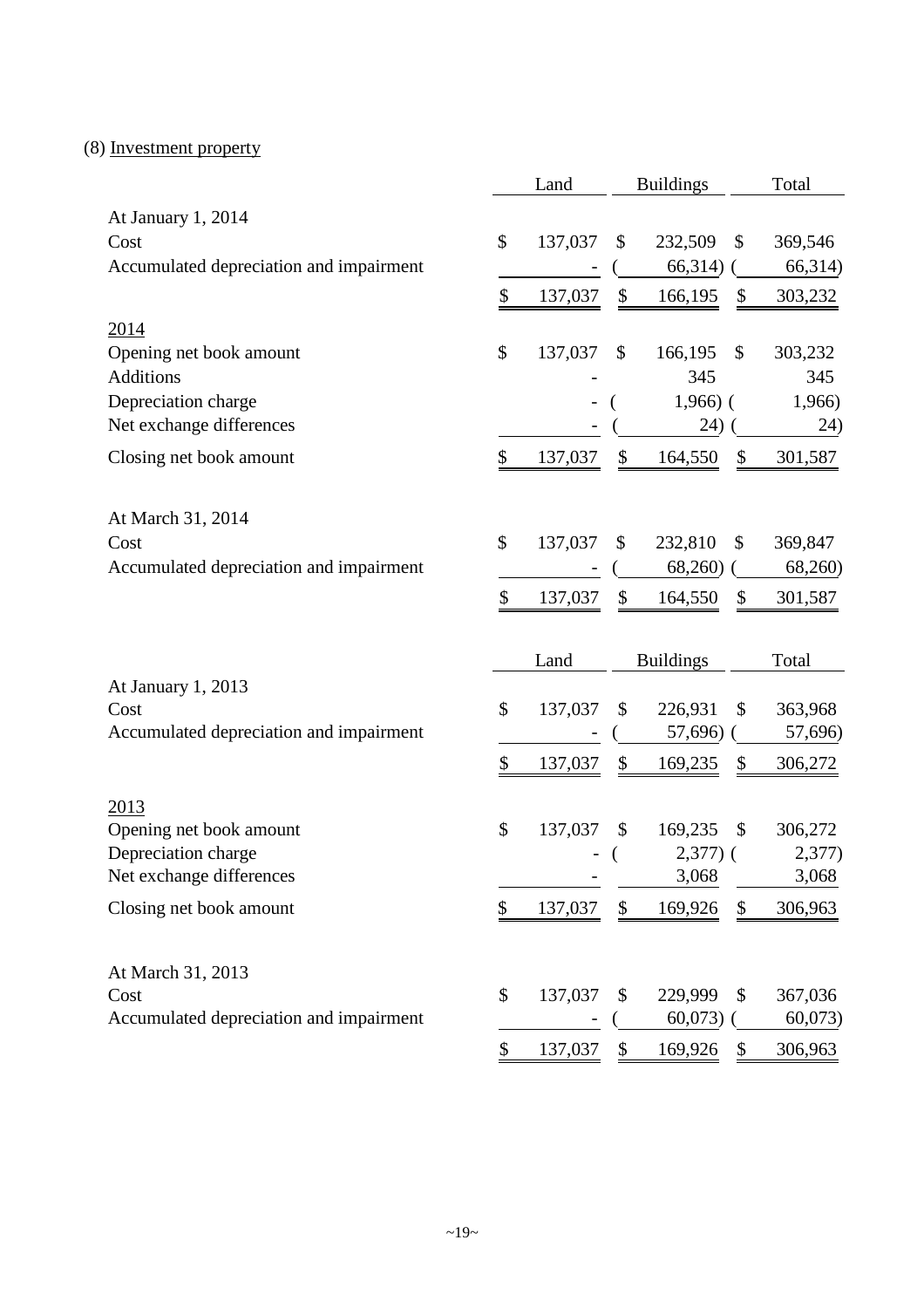A. Rental income from the investment property and direct operating expenses arising from investment property are shown below:

|                                                                                                             | For the three-month periods ended March 31, |       |  |       |  |  |  |
|-------------------------------------------------------------------------------------------------------------|---------------------------------------------|-------|--|-------|--|--|--|
|                                                                                                             |                                             | 2014  |  | 2013  |  |  |  |
| Rental income from investment property                                                                      |                                             | 4.081 |  | 3,647 |  |  |  |
| Direct operating expenses arising from<br>investment property that generated rental<br>income in the period |                                             | 1,966 |  | 2.167 |  |  |  |
| Direct operating expenses arising from<br>investment property that did not generate                         |                                             |       |  |       |  |  |  |
| rental income in the period                                                                                 |                                             |       |  |       |  |  |  |

- B. The fair value of the investment property held by the Group was \$1,194,023, \$1,027,201 and \$839,517 as of March 31, 2014, December 31, 2013 and March 31, 2013, respectively, which was based on the transaction prices of similar properties in the same area.
- (9) Other non-current assets

|                         | March 31, 2014 |  | December 31, 2013 |  | March 31, 2013 |  |
|-------------------------|----------------|--|-------------------|--|----------------|--|
| Long-term prepaid rents | 115,898        |  | 116,669           |  | 115,980        |  |
| Guarantee deposits paid | 64,810         |  | 34,581            |  | 33,517         |  |
| Others                  | 38,145         |  | 32,441            |  | 8,789          |  |
|                         | 218,853        |  | 183,691           |  | 158,286        |  |

In May, 2005, the Group signed a land-use right contract with the People's Republic of China for the use of land with term of 50 years. All rentals had been paid on the contract date. The Group recognised rental expenses of \$711 and \$678 for the three-month periods ended March 31, 2014 and 2013, respectively.

(10) Short-term borrowings

| Type of borrowings        | March 31, 2014    | Interest rate | Collateral         |
|---------------------------|-------------------|---------------|--------------------|
| Bank secured borrowings   | \$<br>298,600     | 0.65%         | Transcend Japan's  |
|                           |                   |               | Land and Buildings |
| Bank unsecured borrowings | 294,900           | 2.70%         |                    |
|                           | 593,500           |               |                    |
| Type of borrowings        | December 31, 2013 | Interest rate | Collateral         |
| Bank secured borrowings   | \$<br>283,900     | 0.65%         | Transcend Japan's  |
|                           |                   |               | Land and Buildings |
| Bank unsecured borrowings | 295,140           | 2.46%         |                    |
|                           | \$<br>579,040     |               |                    |
| Type of borrowings        | March 31, 2013    | Interest rate | Collateral         |
|                           |                   |               | Transcend Japan's  |
| Bank secured borrowings   | 158,600           | 0.91%         | Land and Buildings |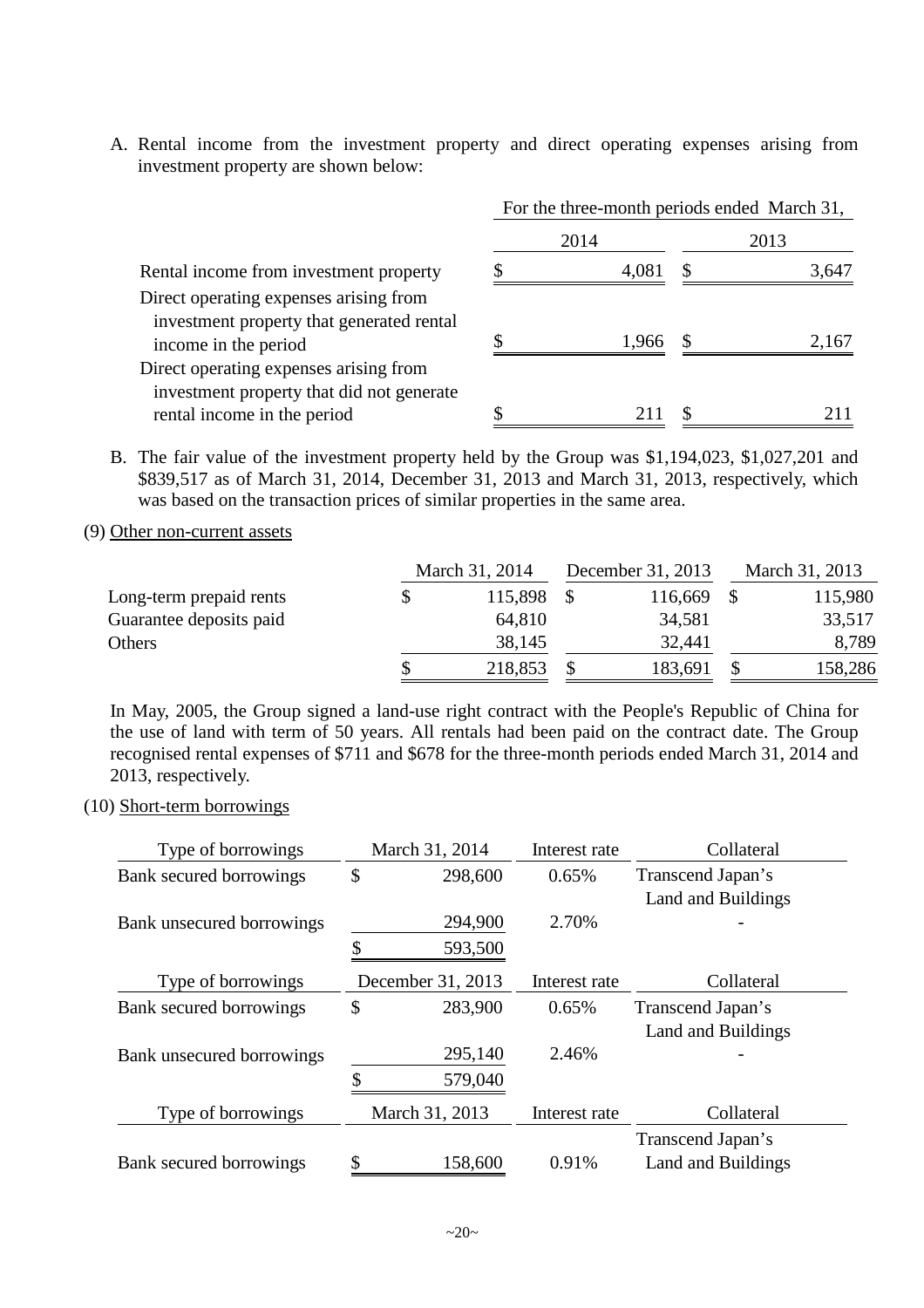### (11) Pensions

- A.(a)The Company has a defined benefit pension plan in accordance with the Labor Standards Law, covering all regular employees' service years prior to the enforcement of the Labor Pension Act on July 1, 2005 and service years thereafter of employees who chose to continue to be subject to the pension mechanism under the Law. Under the defined benefit plan, two units are accrued for each year of service for the first 15 years and one unit for each additional year thereafter, subject to a maximum of 45 units. Pension benefits are based on the number of units accrued and the average monthly salaries and wages of the last 6 months prior to retirement. The Company contributes monthly an amount equal to 2% of the employees' monthly salaries and wages to the retirement fund deposited with the Bank of Taiwan, the trustee, under the name of the independent retirement fund committee.
	- (b)For the aforementioned pension plan, the Group recognised pension costs of \$350 and \$417 for the three-month periods ended March 31, 2014 and 2013, respectively.
	- (c)Expected contributions to the defined benefit pension plans of the Group within one year from March 31, 2014 amounts to \$2,978.
- B.(a)Effective July 1, 2005, the Company and its domestic subsidiaries have established a defined contribution pension plan (the "New Plan") under the Labor Pension Act (the "Act"), covering all regular employees with R.O.C. nationality. Under the New Plan, the Company and its domestic subsidiaries contribute monthly an amount based on 6% of the employees' monthly salaries and wages to the employees' individual pension accounts at the Bureau of Labor Insurance. The benefits accrued are paid monthly or in lump sum upon termination of employment.
	- (b)The Group's mainland subsidiaries have a defined contribution plan. Monthly contributions to an independent fund administered by the government in accordance with the pension regulations in the People's Republic of China (PRC) are based on certain percentage of employees' monthly salaries and wages, ranging from 12.5% to 22%. Other than the monthly contributions, the Group has no further obligations.
	- (c)Transcend Japan, Transcend Korea, Transcend USA, Transcend Europe and Transcend Germany have a defined contribution plan. Monthly contributions are based on a certain percentage of employees' monthly salaries and wages and are recognized as pension costs accordingly. Other than the monthly contributions, the Group has no further obligations.
	- (d)The pension costs under defined contribution pension plans of the Group for the three-month periods ended March 31, 2014 and 2013 were \$10,614 and \$10,100, respectively.

As of March 31, 2014, the Company's authorized capital was \$5,000,000, consisting of 500,000 thousand shares of ordinary stock (including 25 thousand shares reserved for employee stock options), and the paid-in capital was \$4,307,617 with a par value of \$10 (in dollars) per share. All proceeds from shares issued have been collected.

(13) Capital surplus

Pursuant to the R.O.C. Company Law, capital reserve arising from paid-in capital in excess of par value on issuance of common stocks and donations can be used to cover accumulated deficit or to issue new stocks or cash to shareholders in proportion to their share ownership, provided that the Company has no accumulated deficit. Further, the R.O.C. Securities and Exchange Law requires that the amount of capital reserve to be capitalized mentioned above should not exceed 10% of the

<sup>(12)</sup> Share capital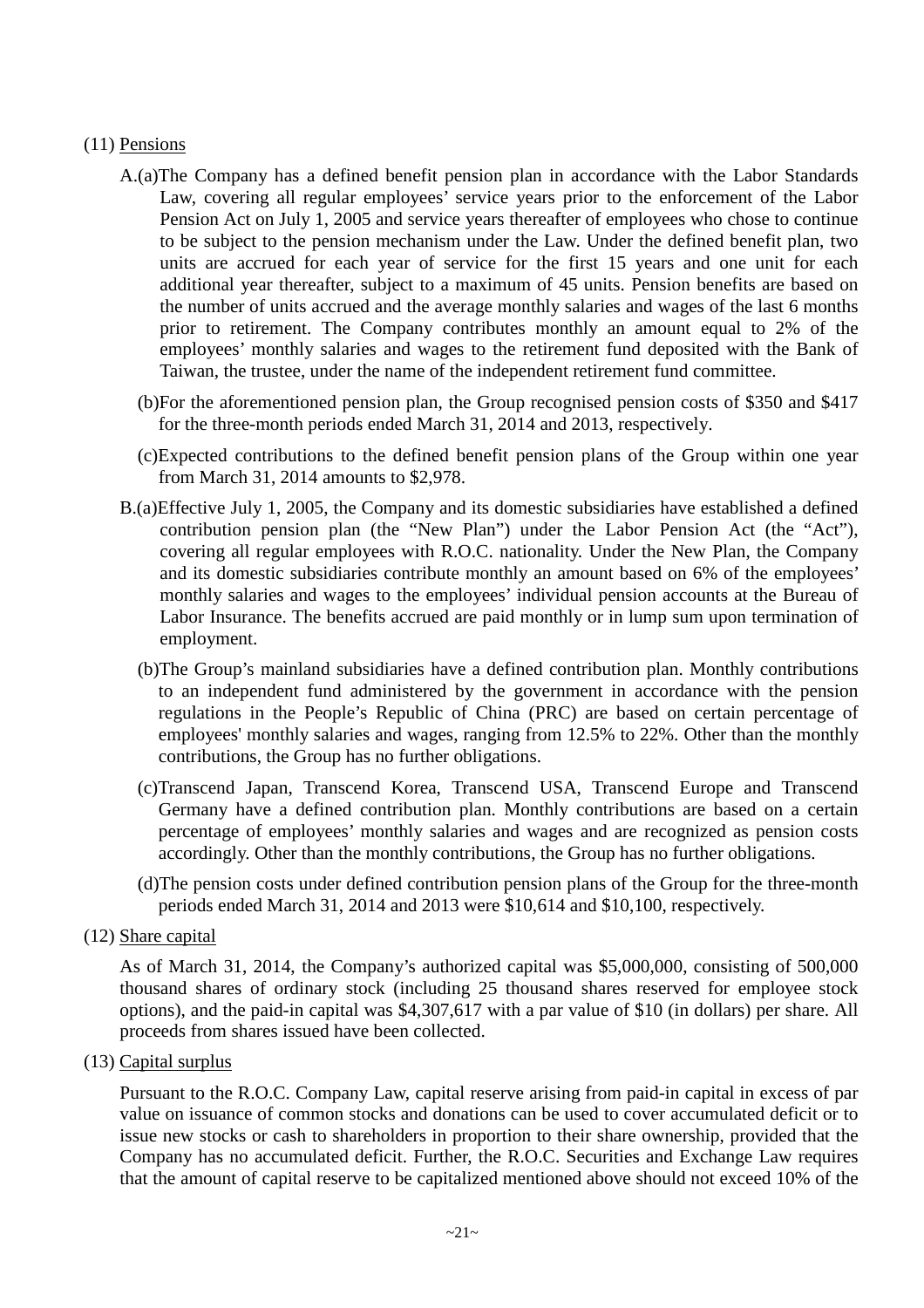paid-in capital each year. Capital reserve shall not be used to cover accumulated deficit unless the legal reserve is insufficient.

- (14) Retained earnings
	- A.In accordance with the Company's Articles of Incorporation, the current year's earnings, if any, shall first be used to pay all taxes and offset prior years' operating losses and then 10% of the remaining amount shall be set aside as legal reserve. The Company shall also set aside special reserve in accordance with the regulations. On the premise that there is no effect on the Company's normal operations and no violation of regulations, the Company shall reserve certain amount for maintaining stability of dividends. The remainder, if any, is distributable earnings. When distributing earnings, the Company shall appropriate 0.2% of the total distributable amount as the directors' and supervisors' remuneration. Bonus distributed to the employees shall account for at least 1% of the total distributable earnings. The remainder to be appropriated shall be resolved by stockholders at the stockholders' meeting, and cash dividends shall account for at least 5% of the total dividends distributed.
	- B.The Company distributes dividends taking into consideration the Company's economic environment and growth phases, future demands of funds, long-term financial planning, and the cash flows that the stockholders desire. Cash dividends shall account for at least 5% of the total dividend distributed.
	- C.Except for covering accumulated deficit or issuing new stocks or cash to shareholders in proportion to their share ownership, the legal reserve shall not be used for any other purpose. The use of legal reserve for the issuance of stocks or cash to shareholders in proportion to their share ownership is permitted, provided that the distribution of the reserve is limited to the portion in excess of 25% of the Company's paid-in capital.
	- D.In accordance with the regulations, the Company shall set aside special reserve from the debit balance on other equity items at the balance sheet date before distributing earnings. When debit balance on other equity items is reversed subsequently, the reversed amount could be included in the distributable earnings.
	- E.For the three-month periods ended March 31, 2014 and 2013, employees' bonus was accrued at \$8,107 and \$26,634, respectively, which was based on a certain percentage prescribed by the Company's Articles of Incorporation of net profit after taking into account the legal reserve and other factors (under the Company's Articles of Incorporation, bonus distributed to the employees shall account for at least 1% and 3% of total distributable earnings the three-month periods ended March 31, 2014 and 2013, respectively.)

The difference between the actual appropriations of employees' bonus for the year ended December 31, 2012 and the amount recognized in the 2012 financial statements was \$6,650, and the difference had been adjusted in the comprehensive income for the year ended December 31, 2013. The actual appropriation of directors' and supervisors' remuneration was in agreement with the amount approved at the shareholders' meeting.

Information about the appropriation of employees' bonus and directors' and supervisors' remuneration by the Company as proposed by the Board of Directors and resolved by the stockholders will be posted in the "Market Observation Post System" at the website of the Taiwan Stock Exchange.

F. The appropriation of earnings and distribution of capital reserve of year 2013 and 2012 had been resolved at the Board of Directors and stockholders' meeting on March 19, 2014 and June 13, 2013, respectively. Details are summarized below: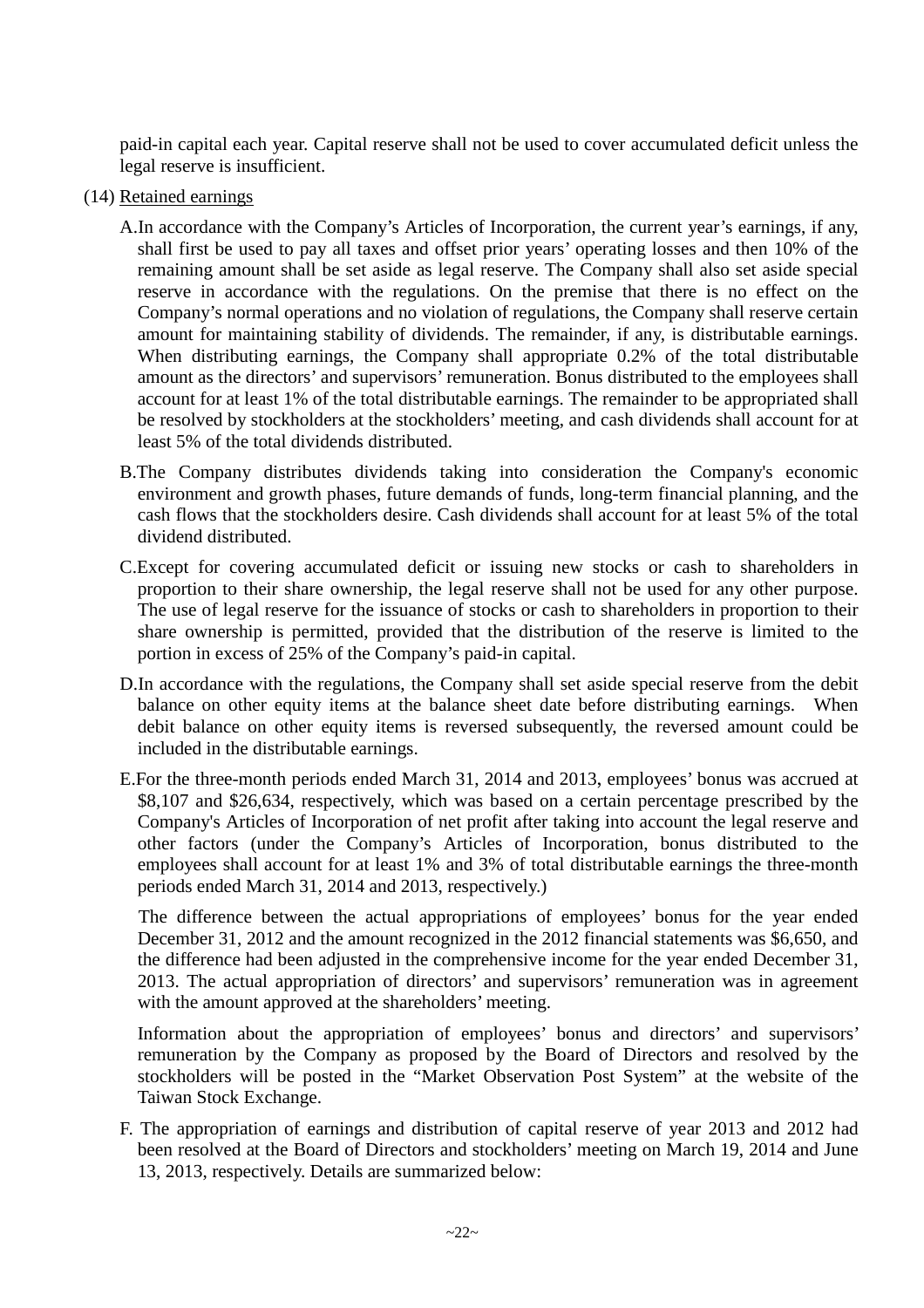|                                           |               | 2013      |    |              |               | 2012      |               |               |              |
|-------------------------------------------|---------------|-----------|----|--------------|---------------|-----------|---------------|---------------|--------------|
|                                           |               |           |    | Dividends    |               |           |               |               | Dividends    |
|                                           |               |           |    | per share    |               |           |               |               | per share    |
|                                           |               | Amount    |    | (in dollars) |               | Amount    |               |               | (in dollars) |
| Legal reserve                             | $\mathcal{S}$ | 319,896   |    |              | $\mathcal{S}$ |           | 284,538       |               |              |
| Cash dividends                            |               | 2,886,103 | \$ | 6.7          |               | 2,584,571 |               | $\mathcal{S}$ | 6.0          |
| Cash distribution from<br>capital reserve |               |           |    |              |               |           | 215,381       |               | 0.5          |
| Total                                     |               | 3,205,999 |    |              |               | 3,084,490 |               |               |              |
|                                           |               |           |    |              | 2013          |           |               | 2012          |              |
| Directors' and supervisors' remuneration  |               |           |    | \$           |               | 5,192     | $\mathcal{S}$ |               | 5,166        |
| Employees' cash bonus                     |               |           |    |              |               | 25,962    |               |               | 85,361       |
|                                           |               |           |    | Φ            |               | 31,154    | \$            |               | 90,527       |

The above appropriation of earnings of 2013 and legal reserve has to be resolved at the shareholders' meeting of 2014.

### (15) Share-based payment-employee compensation plan

A.The Company's share-based payment transactions were set forth below:

|                        |            | Quantity granted | Contract | Vesting          |
|------------------------|------------|------------------|----------|------------------|
| Type of arrangement    | Grant date | (in thousands)   | period   | conditions       |
| Employee stock options | 2007.10.15 | 4,536            | 6 years  | 2 years' service |

B.The fair value of stock options granted on October 15, 2007 is measured using the Black-Scholes option-pricing model. Relevant information is as follows:

|                        |               |       |      |          | Expected   | Expected    | Expected   | Risk-free |            |
|------------------------|---------------|-------|------|----------|------------|-------------|------------|-----------|------------|
| Type of                |               | Stock |      | Exercise | price      | vesting     | dividend   | interest  | Fair value |
| arrangement Grant date |               | price |      | price    | volatility | period      | vield rate | rate      | per unit   |
| Employee               | 2007.10.15 \$ | 120   | - \$ | 120      | 39.68%     | 4.375 years | 0%         | 2.61%     | 43.32      |
| stock                  |               |       |      |          |            |             |            |           |            |
| options                |               |       |      |          |            |             |            |           |            |

C.The expiry date and exercise price of stock options outstanding at balance sheet date are as follows:

|            |            | March 31, 2013                                                                           |     |       |
|------------|------------|------------------------------------------------------------------------------------------|-----|-------|
|            |            | Issue date approved Expiry date No. of shares (in thousands) Exercise price (in dollars) |     |       |
| 2007.10.15 | 2013.10.15 | 1.160                                                                                    | SS. | 107.8 |

D.Detail of the employee stock options are set forth below: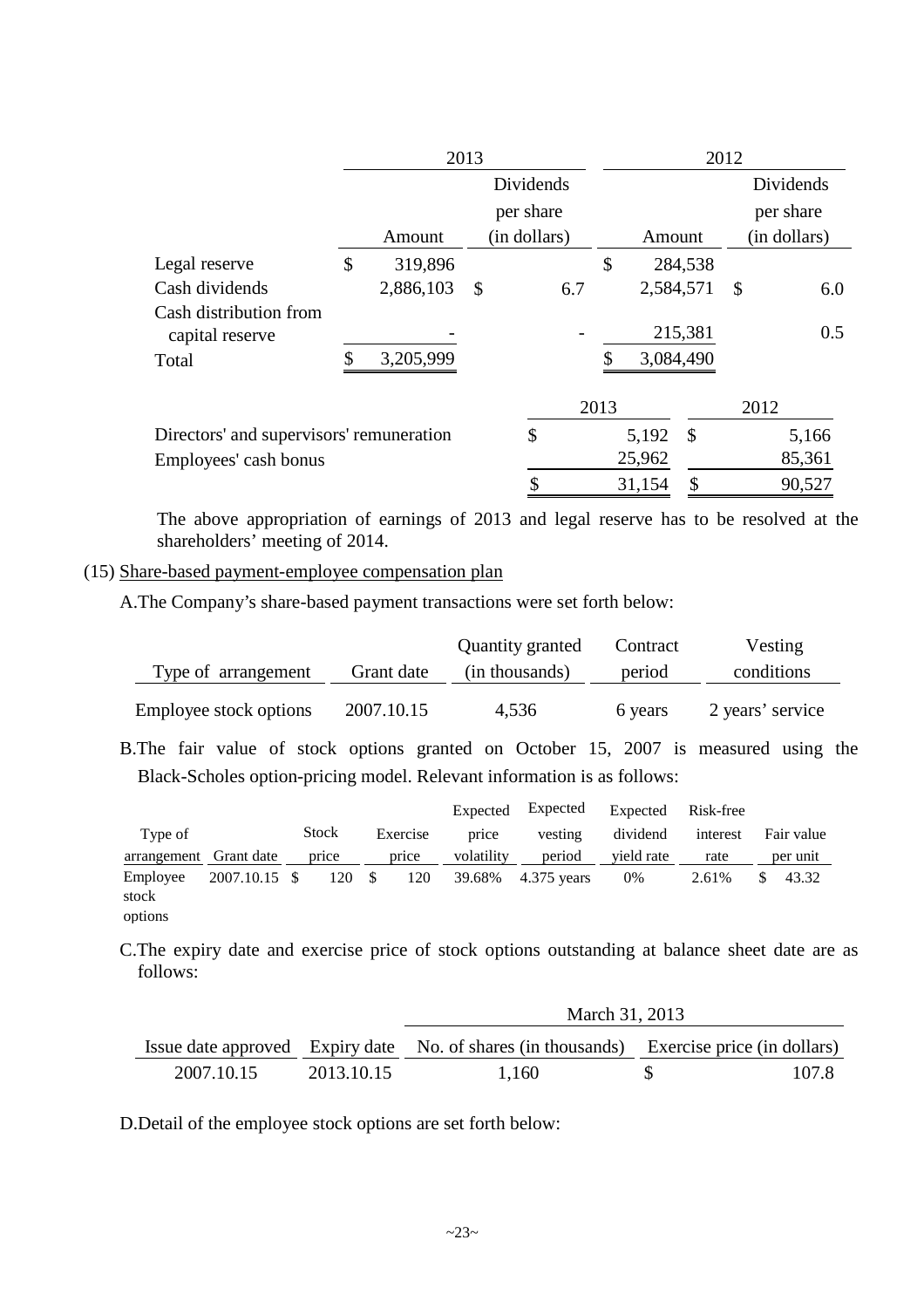|                                      | For the three-month periods ended March 31, |                |                 |                |  |  |  |
|--------------------------------------|---------------------------------------------|----------------|-----------------|----------------|--|--|--|
|                                      |                                             | 2014           | 2013            |                |  |  |  |
|                                      |                                             | Weighted-      |                 | Weighted-      |  |  |  |
|                                      |                                             | average        |                 | average        |  |  |  |
|                                      | No. of shares                               | exercise price | No. of shares   | exercise price |  |  |  |
|                                      | (in thousands)                              | (in dollars)   | (in thousands)  | (in dollars)   |  |  |  |
| Options outstanding at beginning     |                                             |                |                 |                |  |  |  |
| of period                            | \$                                          | \$             | $-$ \$<br>1,192 | - \$<br>107.8  |  |  |  |
| Options expired                      |                                             |                | 32)             | 107.8          |  |  |  |
| Options outstanding at end of period |                                             |                | 1,160           | 107.8          |  |  |  |
| Options exercisable at end of period |                                             |                | 1,160           | 107.8          |  |  |  |

E.The Company has no expense incurred on share-based payment transactions for the three-month periods ended March 31, 2014 and 2013.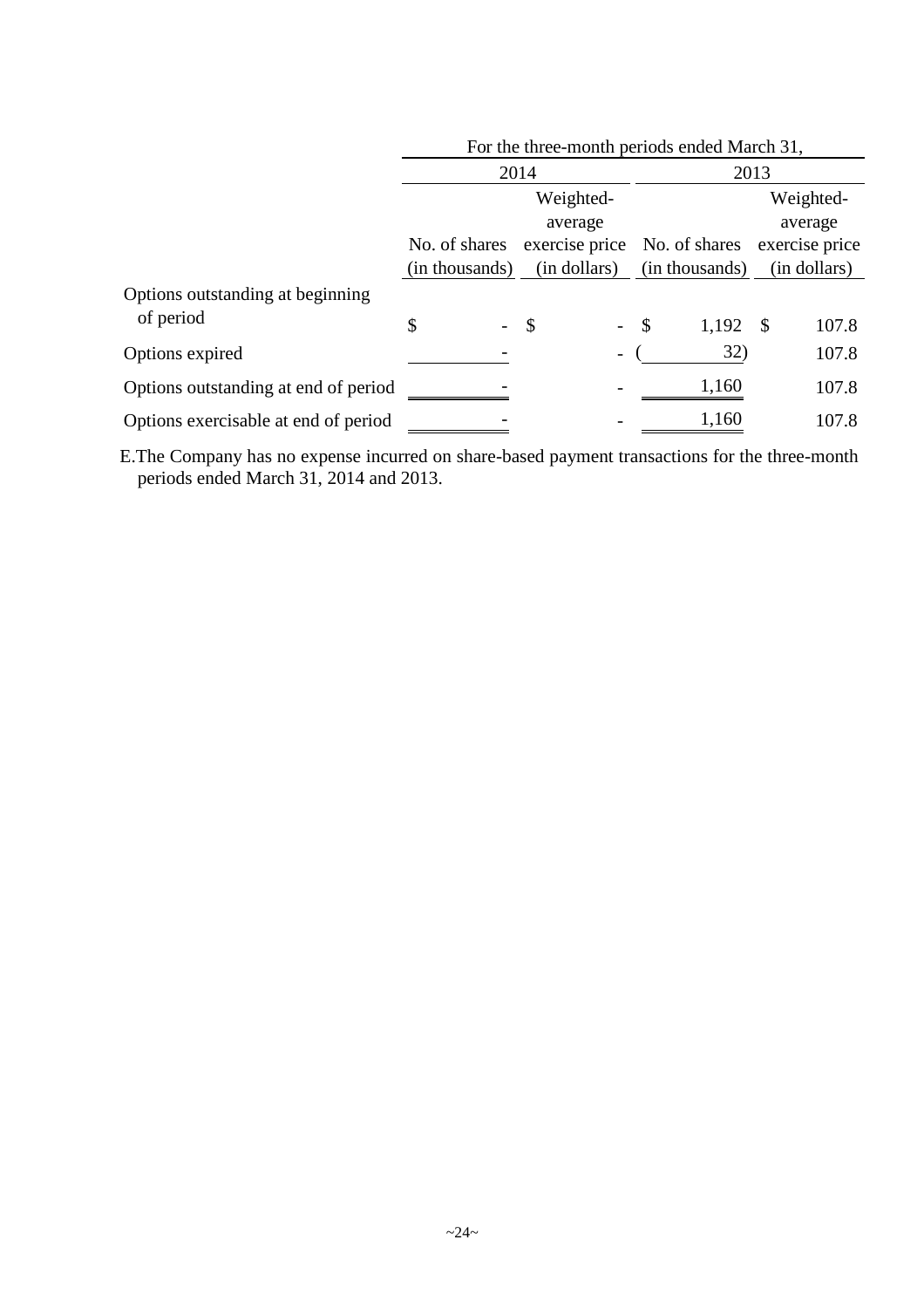## (16) Other equity items

|                                                                                    |        | Unrealised gain                                                |        |                         |               |                                             |
|------------------------------------------------------------------------------------|--------|----------------------------------------------------------------|--------|-------------------------|---------------|---------------------------------------------|
|                                                                                    |        | or loss on                                                     |        | Foreign exchange        |               |                                             |
|                                                                                    |        | available-for-                                                 |        | translation differences |               |                                             |
|                                                                                    |        | sale financial assets for foreign operations                   |        |                         |               | Total                                       |
| At January 1, 2014                                                                 | $($ \$ | $18,633$ \$                                                    |        | 27,764                  | $\mathcal{S}$ | 9,131                                       |
| Change in unrealized gains or<br>losses for available-for-sale<br>financial assets |        | 35,202                                                         |        |                         |               | 35,202                                      |
| Foreign exchange translation<br>differences for foreign<br>operations              |        |                                                                |        | 15,934                  |               | 15,934                                      |
| Effect from income tax                                                             |        |                                                                |        | 2,709)                  |               | 2,709)                                      |
| At March 31, 2014                                                                  | \$     | 16,569                                                         | \$     | 40,989                  | \$            | 57,558                                      |
|                                                                                    |        | available-for-<br>sale financial assets for foreign operations |        | translation differences |               | Total                                       |
|                                                                                    |        |                                                                |        |                         |               |                                             |
| At January 1, 2013                                                                 | $($ \$ | $20,718$ ) (\$                                                 |        | 95,549) (\$             |               | 116,267                                     |
| Change in unrealized gains or<br>losses for available-for-sale<br>financial assets |        | 128,962                                                        |        |                         |               | 128,962                                     |
| Foreign exchange translation<br>differences for foreign<br>operations              |        |                                                                |        | 77,280                  |               | 77,280                                      |
| Effect from income tax                                                             |        |                                                                |        | 13,138)                 |               | 13,138)                                     |
| At March 31, 2013                                                                  | \$     | 108,244                                                        | $($ \$ | 31,407)                 | \$            | 76,837                                      |
| (17) Operating revenue                                                             |        |                                                                |        |                         |               |                                             |
|                                                                                    |        |                                                                |        |                         |               | For the three-month periods ended March 31, |
|                                                                                    |        |                                                                | 2014   |                         |               | 2013                                        |
| Sales revenue                                                                      |        | \$                                                             |        | \$<br>6,794,611         |               | 7,051,129                                   |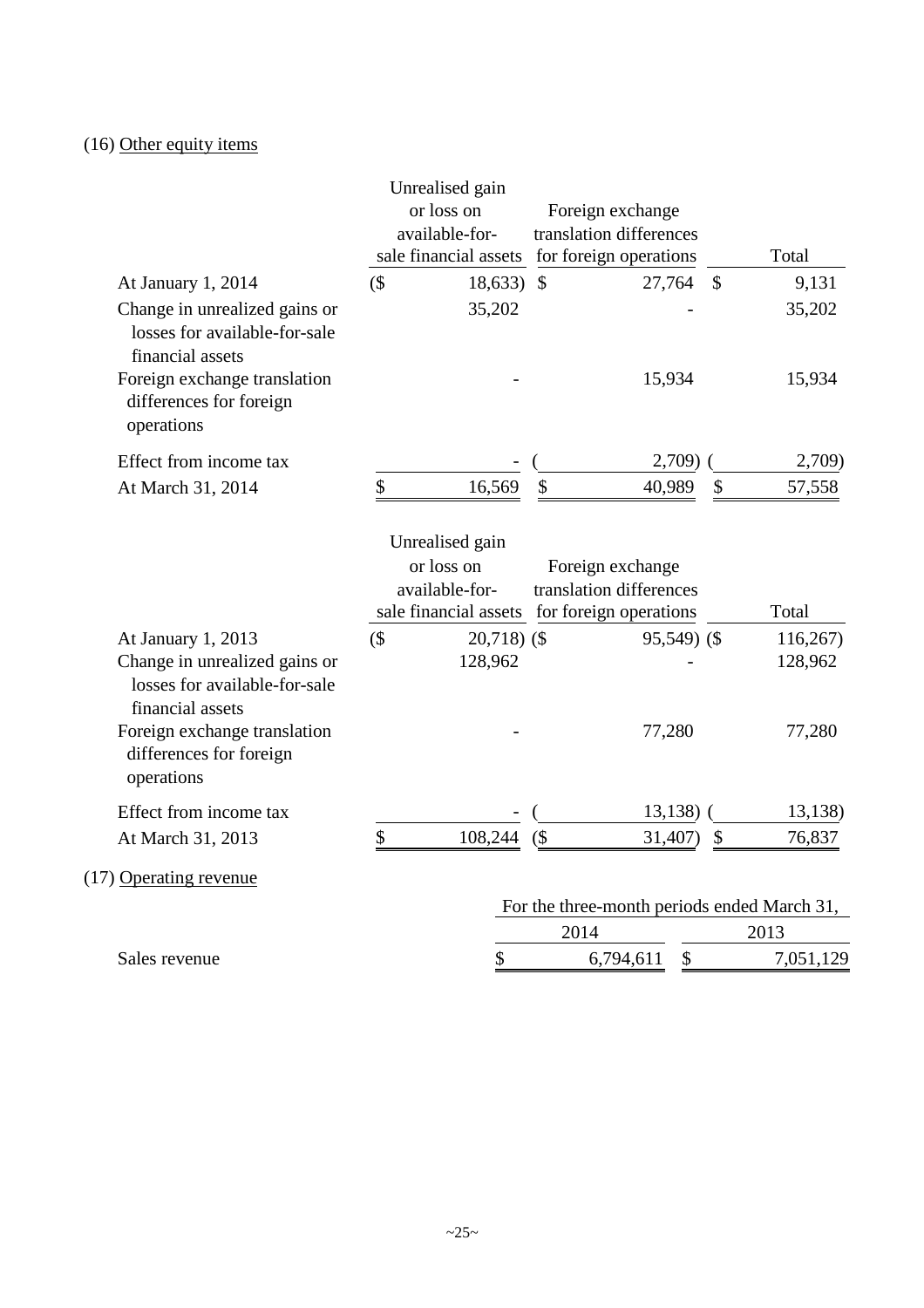## (18) Other income

|                 | For the three-month periods ended March 31, |        |
|-----------------|---------------------------------------------|--------|
|                 | 2014                                        | 2013   |
| Interest income | 38,584                                      | 22,320 |
| Rental revenue  | 4,081                                       | 3,647  |
| Total           | 42,665                                      | 25,967 |

## (19) Other gains and losses

|      | For the three-month periods ended March 31, |
|------|---------------------------------------------|
| 2014 | 2013                                        |

| Net gain on financial assets at fair value           |        |      |        |
|------------------------------------------------------|--------|------|--------|
| through profit or loss                               | \$     | - \$ | 25,236 |
| Gain on disposal of financial assets                 | 2,432  |      | 4,936  |
| Gain on disposal of property, plant<br>and equipment | 855    |      | 1,970  |
| Net currency exchange gain                           | 69,260 |      | 18,326 |
| Others                                               | 1,992  |      | 3,870  |
| Total                                                | 74,539 |      | 54,338 |

## (20) Expenses by nature

## For the three-month periods endeds March 31,

|                                           | 2014 |            |  | 2013    |  |
|-------------------------------------------|------|------------|--|---------|--|
| Wages and salaries                        | S    | 395,756 \$ |  | 343,277 |  |
| Labor and health insurance fees           |      | 39,992     |  | 34,192  |  |
| Pension costs                             |      | 10,964     |  | 10,517  |  |
| Other personnel expenses                  |      | 15,514     |  | 15,223  |  |
| Depreciation on property, plant and       |      |            |  |         |  |
| equipment (including investment property) |      | 59,742     |  | 58,993  |  |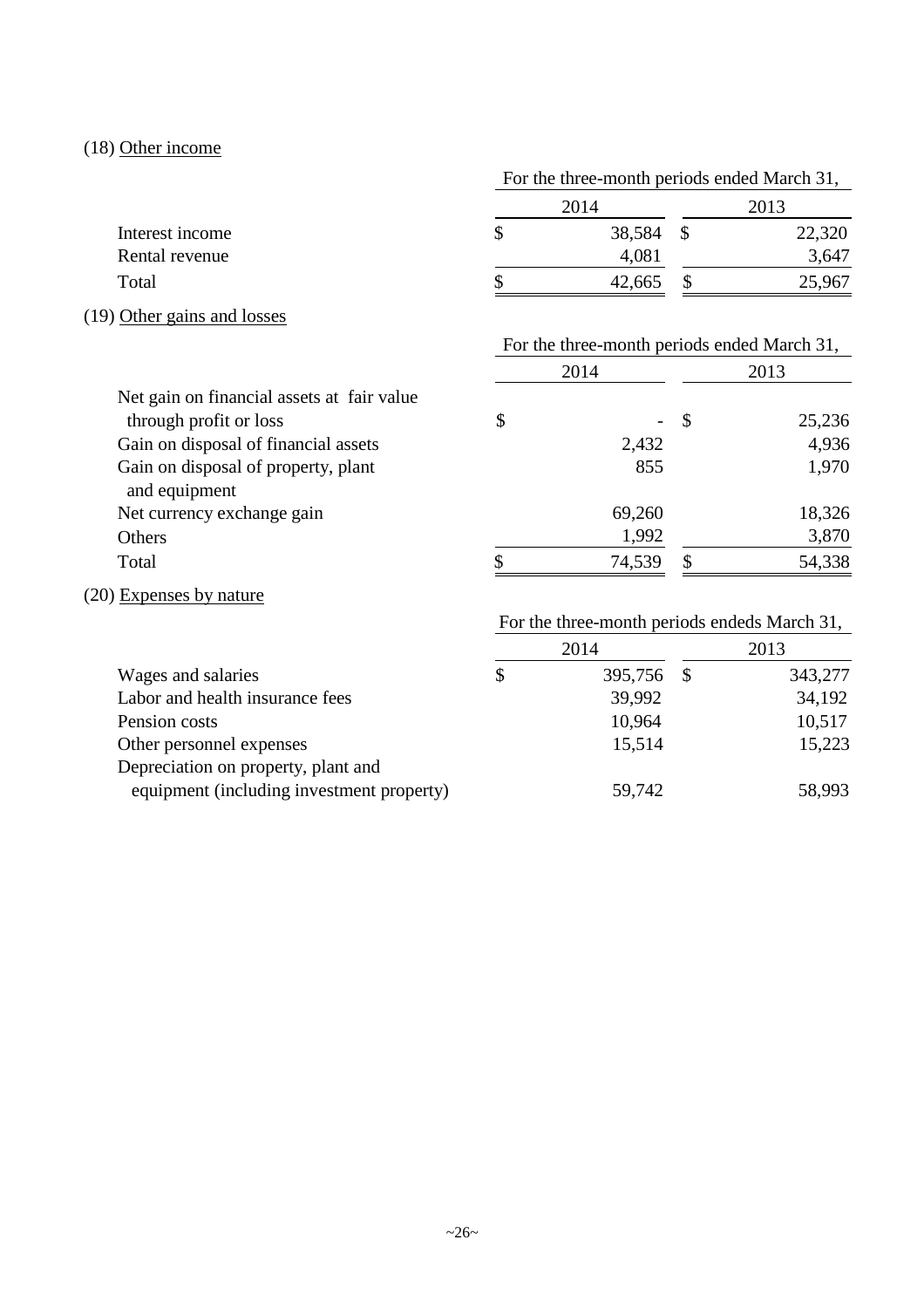#### (21) Income tax

A. Income tax expense

(a)Components of income tax expense:

|                                       | For the three-month periods ended March 31, |         |      |         |  |  |
|---------------------------------------|---------------------------------------------|---------|------|---------|--|--|
|                                       |                                             | 2014    |      | 2013    |  |  |
| Current tax:                          |                                             |         |      |         |  |  |
| Current tax on profits for the period | \$                                          | 139,412 | - \$ | 115,320 |  |  |
| Prior year income tax underestimated  |                                             | 416     |      | 4,938   |  |  |
| Total current tax                     |                                             | 139,828 |      | 120,258 |  |  |
| Deferred tax:                         |                                             |         |      |         |  |  |
| Origination and reversal of temporary |                                             |         |      |         |  |  |
| differences                           |                                             | 18,410) |      | 12,069  |  |  |
| Total deferred tax                    |                                             | 18,410) |      | 12,069  |  |  |
| Income tax expense                    |                                             | 121,418 | \$   | 132,327 |  |  |

(b)The income tax relating to components of other comprehensive income is as follows:

|                                          | For the three-month periods ended March 31, |       |  |        |  |
|------------------------------------------|---------------------------------------------|-------|--|--------|--|
|                                          | 2014                                        |       |  | 2013.  |  |
| Foreign exchange translation differences |                                             |       |  |        |  |
| for foreign operations                   |                                             | 2.709 |  | 13,138 |  |

- B. As of March 31, 2014, the Company's income tax returns through 2011 have been assessed and approved by the National Taxation Bureau of Taipei, Ministry of Finance, except for 2009.
- C. Unappropriated retained earnings:

|                                                                       | March 31, 2014  | December 31, 2013 |     | March 31, 2013 |
|-----------------------------------------------------------------------|-----------------|-------------------|-----|----------------|
| Earnings generated in and<br>before 1997<br>Earnings generated in and | 121,097 \$      | 121,097           | - S | 121,097        |
| after 1998                                                            | 8,754,761       | 7,853,950         |     | 8,388,360      |
|                                                                       | \$<br>8,875,858 | 7,975,047         |     | 8,509,457      |

D. As of March 31, 2014, December 31, 2013 and March 31, 2013, the balance of the imputation tax credit account was \$1,028,929, \$1,028,831 and \$1,133,035, respectively. The creditable tax rate was 17.75% for 2012 and is estimated to be 15.89% for 2013.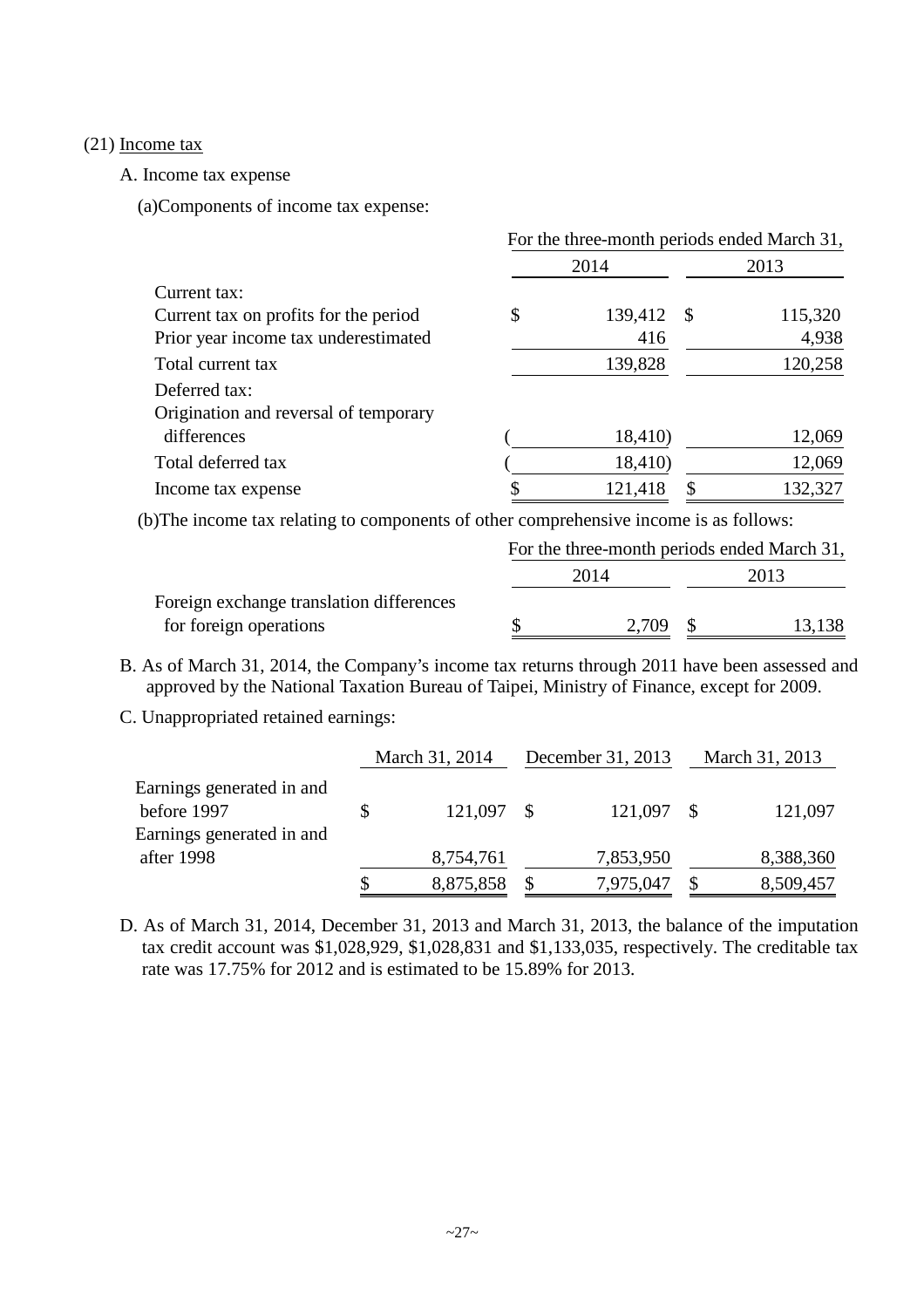### (22) Earnings per share

|                                                                     | For the three-month period ended March 31, 2014 |                  |                                                 |    |              |
|---------------------------------------------------------------------|-------------------------------------------------|------------------|-------------------------------------------------|----|--------------|
|                                                                     |                                                 |                  | Weighted-average                                |    |              |
|                                                                     |                                                 |                  | outstanding                                     |    | Earnings     |
|                                                                     |                                                 |                  | common shares                                   |    | per share    |
|                                                                     |                                                 | Profit after tax | (in thousands)                                  |    | (in dollars) |
| Basic earnings per share                                            |                                                 |                  |                                                 |    |              |
| Profit attributable to owners of parent                             | \$                                              | 900,811          | 430,762                                         | \$ | 2.09         |
| Diluted earnings per share                                          |                                                 |                  |                                                 |    |              |
| Profit attributable to owners of parent                             | \$                                              | 900,811          | 430,762                                         |    |              |
| Dilutive potential ordinary shares :                                |                                                 |                  |                                                 |    |              |
| Employees' bonus                                                    |                                                 |                  | 676                                             |    |              |
| Profit attributable to owners of parent                             |                                                 |                  |                                                 |    |              |
| plus assumed conversion of as                                       |                                                 |                  |                                                 |    |              |
| dilutive potential ordinary shares                                  | \$                                              | 900,811          | 431,438                                         | \$ | 2.09         |
|                                                                     |                                                 |                  | For the three-month period ended March 31, 2013 |    |              |
|                                                                     |                                                 |                  | Weighted-average                                |    |              |
|                                                                     |                                                 |                  | outstanding                                     |    | Earnings     |
|                                                                     |                                                 |                  |                                                 |    |              |
|                                                                     |                                                 |                  | common shares                                   |    | per share    |
|                                                                     |                                                 | Profit after tax | (in thousands)                                  |    | (in dollars) |
| Basic earnings per share                                            |                                                 |                  |                                                 |    |              |
| Profit attributable to owners of parent                             | \$                                              | 869,645          | 430,762                                         |    | 2.02         |
| Diluted earnings per share                                          |                                                 |                  |                                                 |    |              |
| Profit attributable to owners of parent                             | \$                                              | 869,645          | 430,762                                         |    |              |
| Dilutive potential ordinary shares :                                |                                                 |                  |                                                 |    |              |
| Employees' bonus                                                    |                                                 |                  | 1,442                                           |    |              |
| Profit attributable to owners of parent                             |                                                 |                  |                                                 |    |              |
| plus assumed conversion of as<br>dilutive potential ordinary shares | \$                                              | 869,645          | 432,204                                         | \$ | 2.01         |

### (23) Operating leases

A.The Group leases land and buildings to others under operating lease agreements. Rental revenue of \$4,081 and \$3,647 were recognised for these leases in profit or loss for the three-month periods ended March 31, 2014 and 2013, respectively. The leases for buildings have terms expiring between 2014 and 2016, and all these lease agreements are not renewable at the end of the lease period. The future aggregate minimum lease payments receivable under non-cancellable operating leases are as follows: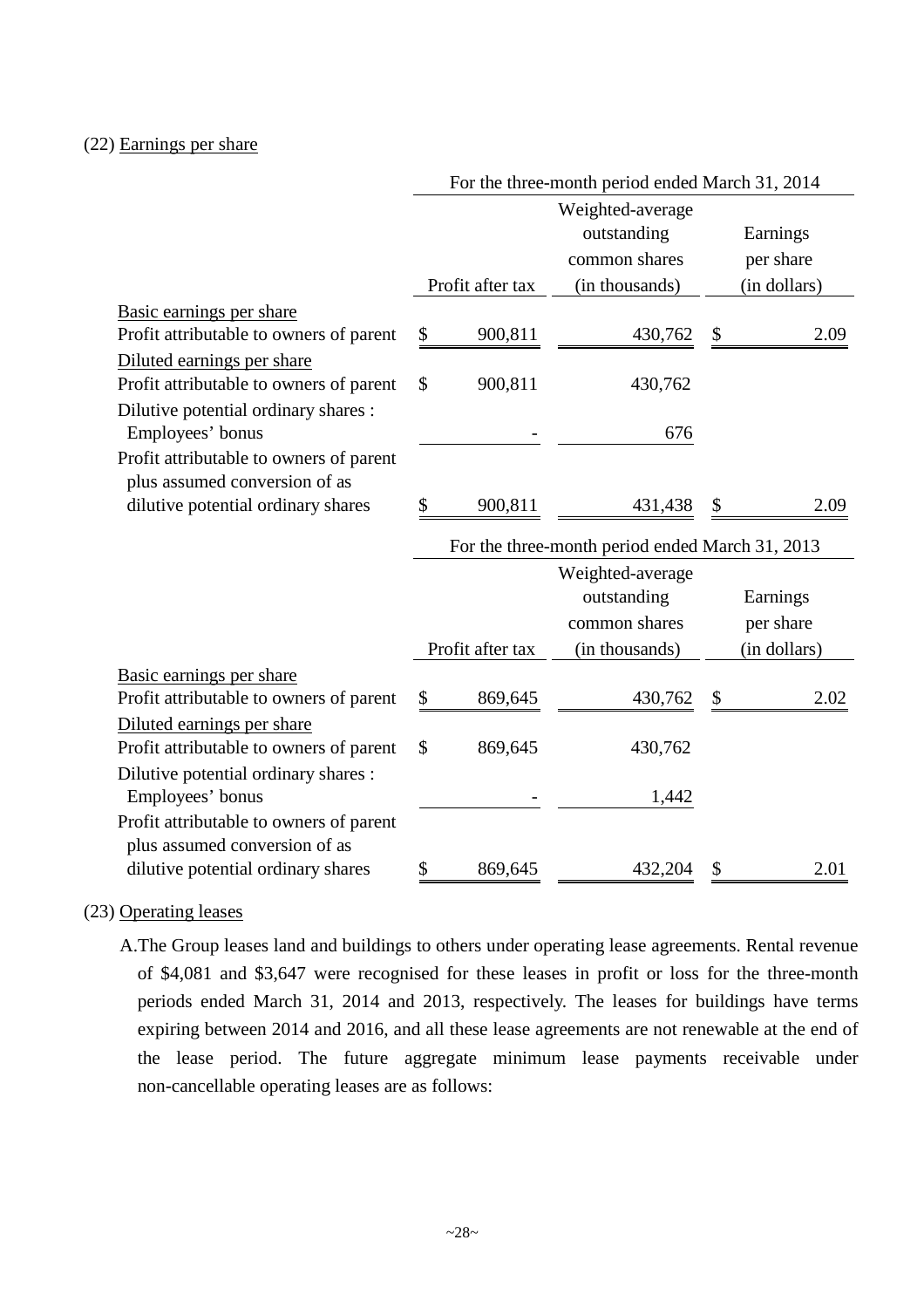|                           |  | March 31, 2014 | December 31, 2013 |        | March 31, 2013 |
|---------------------------|--|----------------|-------------------|--------|----------------|
| Not later than one year   |  | 9.439 \$       |                   | 10,059 | 15,475         |
| Later than one year but   |  |                |                   |        |                |
| not later than five years |  | 15,435         |                   | 17,640 | 24,255         |
|                           |  | 24,874         |                   | 27,699 | 39,730         |

B.On April 8, 2009, the Company signed a land lease contract with its major stockholders, Won Chin and Cheng Chuan, to build a new plant on the leased land. The lease has a term of 10 years from April 10, 2009 to April 9, 2019. The annual rental payment is \$35,633 (exclusive of tax), which was determined based on the average rent of land near the leased land shown in the appraisal report issued by CCIS Real Estate Joint Appraisers Firm. Rent was paid on the contract date and become payable on the same date each following year until the end of the lease. The future aggregate minimum lease payments payable under non-cancellable operating leases are as follows:

|                             | March 31, 2014 |      | December 31, 2013 | March 31, 2013 |
|-----------------------------|----------------|------|-------------------|----------------|
| Not later than one year     | 37,415         | - \$ | 37,415            | 37,415         |
| Later than one year but not |                |      |                   |                |
| later than five years       | 149,659        |      | 149,659           | 149,659        |
| Later than five years       | 3,118          |      | 12,472            | 37,415         |
|                             | 190,192        |      | 199,546           | 224,489        |

### 7. RELATED PARTY TRANSACTIONS

#### (1) Significant transactions and balances with related parties

A.Sales

|                                             | For the three-month periods ended March 31, |                          |         |  |  |
|---------------------------------------------|---------------------------------------------|--------------------------|---------|--|--|
|                                             | 2014                                        |                          | 2013    |  |  |
| Sales of $goods$ – Entity controlled by the |                                             |                          |         |  |  |
| Group's key management                      |                                             | $\overline{\phantom{0}}$ | 190,306 |  |  |

The sales prices charged to related parties are almost equivalent to those charged to third parties. The credit term to Transcend H.K. and C-Tech Corporation is 120 days and 15 days after monthly billings, respectively. The credit term to third parties is 30 to 60 days after monthly billings.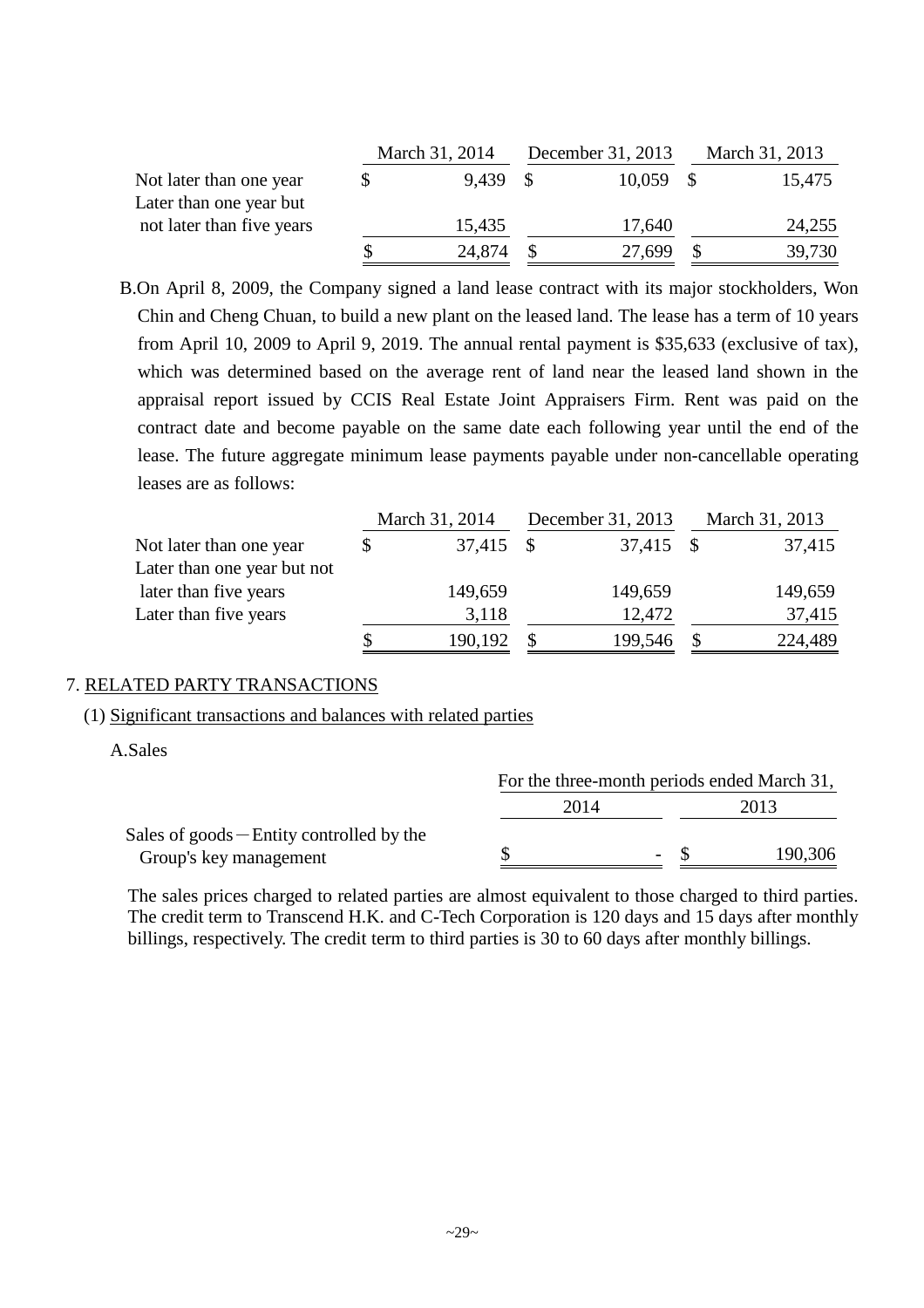B.Purchases of goods

|                                           | For the three-month periods ended March 31, |        |      |        |  |
|-------------------------------------------|---------------------------------------------|--------|------|--------|--|
|                                           | 2014                                        |        | 2013 |        |  |
| Purchases of goods – Entity controlled by |                                             |        |      |        |  |
| the Group's key management                |                                             | 57,209 |      | 15.797 |  |

The purchase prices charged by related parties are almost equivalent to those charged by third parties. The credit term from Taiwan IC Packaging Corporation is 30 days after monthly billings. The credit term from third parties is 30 to 45 days after monthly billings.

C.Accounts receivable

|                             | March 31, 2014 | December 31, 2013 | March 31, 2013 |
|-----------------------------|----------------|-------------------|----------------|
| Receivables from related    |                |                   |                |
| parties – Entity controlled |                |                   |                |
| by the key management       |                |                   | 120,127        |

The receivables from related parties arise mainly from sales transactions. The credit term to Transcend H.K. and C-Tech Corporation is 120 days and 15 days after monthly billings, respectively. The receivables are unsecured and bear no interest. There are no provisions held against receivables from related parties.

D.Accounts payable

|        |                |        |                   | March 31, 2013 |
|--------|----------------|--------|-------------------|----------------|
|        |                |        |                   |                |
|        |                |        |                   |                |
| 40,717 |                | 45,801 |                   | 42,410         |
|        | March 31, 2014 |        | December 31, 2013 |                |

The payables to related parties arise mainly from purchase transactions and are due 30 days after the date of purchase. The payables bear no interest.

E.Property transactions

Disposal of property, plant and equipment:

|                                            | For the three-month periods ended March 31, 2014 |                   |  |  |  |  |  |  |
|--------------------------------------------|--------------------------------------------------|-------------------|--|--|--|--|--|--|
|                                            | Disposal proceeds Gain (loss) on disposal        | Other receivables |  |  |  |  |  |  |
| Entity controlled by<br>the key management | 10.457                                           |                   |  |  |  |  |  |  |

The Group had no property transactions as of March 31, 2013.

F.Lease contracts

On April 8, 2009, the Company signed a land lease contract with its major stockholders, Won Chin and Cheng Chuan, to build a new plant on the leased land. Please refer to Note 6(23).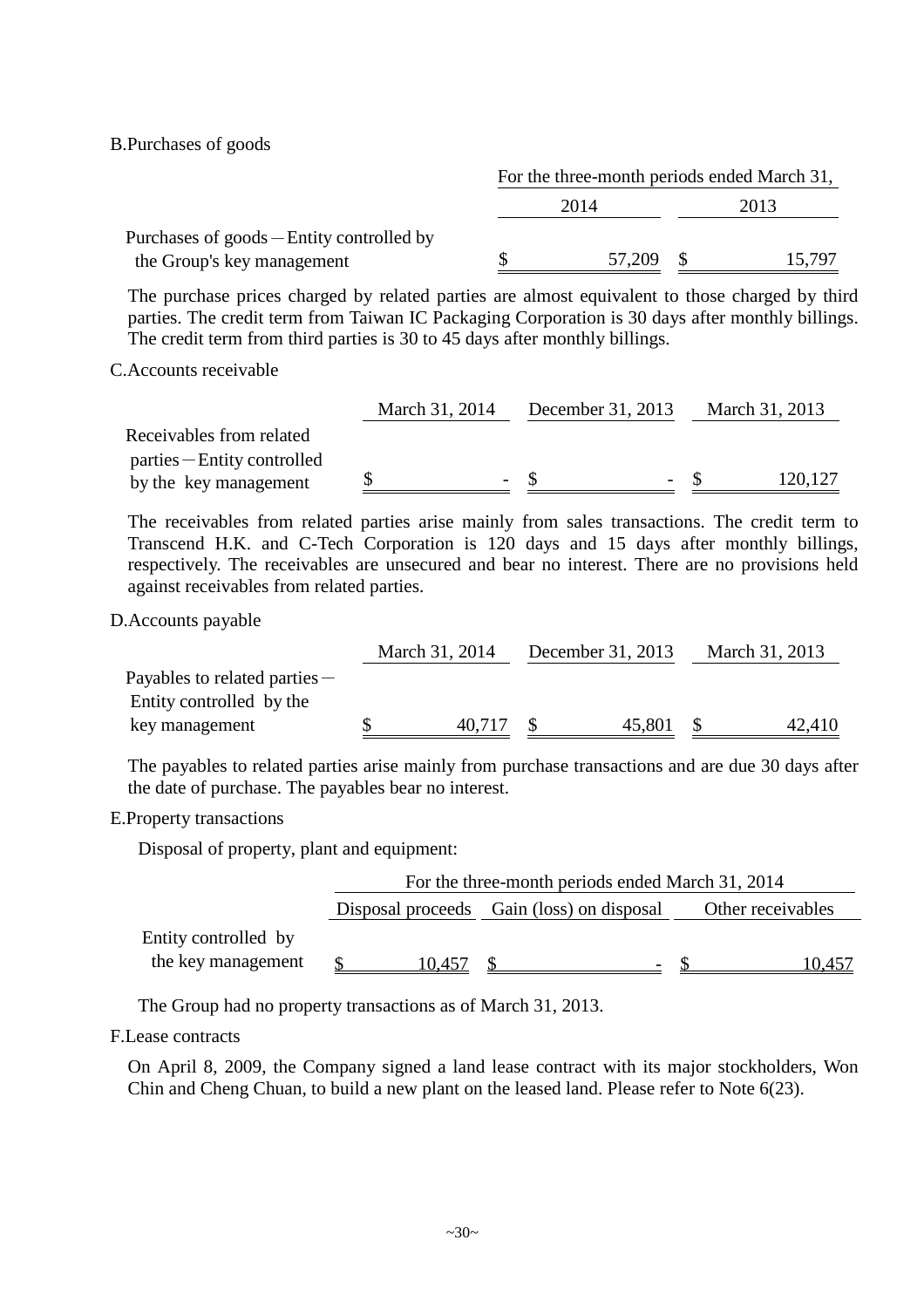### (2) Compensation of key management

|                                                 | For the three-month periods ended March 31, |           |  |        |  |  |  |  |  |
|-------------------------------------------------|---------------------------------------------|-----------|--|--------|--|--|--|--|--|
|                                                 |                                             | 2014      |  | 2013   |  |  |  |  |  |
| Salaries and other short-term employee benefits |                                             | 23.972 \$ |  | 20,124 |  |  |  |  |  |

### 8. PLEDGED ASSETS

The Group's assets pledged as collateral are as follows:

| Nature of assets                                          | March 31, 2014 |         |    |           | December 31, 2013 March 31, 2013 Pledge purpose |
|-----------------------------------------------------------|----------------|---------|----|-----------|-------------------------------------------------|
| Property, plant and equipment<br>Other non-current assets | 985,510        | 979.500 | \$ | 1,007,123 | Long-term and<br>short-term loans               |
| Time deposit                                              | 3,050          | 2,981   |    | 2.983     | Patent deposit                                  |
|                                                           | 988,560        | 982,481 |    | 1,010,106 |                                                 |

### 9. COMMITMENTS AND CONTINGENT LIABILITIES

As of March 31, 2014, in addition to the significant commitments and contingent liabilities mentioned in Note 13(1)B and the lease contract described in Note 6(23), the Group had unused letters of credit for purchases of merchandise inventory amounting to \$50,000.

### 10. SIGNIFICANT CATASTROPHE

None.

### 11. SIGNIFICANT SUBSEQUENT EVENT

None.

### 12. OTHERS

(1) Capital risk management

There is no significant change in this period. Please refer to Note 12 to the consolidated financial statements as of and for the year ended December 31, 2013 for the related information.

(2) Financial instruments

A.Fair value information of financial instruments

There is no significant change in this period. Please refer to Note 12 to the consolidated financial statements as of and for the year ended December 31, 2013 for the related information.

B.Financial risk management policies

There is no significant change in this period. Please refer to Note 12 to the consolidated financial statements as of and for the year ended December 31, 2013 for the related information.

C. Significant financial risks and degrees of financial risks

There is no significant change except the following information. Please refer to Note 12 to the consolidated financial statements as of and for the year ended December 31, 2013 for the related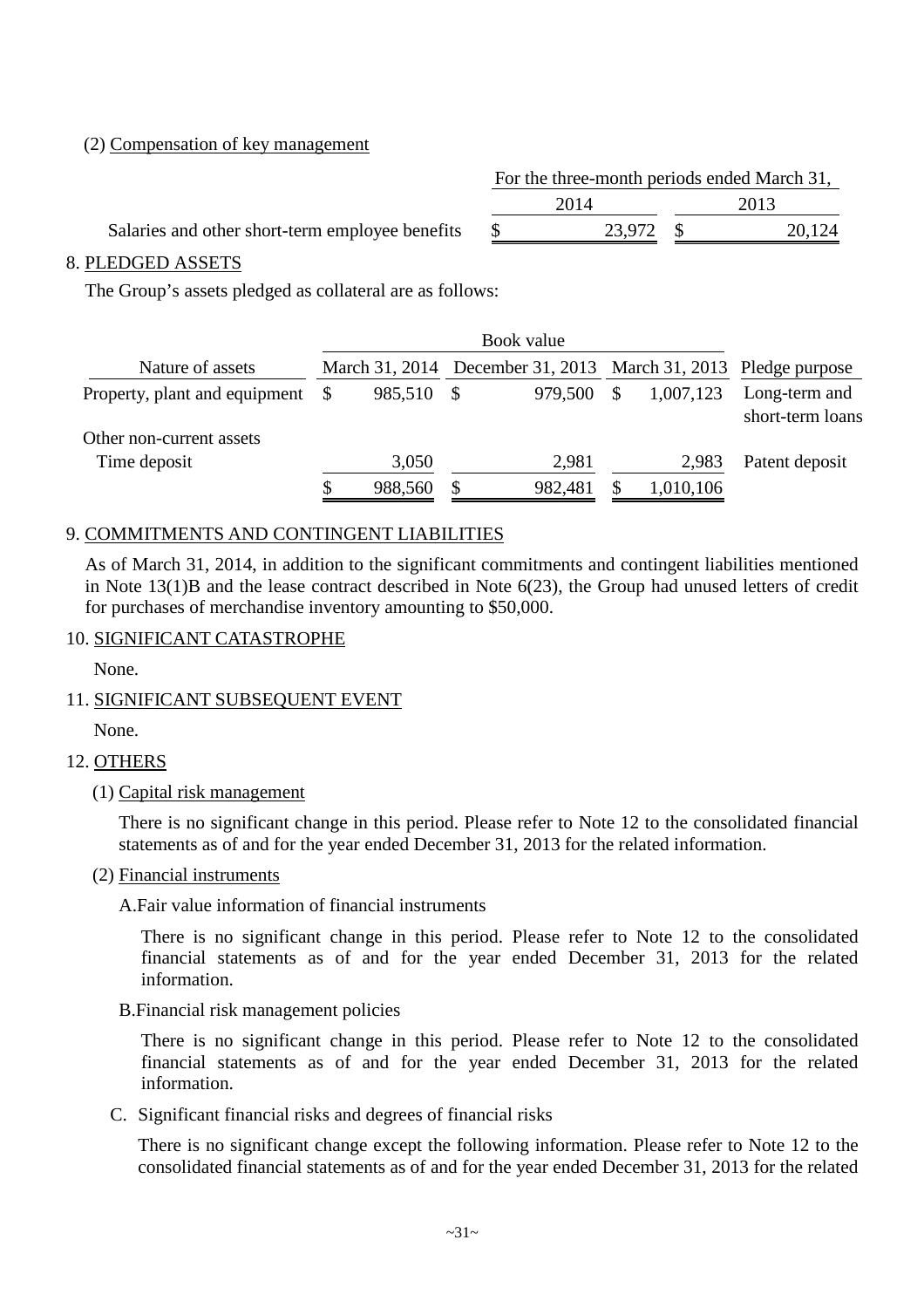#### information.

Market risk

#### Foreign exchange risk

The Group's businesses involve some non-functional currency operations (the Company's functional currency: NTD; the subsidiaries' functional currencies: JPY, KRW, USD, EUR, GBP and RMB, etc.). The information on assets and liabilities denominated in foreign currencies whose values would be materially affected by the exchange rate fluctuations is as follows:

|                              |                  |                           | March 31, 2014    |                      |               |                   |
|------------------------------|------------------|---------------------------|-------------------|----------------------|---------------|-------------------|
|                              |                  |                           | Foreign Currency  |                      |               |                   |
|                              | Foreign Currency |                           | Amount            | <b>Exchange Rate</b> |               | <b>Book Value</b> |
| Financial assets             | <b>USD:NTD</b>   | $\boldsymbol{\mathsf{S}}$ | 78,246            | 30.4950              | $\mathcal{S}$ | 2,386,112         |
|                              | <b>RMB:NTD</b>   |                           | 591,593           | 4.9150               |               | 2,907,680         |
|                              | <b>USD:RMB</b>   |                           | 43,739            | 6.2035               |               | 271,335           |
|                              | JPY:NTD          |                           | 2,779,093         | 0.2986               |               | 829,837           |
|                              | <b>EUR:NTD</b>   |                           | 11,339            | 41.8700              |               | 474,764           |
| Financial liabilities        | <b>USD:NTD</b>   | \$                        | 101,583           | 30.4950              | $\mathcal{S}$ | 3,097,774         |
|                              | <b>RMB:NTD</b>   |                           | 60,000            | 4.9150               |               | 294,900           |
|                              |                  |                           | December 31, 2013 |                      |               |                   |
|                              |                  |                           | Foreign Currency  |                      |               |                   |
|                              | Foreign Currency |                           | Amount            | <b>Exchange Rate</b> |               | <b>Book Value</b> |
| Financial assets             | <b>USD:NTD</b>   | \$                        | 100,687           | 29.8050              | \$            | 3,000,976         |
|                              | <b>JPY:NTD</b>   |                           | 459,499           | 4.9190               |               | 2,260,276         |
|                              | <b>USD:RMB</b>   |                           | 43,645            | 6.0592               |               | 264,454           |
|                              | JPY:NTD          |                           | 2,512,345         | 0.2839               |               | 713,255           |
|                              | <b>EUR:NTD</b>   |                           | 12,084            | 41.0900              |               | 496,532           |
| <b>Financial liabilities</b> | <b>USD:NTD</b>   | \$                        | 119,640           | 29.8050              | $\mathcal{S}$ | 3,565,870         |
|                              | <b>RMB:NTD</b>   |                           | 60,000            | 4.9190               |               | 295,140           |
|                              |                  |                           | March 31, 2013    |                      |               |                   |
|                              |                  |                           | Foreign Currency  |                      |               |                   |
|                              | Foreign Currency |                           | Amount            | <b>Exchange Rate</b> |               | <b>Book Value</b> |
| Financial assets             | <b>USD:NTD</b>   | $\boldsymbol{\mathsf{S}}$ | 69,484            | 29.8250              | $\mathcal{S}$ | 2,072,360         |
|                              | JPY:NTD          |                           | 2,885,012         | 0.3172               |               | 915,126           |
|                              | <b>GBP:NTD</b>   |                           | 833               | 45.3200              |               | 37,752            |
|                              | <b>EUR:NTD</b>   |                           | 13,217            | 38.2300              |               | 505,286           |
|                              | USD:JPY          |                           | 2,998             | 94.0259              |               | 281,890           |
| <b>Financial liabilities</b> | <b>USD:NTD</b>   | \$                        | 77,882            | 29.8250              | \$            | 2,322,831         |
|                              | <b>USD:RMB</b>   |                           | 4,263             | 6.2097               |               | 26,472            |

Sensitivity analyses relating to foreign exchange rate risks are primarily for financial reporting period end date of foreign currency monetary item. If the New Taiwan dollar exchange rate to the U.S. dollar increases or decreases by 1%, the Group's net income will increase or decrease by \$7,117 and \$2,505 for the three-month periods ended March 31, 2014 and 2013, respectively.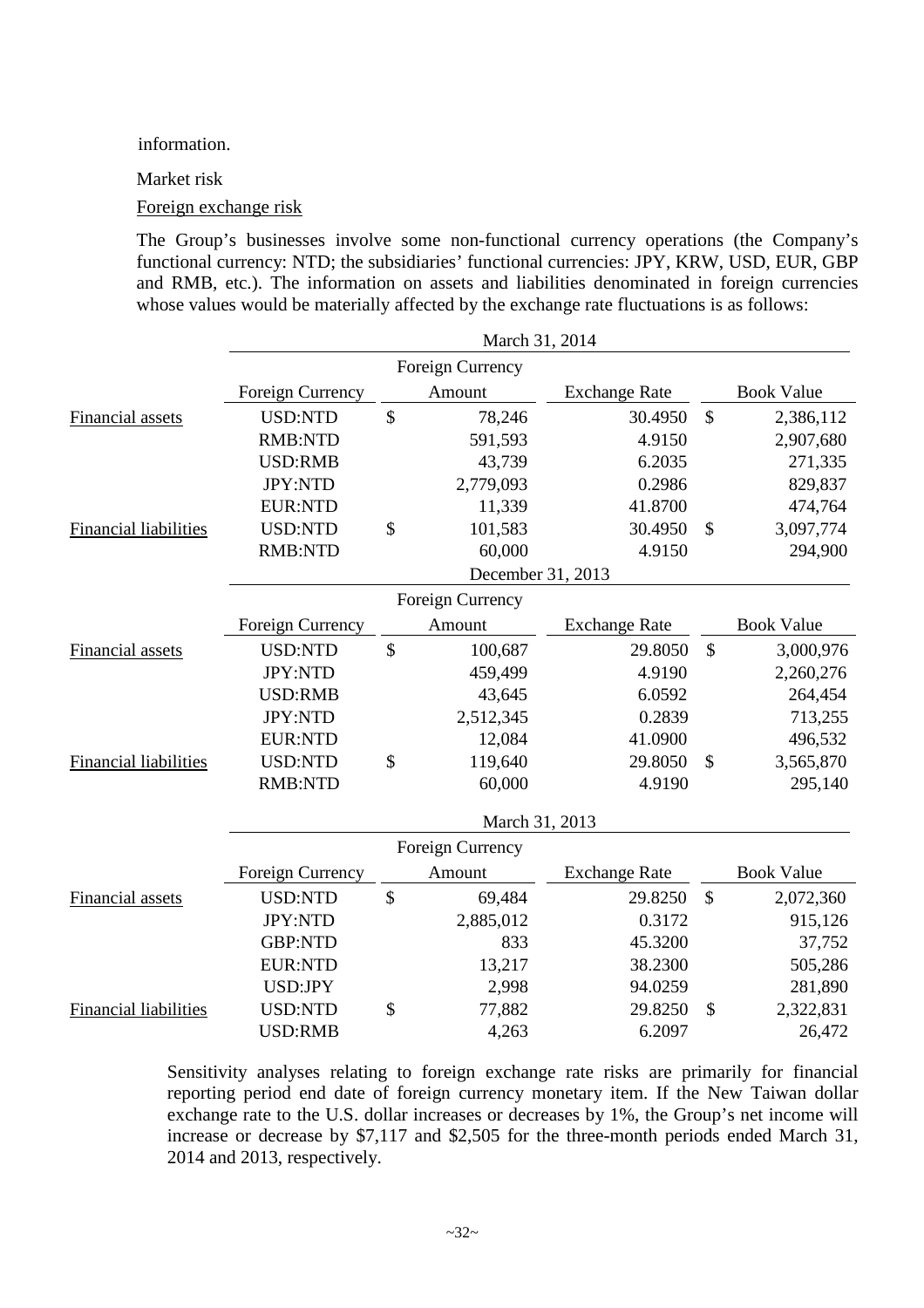#### (3) Fair value estimation

- A.The table below analyses financial instruments measured at fair value, by valuation method. The different levels have been defined as follows:
	- Level 1:Quoted prices in active markets for identical assets or liabilities.
	- Level 2:Inputs other than quoted prices included within level 1 that are observable for the asset or liability, either directly (that is, as prices) or indirectly (that is, derived from prices).

Level 3:Inputs for the assets or liabilities that are not based on observable market data.

The following table presents the Group's financial assets and liabilities that are measured at fair value at March 31, 2014, December 31, 2013 and March 31, 2013:

| March 31, 2014                   | Level 1       | Level 2      |               | Level 3 |               | Total   |
|----------------------------------|---------------|--------------|---------------|---------|---------------|---------|
| Financial assets:                |               |              |               |         |               |         |
| Non-current available-for-sale   |               |              |               |         |               |         |
| financial assets                 | \$<br>298,499 | \$           | \$            | 1,125   | \$            | 299,624 |
| December 31, 2013                | Level 1       | Level 2      |               | Level 3 |               | Total   |
| Financial assets:                |               |              |               |         |               |         |
| Non-current available-for-sale   |               |              |               |         |               |         |
| financial assets                 | \$<br>263,297 | \$           | \$            | 1,125   |               | 264,422 |
| March 31, 2013                   | Level 1       | Level 2      |               | Level 3 |               | Total   |
| Financial assets:                |               |              |               |         |               |         |
| Non-current available-for-sale   |               |              |               |         |               |         |
| financial assets                 | \$<br>545,154 | \$           | $\mathcal{S}$ | 1,125   | $\mathcal{S}$ | 546,279 |
| Current financial assets at fair |               |              |               |         |               |         |
| value through profit or loss     |               | 10,069       |               |         |               | 10,069  |
|                                  | \$<br>545,154 | \$<br>10,069 | $\mathcal{S}$ | 1,125   | $\mathcal{S}$ | 556,348 |

- B.The fair value of financial instruments traded in active markets is based on quoted market prices at the balance sheet date. A market is regarded as active if quoted prices are readily and regularly available from an exchange, dealer, broker, industry group, pricing service, or regulatory agency, and those prices represent actual and regularly occurring market transactions on an arm's length basis. The quoted market price used for financial assets held by the Group is the closing price. These instruments are included in level 1. Instruments included in level 1 comprise primarily equity instruments classified as available-for-sale financial assets.
- C.The fair value of financial instruments not traded in an active market (such as the derivate instruments which traded in GTSM) is base on the cost of investment.
- D.If one or more of the significant inputs is not based on observable market data, the instrument is included in level 3.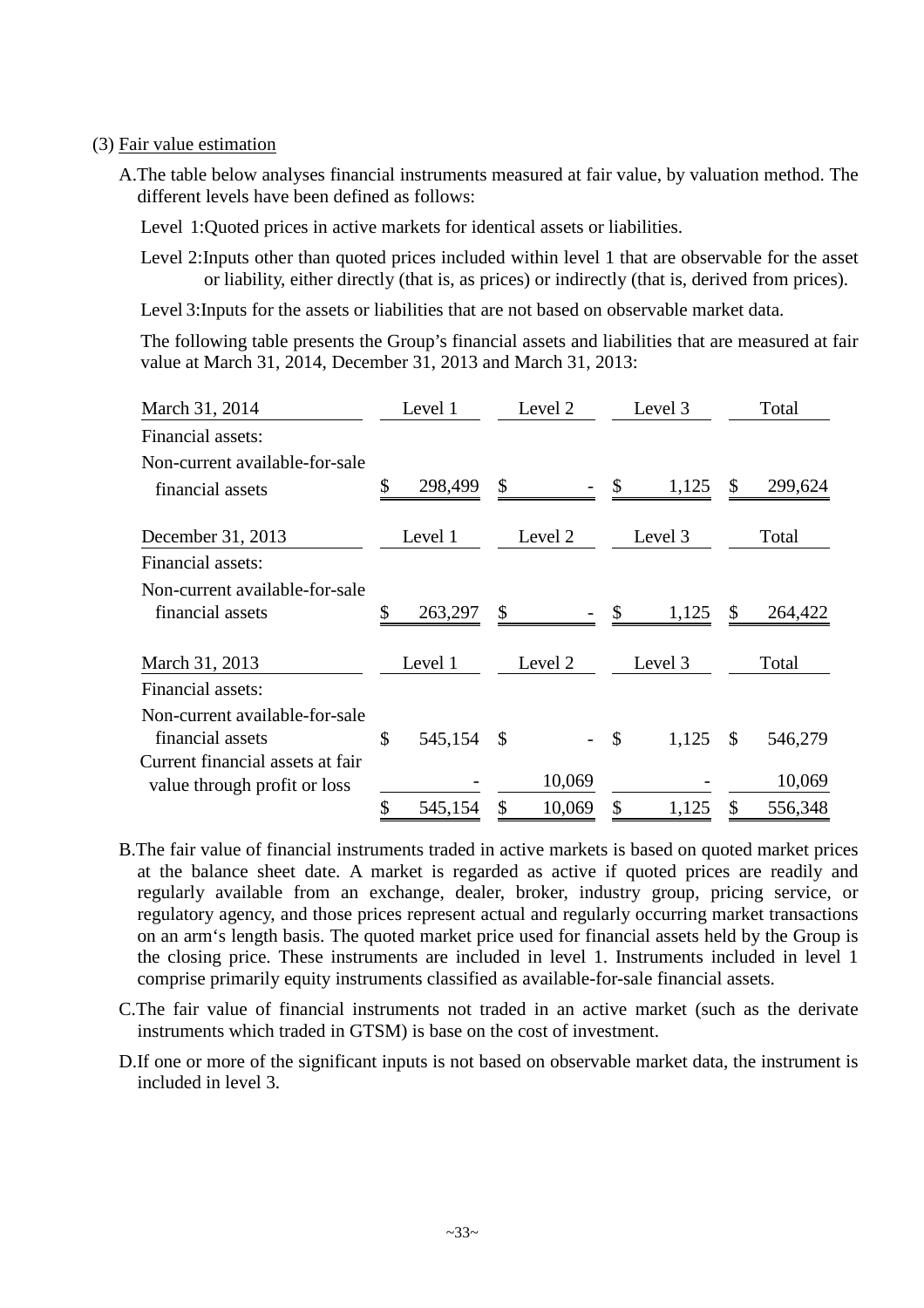#### 13. SUPPLEMENTARY DISCLOSURES

#### (1) Significant transactions information

A. Loans to others: None.

B. Provision of endorsements and guarantees to others:

|                                          |                 | Party being endorsed/guaranteed                            | Limit on                                                 |                                                                                                                             |                                                        |                                         |                                                                        | Ratio of accumulated                                                                              | Ceiling on                                                | Provision of                                                                                  |                                                                                                                | Provision of Provision of         |  |
|------------------------------------------|-----------------|------------------------------------------------------------|----------------------------------------------------------|-----------------------------------------------------------------------------------------------------------------------------|--------------------------------------------------------|-----------------------------------------|------------------------------------------------------------------------|---------------------------------------------------------------------------------------------------|-----------------------------------------------------------|-----------------------------------------------------------------------------------------------|----------------------------------------------------------------------------------------------------------------|-----------------------------------|--|
| Number Endorser/<br>$(Note 1)$ guarantor | Company<br>name | Relationship with<br>the<br>endorser/guarantor<br>(Note 2) | guarantees<br>provided for a<br>single party<br>(Note 3) | endorsements/ Maximum outstanding<br>endorsement/guarantee endorsement/guarantee<br>amount as of March<br>31, 2014 (Note 4) | Outstanding<br>amount as of March 31,<br>2014 (Note 4) | Actual amount<br>drawn down<br>(Note 5) | Amount of<br>endorsements/<br>guarantees<br>secured with<br>collateral | endorsement/guarantee<br>amount to net asset<br>value of the<br>endorser/guarantor<br>company (%) | of<br>endorsements/<br>guarantees<br>provided<br>(Note 6) | total amount endorsements/<br>guarantees by<br>parent<br>company to<br>subsidiary<br>(Note 7) | endorsements/endorsements/<br>  guarantees by   guarantees to   Footnote<br>subsidiary to<br>parent<br>company | the party in<br>Mainland<br>China |  |
| Transcend Transcend<br>Taiwan            | Japan Inc.      |                                                            | 4,154,689 \$                                             | 447,900 \$                                                                                                                  | 447,900 \$                                             | 298,600                                 | $\overline{\phantom{a}}$                                               |                                                                                                   | \$ 8,309,378                                              |                                                                                               |                                                                                                                | N                                 |  |

Note 1: The numbers filled in for the endorsements/guarantees provided by the Company or subsidiaries are as follows

(a)The Company is '0'.

(b)The subsidiaries are numbered in order starting from '1'.

Note 2: Relationship between the endorser/guarantor and the party being endorsed/guaranteed is classified into the following six categories:

(a)Having business relationship.

(b)The endorser/guarantor parent company owns directly more than 50% voting shares of the endorsed/guaranteed subsidiary.

(c)The endorser/guarantor parent company and its subsidiaries jointly own more than 50% voting shares of the endorsed/guaranteed company.

(d)The endorsed/guaranteed parent company directly or indirectly owns more than 50% voting shares of the endorser/guarantor subsidiary.

(e)Mutual guarantee of the trade as required by the construction contract.

(f)Due to joint venture, each shareholder provides endorsements/guarantees to the endorsed/guaranteed company in proportion to its ownership.

Note 3: Not exceeding 20% of the Company's net asset value. (\$20,773,447\*20%=\$4,154,689)

Note 4: The maximum outstanding endorsement/guarantee amount during and as of March 31, 2014 is JPY\$1,500,000.

Note 5: The actual amount of endorsement drawn down is JPY\$1,000,000.

Note 6: Not exceeding 40% of the Company's net asset value. (\$20,773,447\*40%=\$8,309,378)

Note 7: Fill in 'Y' for those cases of provision of endorsements/guarantees by listed parent company to subsidiary.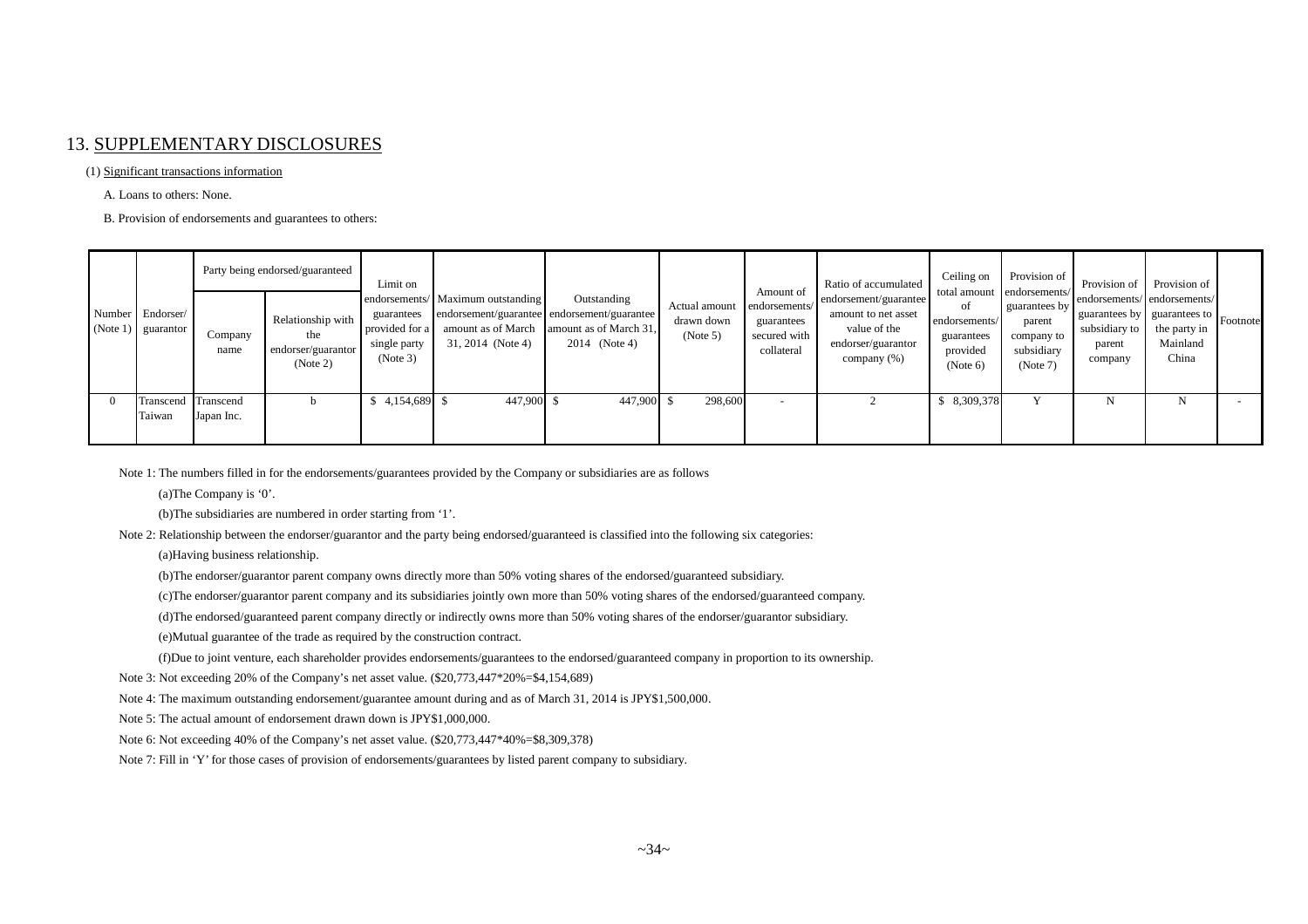C. Holding of marketable securities as of March 31, 2014 (not including subsidiaries, associates and joint ventures):

|                    |                                |                                                  |                                                       |                              | As of March 31, 2014     |                          |                          |                     |
|--------------------|--------------------------------|--------------------------------------------------|-------------------------------------------------------|------------------------------|--------------------------|--------------------------|--------------------------|---------------------|
| Securities held by | Marketable securities (Note 1) | Relationship with the securities issuer (Note 2) | General ledger<br>account                             | Number of<br>shares or units | Book value (Note 3)      | Ownership<br>(% )        | Fair value               | Footnote<br>(Note4) |
| Transcend Taiwan   | Stocks                         |                                                  |                                                       |                              |                          |                          |                          |                     |
|                    | Alcor Micro Corp.              | $\overline{\phantom{a}}$                         | Non-current<br>available-for-sale<br>financial assets | 6,220,933                    | \$<br>235,463            | 8                        | \$<br>235,463            |                     |
|                    | Hitron Tech. Inc.              | $\overline{\phantom{a}}$                         | $\prime\prime$                                        | 3,060,017                    | 63,036                   |                          | 63,036                   |                     |
|                    | Skyviia Corp.                  | $\overline{\phantom{a}}$                         | $\boldsymbol{\prime}$                                 | 259,812                      | $\overline{\phantom{a}}$ | $\overline{2}$           |                          |                     |
|                    | Dramexchange Tech Inc.         | $\overline{\phantom{a}}$                         | $\boldsymbol{''}$                                     | 60,816                       | 1,125<br>299,624         |                          | 1,125                    |                     |
|                    | <b>Bonds</b>                   |                                                  |                                                       |                              |                          |                          |                          |                     |
|                    | Bond with repurchase agreement | $\overline{\phantom{a}}$                         | Current bond<br>investment without<br>active market   | $\sim$                       | 564,158                  | $\overline{\phantom{a}}$ | $\overline{\phantom{0}}$ |                     |

Note 1: Marketable securities in the table refer to stocks, bonds, beneficiary certificates and other related derivative securities within the scope of IAS 39 'Financial instruments: recognition and measurement'.

Note 2: Leave the column blank if the issuer of marketable securities is non-related party.

Note 3: Fill in the amount after adjusted at fair value and deducted by accumulated impairment for the marketable securities measured at fair value; fill in the acquisition cost or amortised cost deducted by accumulated impairment for the marketable securities not measured at fair value.

Note 4: The number of shares of securities and their amounts pledged as security or pledged for loans and their restrictions on use under some agreements should be stated in the footnote if the securities presented herein such conditions.

D.Acquisition or sale of the same security with the accumulated cost exceeding NT\$300 million or 20% of the Company's paid-in capital: None.

E.Acquisition of real estate exceeding NT\$300 million or 20% of paid-in capital or more: None.

F.Disposal of real estate exceeding NT\$300 million or 20% of paid-in capital or more: None.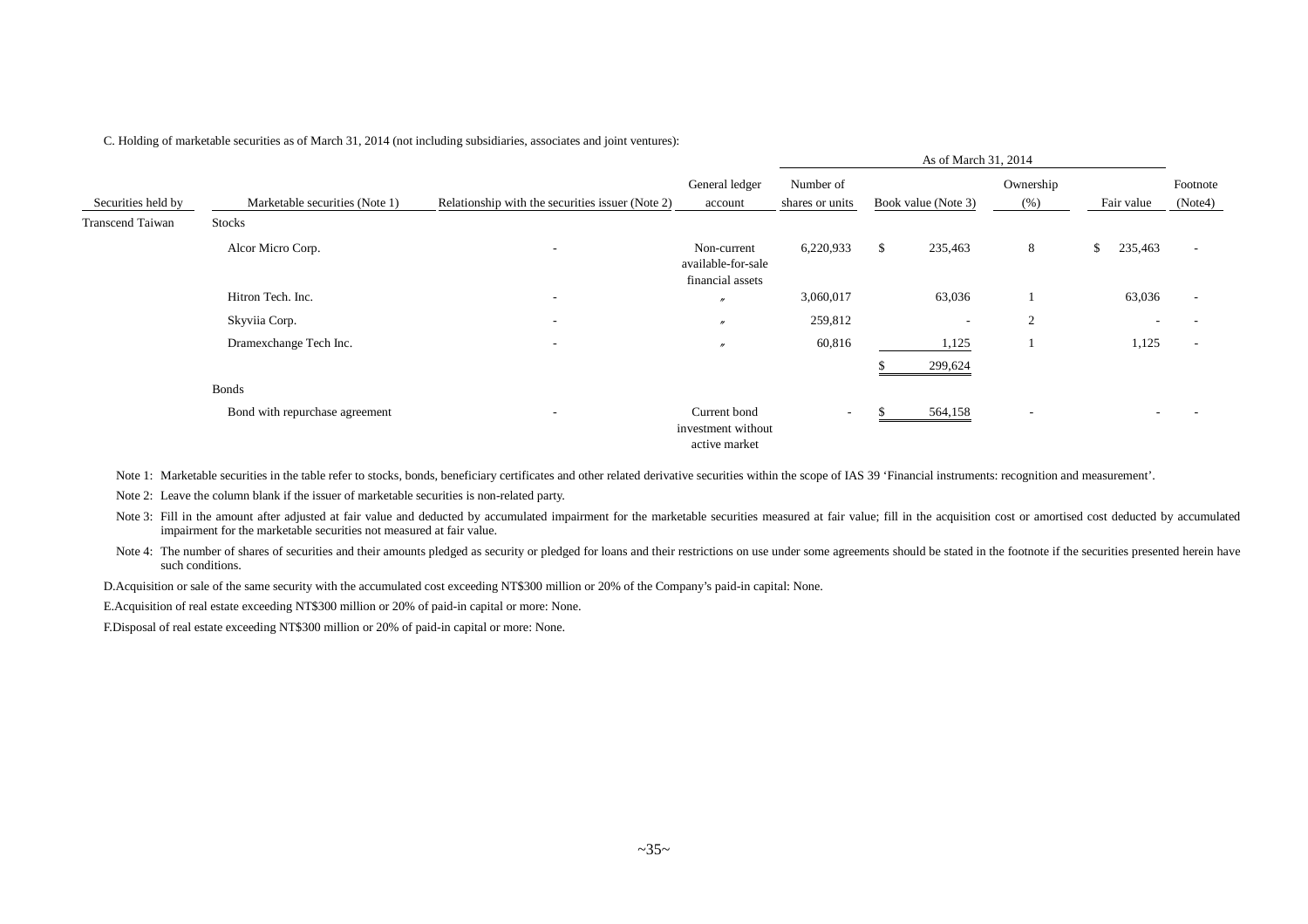G.Purchases or sales of goods from or to related parties exceeding NT\$100 million or 20% of the Company' paid-in capital or more:

|                                         |                                                       |                                                                                        |                   |               | Transaction                  |                                    |                              |                                                                          |               | Notes/accounts receivable (payable)                 |          |
|-----------------------------------------|-------------------------------------------------------|----------------------------------------------------------------------------------------|-------------------|---------------|------------------------------|------------------------------------|------------------------------|--------------------------------------------------------------------------|---------------|-----------------------------------------------------|----------|
|                                         |                                                       |                                                                                        |                   |               | Percentage of<br>total sales |                                    |                              | Differences in transaction terms<br>compared to third party transactions |               | Percentage of total<br>notes/accounts<br>receivable |          |
| Purchaser/seller                        | Counterparty                                          | Relationship with the counterparty                                                     | Sales (purchases) | Amount        | (purchases)                  | Credit term                        | Unit price                   | Credit term                                                              | Balance       | (payable)                                           | Footnote |
| Transcend<br>Taiwan                     | Transcend Japan Inc.                                  | The Company's subsidiary                                                               | Sales             | 873,827<br>\$ | 13                           | 120 days after<br>monthly billings | No significant<br>difference | 30 to 60 days<br>after monthly<br>billings to third<br>parties           | 780,126<br>-S | 25                                                  |          |
| $^{\prime\prime}$                       | <b>Transcend Information</b><br>Europe B.V.           | Subsidiary of Memhiro                                                                  | $^{\prime\prime}$ | 705,263       | 11                           |                                    | $\prime\prime$               |                                                                          | 318,953       | 10                                                  |          |
| $^{\prime\prime}$                       | Transcend Information, Inc.                           | The Company's subsidiary                                                               |                   | 211,769       | 3                            | $^{\prime\prime}$                  | $\prime\prime$               | $\mathbf{m}$                                                             | 166,770       | 5                                                   |          |
| $^{\prime\prime}$                       | <b>Transcend Information</b><br>Trading GmbH, Hamburg | Subsidiary of Memhiro                                                                  |                   | 210,511       | 3                            |                                    | $\prime\prime$               | $\mathbf{m}$                                                             | 85,047        | 3                                                   |          |
| $^{\prime\prime}$                       | Transcend Korea Inc.                                  | The Company's subsidiary                                                               |                   | 175,126       | 3                            | 60 days after<br>monthly billings  |                              |                                                                          | 43,740        |                                                     |          |
| $^{\prime\prime}$                       | Transcend Information (H.K.)<br>Ltd.                  | Subsidiary of Memhiro                                                                  |                   | 144,491       | 2                            | 120 days after<br>monthly billings |                              |                                                                          | 73,773        | 2                                                   |          |
| Transcend<br>Information<br>Europe B.V. | <b>Transcend Information</b><br>Trading GmbH, Hamburg | Together with Transcend<br>Information Europe B.V. are<br>controlled by parent company | $\prime$          | 191,979       | 25                           | 30 days after<br>receipt of goods  | $^{\prime\prime}$            | 7 to 60 days after<br>receipt of goods to<br>third parties               | 47,255        | 17                                                  |          |
| Transcend<br>Taiwan                     | Transcend Shanghai                                    | Subsidiary of Memhiro                                                                  | (Purchases)       | 176,492)      | 3                            | 60 days after<br>receipt of goods  | Note 1                       | 7 to 30 days after (<br>receipt of goods to<br>third parties             | 1,321,738)    | 39                                                  |          |

Note 1:The purchase transactions between Transcend Taiwan and Transcend Shanghai were attributed to processing of supplied materials. No other similar transactions can be used for comparison. Note 2:The Company's sales to subsidiaries were equivalent to subsidiaries's purchases from the Company; accordingly, the Company did not disclose the information on subsidiaries' purchases from the Company.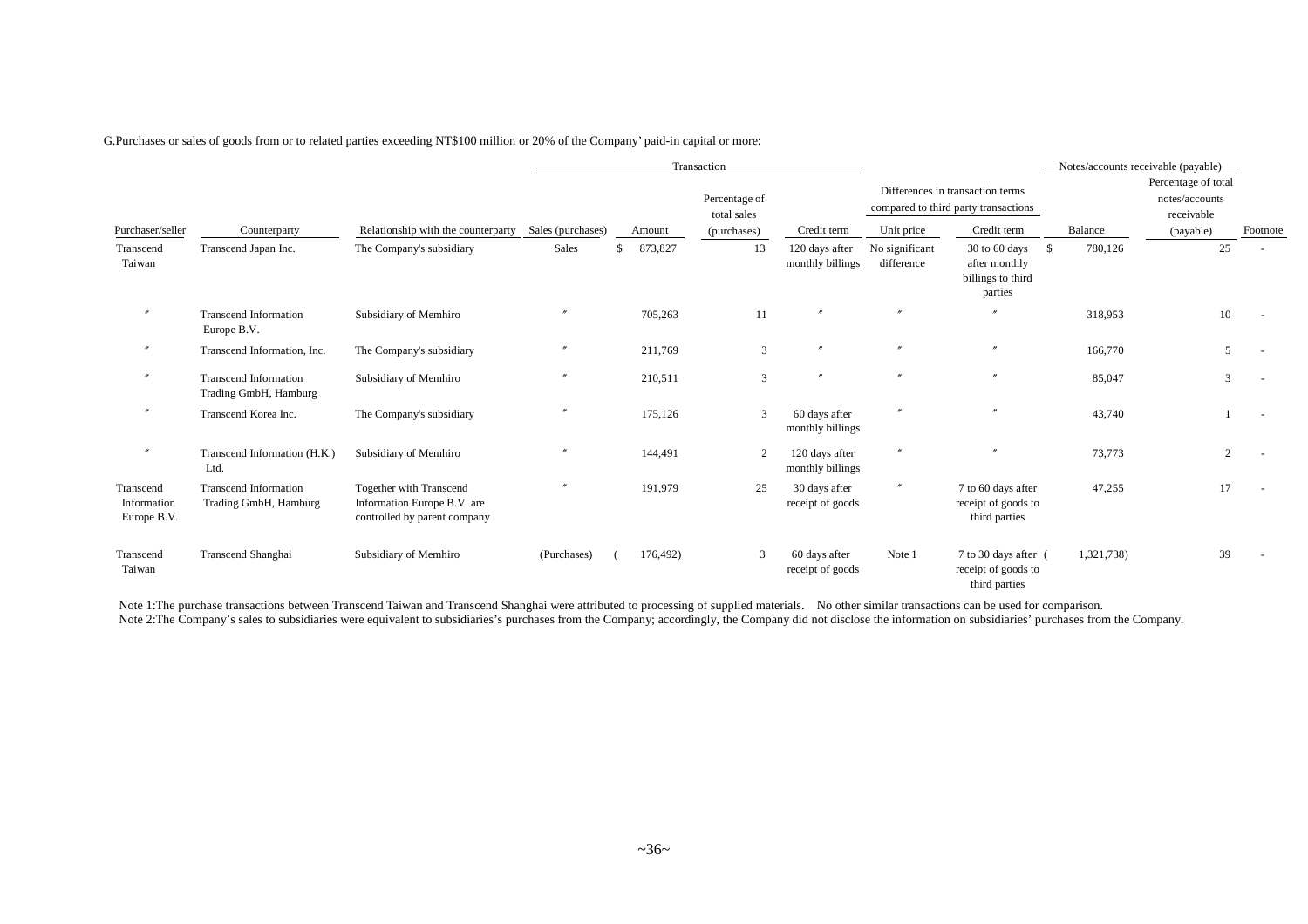|                          |                                             |                                       |                                 |                |        |                          | Overdue receivables      |     |                                                             |                                    |
|--------------------------|---------------------------------------------|---------------------------------------|---------------------------------|----------------|--------|--------------------------|--------------------------|-----|-------------------------------------------------------------|------------------------------------|
| Creditor                 | Counterparty                                | Relationship with the<br>counterparty | Balance as at March<br>31, 2014 | Turnover rate  | Amount |                          | Action taken             |     | Amount collected<br>subsequent to the<br>balance sheet date | Allowance for<br>doubtful accounts |
| <b>Transcend Taiwan</b>  | Transcend Japan Inc.                        | Subsidiary of the Company             | 780,126                         | $4.86\quad$ \$ |        |                          |                          | - 5 | 245,221 \$                                                  |                                    |
|                          | <b>Transcend Information</b><br>Europe B.V. | Subsidiary of Memhiro                 | 318,953                         | 8.63           |        | -                        |                          | -   | 183,349                                                     |                                    |
| $\overline{\phantom{a}}$ | <b>Transcend Information</b><br>Inc.        | Subsidiary of the Company             | 166,770                         | 4.48           |        | $\overline{\phantom{a}}$ |                          |     | 65,317                                                      |                                    |
| Transcend Shanghai       | <b>Transcend Taiwan</b>                     | Parent company                        | 1,321,738                       | 4.85           |        | $\sim$                   | $\overline{\phantom{a}}$ |     | 392,851                                                     |                                    |

H.Receivables from related parties exceeding NT\$100 million or 20% of the Company's paid-in capital or more:

I.Derivative financial instruments undertaken during the three-month periods ended March 31, 2014: None.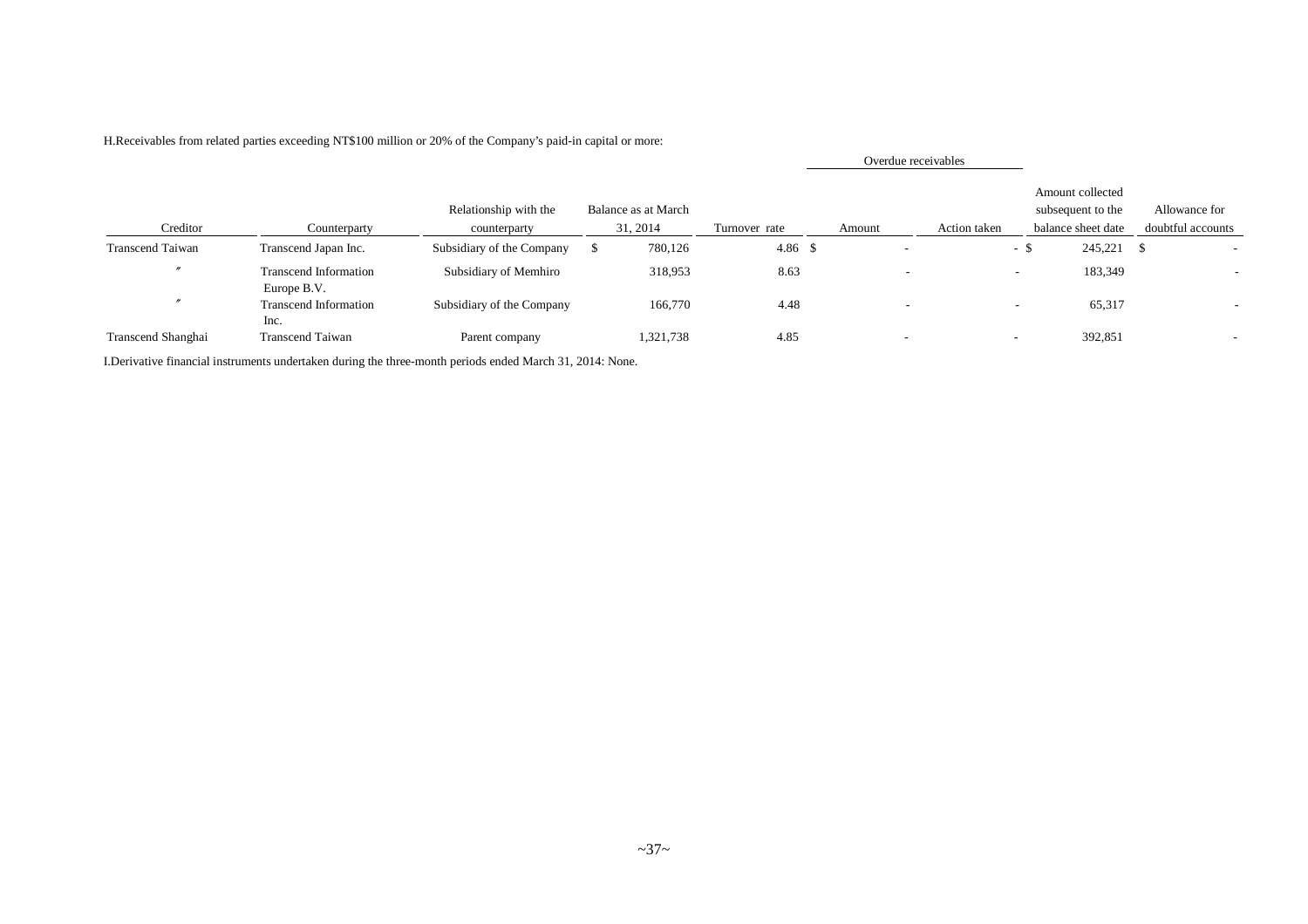J.Significant inter-company transactions during the three-month period ended March 31, 2014:

|                    |                                             |                                                | Relationship   |                            |                          | Transaction                                                                                      |                                                                                       |
|--------------------|---------------------------------------------|------------------------------------------------|----------------|----------------------------|--------------------------|--------------------------------------------------------------------------------------------------|---------------------------------------------------------------------------------------|
| Number<br>(Note 1) | Company<br>name                             | Counterparty                                   | (Note 2)       | General ledger<br>account  | Amount                   | <b>Transaction</b> terms                                                                         | Percentage of<br>consolidated total<br>operating revenues or<br>total assets (Note 3) |
| $\Omega$           | <b>Transcend Taiwan</b>                     | Transcend Japan Inc.                           | a              | <b>Sales</b>               | 873,827<br>$\mathcal{S}$ | There is no significant difference in unit price                                                 | 13%                                                                                   |
|                    |                                             |                                                |                |                            |                          | from those to third parties.                                                                     |                                                                                       |
|                    |                                             | Transcend Information Europe B. V.             |                |                            | 705,263                  |                                                                                                  | 10%                                                                                   |
|                    |                                             | Transcend Information, Inc.                    |                |                            | 211,769                  |                                                                                                  | 3%                                                                                    |
|                    |                                             | Transcend Information Trading GmbH,<br>Hamburg | $\prime\prime$ |                            | 210,511                  |                                                                                                  | 3%                                                                                    |
|                    |                                             | Transcend Korea Inc.                           |                |                            | 175,126                  |                                                                                                  | 3%                                                                                    |
|                    |                                             | Transcend Information (H.K.) Ltd               | $\prime\prime$ |                            | 144,491                  |                                                                                                  | 2%                                                                                    |
|                    |                                             | Transtech Trading (Shanghai) Co., Ltd.         |                |                            | 89,989                   |                                                                                                  | 1%                                                                                    |
|                    |                                             | Transcend Information (Shanghai), Ltd.         |                | Purchases                  | 176,492                  | Processing with supplied materials. No other<br>similar transactions can be used for comparison. | 3%                                                                                    |
|                    |                                             | Transcend Japan Inc.                           | $\prime\prime$ | <b>Accounts Receivable</b> | 780,126                  | 120 days after monthly billings                                                                  | 3%                                                                                    |
|                    |                                             | Transcend Information Europe B. V.             |                |                            | 318,953                  |                                                                                                  | 1%                                                                                    |
|                    |                                             | Transcend Information (Shanghai), Ltd.         | $\prime\prime$ | <b>Accounts Payable</b>    | 1,321,738                | 60 days after receipt of goods                                                                   | 5%                                                                                    |
|                    | <b>Transcend Information</b><br>Europe B.V. | Transcend Information Trading GmbH,<br>Hamburg | $\mathbf c$    | Sales                      | 191,979                  | There is no significant difference in unit price<br>from those to third parties.                 | 3%                                                                                    |

Note 1: Transaction information between parent company and subsidiaries should be noted in the first column, the number is written as below:

(a) Parent company: 0

(b) Subsidiaries were numbered from 1.

Note 2: Relationship between transaction company and counterparty is classified into the following three categories:

(a) Parent company to subsidiary.

(b) Subsidiary to parent company.

(c) Subsidiary to subsidiaries.

Note 3: Regarding percentage of transaction amount to consolidated total operating revenues or total assets, it is computed based on period-end balance of transaction to consolidated total assets for balance sheet accounts based on accumulated transaction amount for the period to consolidated total operating revenues for income statement accounts.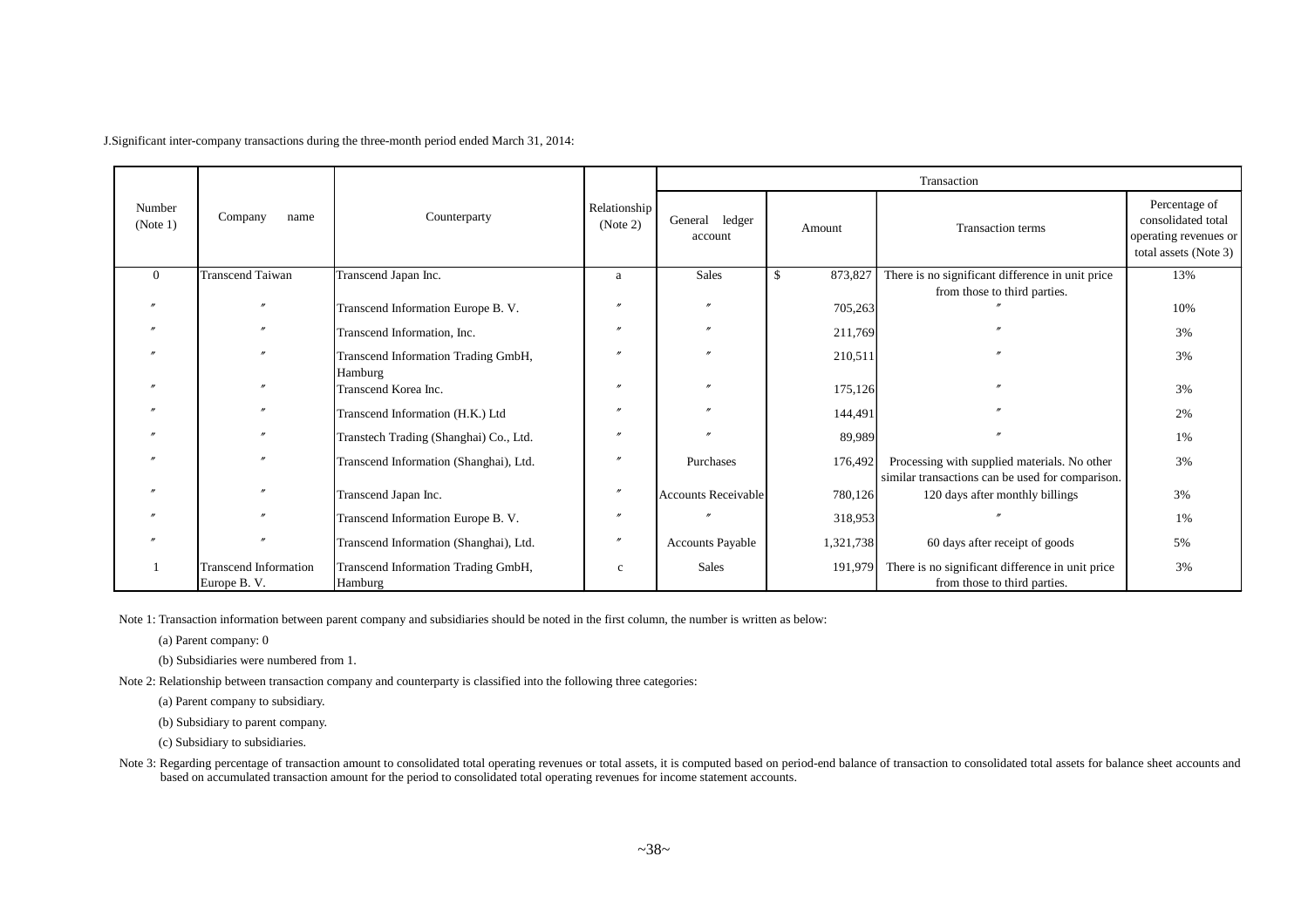#### (2) Information on investees (not including investees in Mainland China)

.

|                               |                                               |                                    |                                                                        | Initial investment amount |                                      |            | Shares held at March 31, 2014 |                  |                          |                                               |          |
|-------------------------------|-----------------------------------------------|------------------------------------|------------------------------------------------------------------------|---------------------------|--------------------------------------|------------|-------------------------------|------------------|--------------------------|-----------------------------------------------|----------|
|                               |                                               |                                    |                                                                        |                           |                                      |            |                               |                  | Net profit (loss) of the | Investment income (loss)<br>recognized by the |          |
|                               |                                               |                                    |                                                                        |                           | Balance at                           |            |                               |                  | investee for the three-  | Company for the three-                        |          |
|                               |                                               |                                    | Main business                                                          | <b>Balance at March</b>   | December 31, No. of Shares Ownership |            |                               |                  | month period ended       | month period ended                            |          |
| Investor                      | Investee                                      | Location                           | activities                                                             | 31, 2014                  | 2013                                 | (in units) | (%)                           | Book value       | March 31, 2014           | March 31, 2014 (Note 1)                       | Footnote |
| Transcend<br>Taiwan           | Saffire Investment Ltd.                       | B.V.I.                             | Investments holding<br>company                                         | \$                        | 1,202,418 \$ 1,202,418               | 36,600,000 | 100                           | $$3,281,352$ (\$ | $3,901)$ (\$             | 3,901)                                        | Note 2   |
|                               | Transcend Japan Inc.                          | Japan                              | Wholesaler of<br>computer memory<br>modules and peripheral<br>products | 89,103                    | 89,103                               | 6,400      | 100                           | $107,110$ (      | $13,384$ ) (             | 13,384)                                       | Note 2   |
|                               | Transcend Information, Inc.                   | <b>United States of</b><br>America | Wholesaler of<br>computer memory<br>modules and peripheral<br>products | 38,592                    | 38,592                               | 625,000    | 100                           | $96,145$ (       | $16,133)$ (              | 16,133)                                       | Note 2   |
|                               | Transcend Korea Inc.                          | Korea                              | Wholesaler of<br>computer memory<br>modules and peripheral<br>products | 6,132                     | 6,132                                | 40,000     | 100                           | $22,634$ (       | $2,268$ ) (              | 2,268)                                        | Note 2   |
|                               | Taiwan IC Packaging Corp.                     | Taiwan                             | Packaging of Semi-<br>conductors                                       | 251,658                   | 251,658                              | 41,000,000 | 13.55                         | 221,092 (        | $9,155$ ) (              | 163)                                          | Note 5   |
| Saffire<br>Investment<br>Ltd. | Memhiro Pte Ltd.                              | Singapore                          | Investments holding<br>company                                         | 1,156,920                 | 1,156,920                            | 55,132,000 | 100                           | 3,291,765 (      | $8,739$ (                | 8,739)                                        | Note 3   |
| Ltd.                          | Memhiro Pte Transcend Information Europe B.V. | Netherlands                        | Wholesaler of<br>computer memory<br>modules and peripheral<br>products | 1,693                     | 1,693                                | 100        | 100                           | 164,904 (        | $17,484$ ) (             | 17,485)                                       | Note 4   |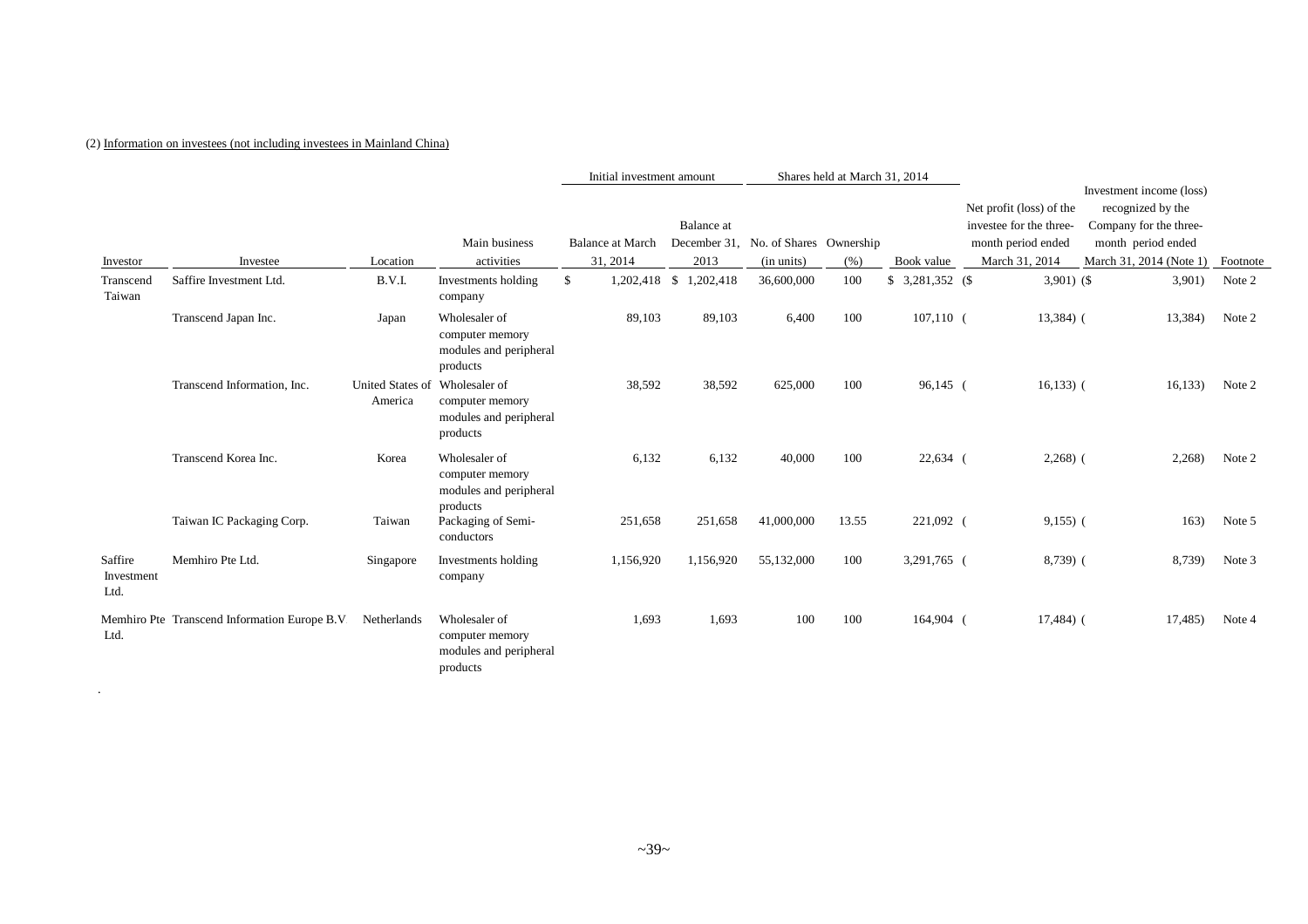|                     |                                                       |           |                                                                        | Initial investment amount |                        |                         | Shares held at March 31, 2014 |            |                                         |                                                                                                                                                     |          |
|---------------------|-------------------------------------------------------|-----------|------------------------------------------------------------------------|---------------------------|------------------------|-------------------------|-------------------------------|------------|-----------------------------------------|-----------------------------------------------------------------------------------------------------------------------------------------------------|----------|
|                     |                                                       |           | Main business                                                          | Balance at<br>March 31,   | Balance at<br>December | No. of Shares Ownership |                               |            | Net profit (loss) of<br>ended March 31, | Investment income (loss)<br>the investee for the recognized by the Company<br>three-month period for the three-month period<br>ended March 31, 2014 |          |
| Investor            | Investee                                              | Location  | activities                                                             | 2014                      | 31, 2013               | (in units)              | (% )                          | Book value | 2014                                    | (Note 1)                                                                                                                                            | Footnote |
| Memhiro Pte<br>Ltd. | <b>Transcend Information Trading</b><br>GmbH, Hamburg | Germany   | Wholesaler of<br>computer memory<br>modules and peripheral<br>products | 2,288                     | 2,288                  | $\sim$                  | 100                           | 79,186     | 4,990                                   | 4,990                                                                                                                                               | Note 4   |
|                     | Transcend Information (H.K.) Ltd.                     | Hong Kong | Wholesaler of<br>computer memory<br>modules and peripheral<br>products | 7,636                     | 7,636                  | 2,000,000               | 100                           | 1,923      | $6,423)$ (                              | 6,423                                                                                                                                               | Note 4   |

Note 1: The Company does not directly recognize the investment income (loss) except for the subsidiaries directly held.

Note 2: Subsidiaries of the Company.

Note 3: Subsidiary of Saffire.

Note 4: Subsidiaries of Memhiro.

Note 5: Please refer to Note 6 (6).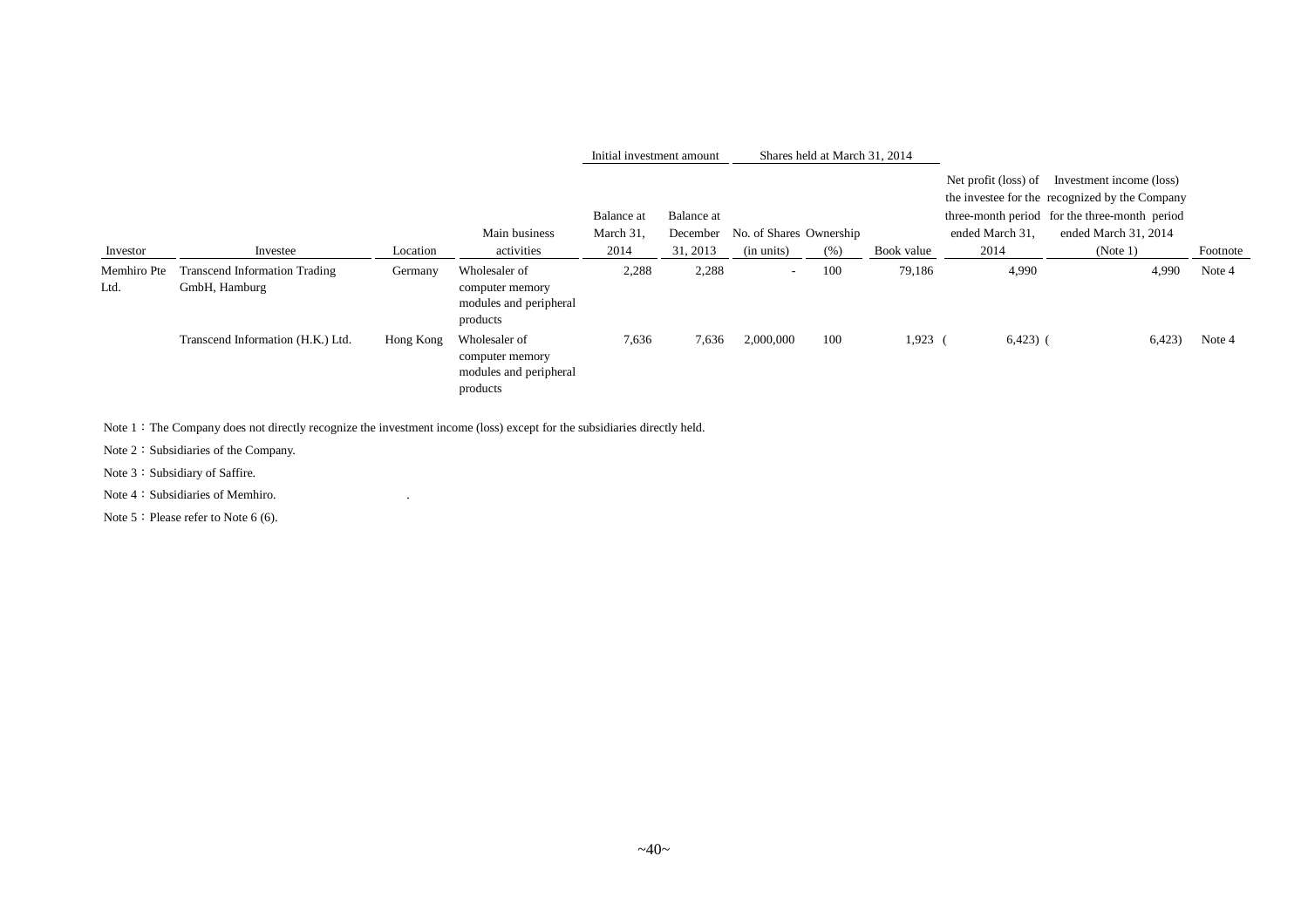#### (3) Information on investments in Mainland China

A.Basic information:

| Investee in<br>Mainland<br>China                | Main business activities                                                                                                                                                                                      | Paid-in<br>capital | Investment<br>method<br>(Note 1) | Accumulated<br>amount of<br>remittance<br>from Taiwan to<br>Mainland<br>China as of<br>January 1,<br>2014 | Taiwan to Mainland<br>Remitted to<br>Mainland<br>China | Amount remitted from<br>China/Amount remitted<br>back to Taiwan for the<br>three-month period ended<br>March 31, 2014<br>Remitted<br>back to<br>Taiwan | Accumulated<br>amount of<br>remittance<br>from Taiwan to investee as of<br>Mainland<br>China as of<br>March 31,<br>2014 | Net income<br>March 31,<br>2014 | Ownership<br>held by the<br>Company<br>(direct and<br>indirect) | Investment<br>income (loss)<br>recognized by<br>the Company<br>for the three-<br>month period<br>ended March<br>31, 2014<br>( Note 2) | Book value of<br>investments in<br>Mainland<br>China as of<br>March 31,<br>2014 | Accumulated<br>amount of<br>investment<br>income<br>remitted back<br>to Taiwan as<br>of March 31,<br>2014 | Footnote |
|-------------------------------------------------|---------------------------------------------------------------------------------------------------------------------------------------------------------------------------------------------------------------|--------------------|----------------------------------|-----------------------------------------------------------------------------------------------------------|--------------------------------------------------------|--------------------------------------------------------------------------------------------------------------------------------------------------------|-------------------------------------------------------------------------------------------------------------------------|---------------------------------|-----------------------------------------------------------------|---------------------------------------------------------------------------------------------------------------------------------------|---------------------------------------------------------------------------------|-----------------------------------------------------------------------------------------------------------|----------|
| Transcend<br>Information<br>(Shanghai),<br>Ltd. | Manufacturer and seller of<br>computer memory modules,<br>storage products and disks                                                                                                                          | \$1,134,178        | (2)                              | 1,134,178<br><sup>\$</sup>                                                                                | $\sim$                                                 | $\sim$                                                                                                                                                 | $1,134,178$ \$                                                                                                          | 15,738                          | 100                                                             | 15,635<br>-\$                                                                                                                         | 3,014,723<br>\$                                                                 | $\overline{\phantom{a}}$                                                                                  |          |
| Transtech<br>Trading<br>(Shanghai)<br>Co., Ltd. | Manufacturer and seller of<br>computer memory modules,<br>storage products and disks.<br>Wholesaler and agent of<br>computer memory modules<br>and Peripheral products.<br>Retailer of computer<br>components | 16,310             | (2)                              | 16,310                                                                                                    |                                                        |                                                                                                                                                        | $16,310$ (                                                                                                              | 5,387)                          | 100                                                             | 5,387                                                                                                                                 | 8,432                                                                           |                                                                                                           |          |

| Company name                           | Accumulated amount of remittance from Taiwan to<br>Mainland China as of March 31, 2014 | Investment amount approved by the Investment<br>Commission of the Ministry of Economic Affairs<br>(MOEA) | Ceiling on investments in Mainland China imposed by<br>the Investment Commission of MOEA |
|----------------------------------------|----------------------------------------------------------------------------------------|----------------------------------------------------------------------------------------------------------|------------------------------------------------------------------------------------------|
| Transcend Information (Shanghai), Ltd. | 1,134,178   \$                                                                         | $.134.178$ S                                                                                             |                                                                                          |
| Transtech Trading (Shanghai) Co., Ltd. | 16.310                                                                                 | 16,310                                                                                                   |                                                                                          |
|                                        | $1,150,488$ S                                                                          | 1,150,488                                                                                                | 12,464,068                                                                               |

Note 1: Investment methods are classified into the following three categories:

(1) Directly invest in a company in Mainland China.

(2) Through investing in an existing company in the third area, which then invested in the invested in Mainland China.

(3) Others.

Note  $2:$  The financial statements that are audited and attested by R.O.C. parent company's CPA.

Note 3: The numbers in this table are expressed in New Taiwan Dollars.

B.Significant transactions conducted with investees in Mainland China directly or indirectly through other companies in the third areas: None.